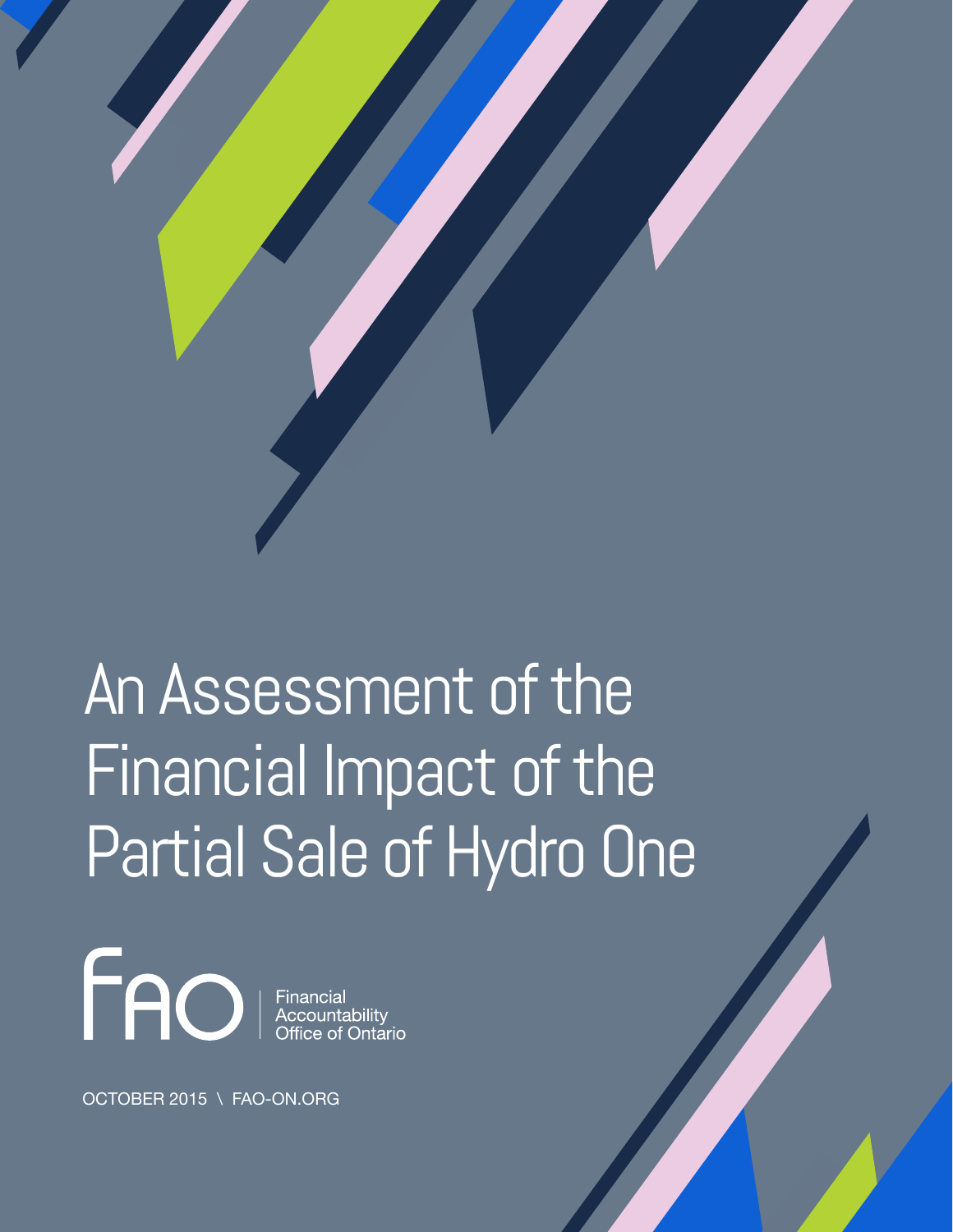# Financial Accountability Office of Ontario

Established by the *Financial Accountability Officer Act*, 2013 (the act), the Financial Accountability Office (FAO) provides independent analysis on the state of the Province's finances, trends in the provincial economy and related matters important to the Legislative Assembly of Ontario.

The FAO produces independent analysis on the initiative of the Financial Accountability Officer. Upon request from a member or committee of the Assembly, the officer may also direct the FAO to undertake research to estimate the financial costs or financial benefits to the Province of any bill or proposal under the jurisdiction of the legislature.

Stephen LeClair was appointed as Ontario's first Financial Accountability Officer in February 2015. A career civil servant, he was most recently the Deputy Minister of Finance with the Government of Yukon and had previously held the position of Assistant Deputy Minister, Economics and Fiscal Policy with the Government of Alberta.



Whitney Block Rm 1601 99 Wellesley St. West Toronto ON M7A 1A2

416-325-7470 fao-on.org info@fao-on.org



This document is also available in an accessible format and as a downloadable PDF at fao-on.org under the Publications section.

© Queen's Printer for Ontario, 2015 ISBN 978-1-4606-6847-4 (Print/Imprimé) ISBN 978-1-4606-6848-1 (PDF)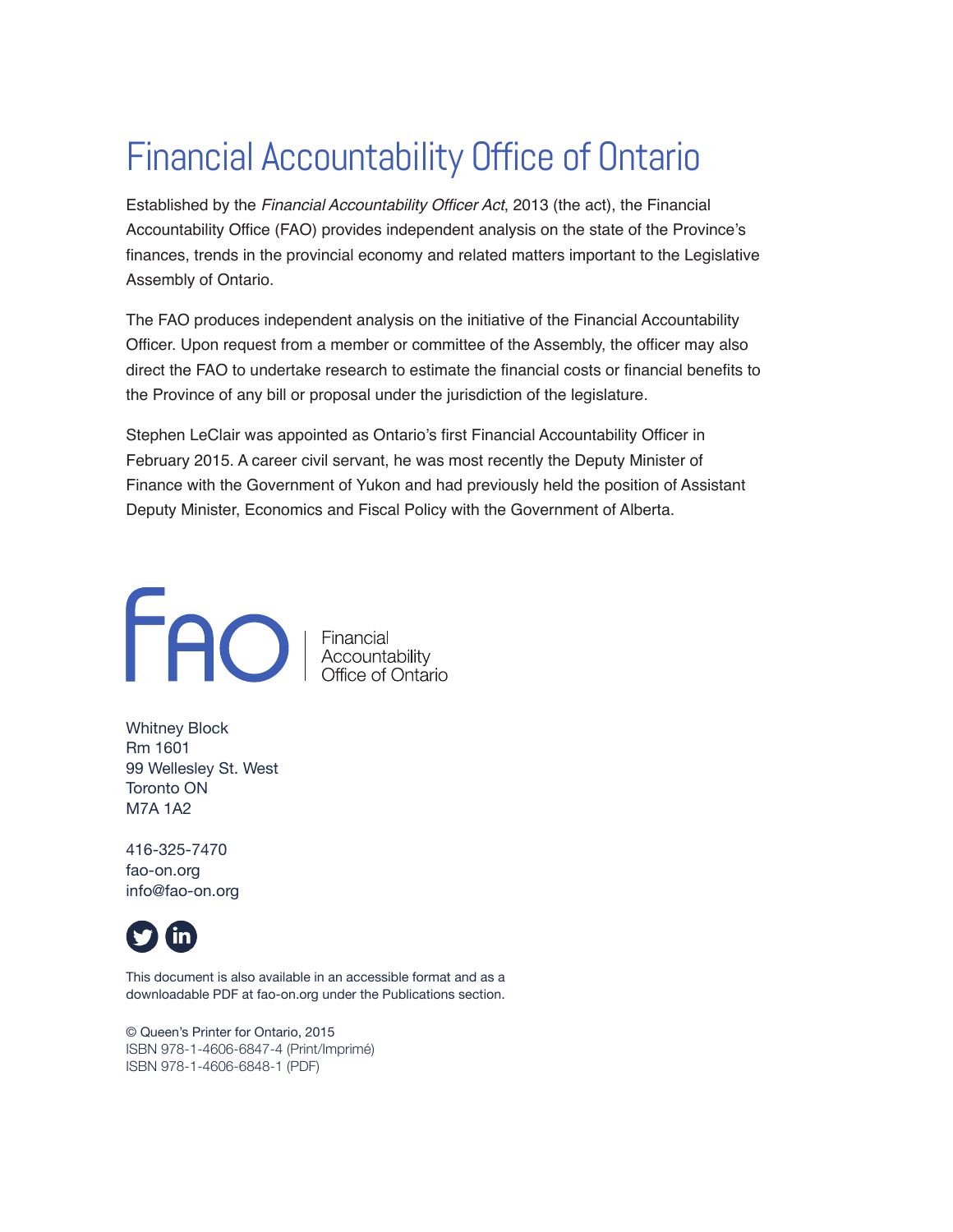# Table of Contents

| <b>Essential Points</b>                                                                           | 1                |
|---------------------------------------------------------------------------------------------------|------------------|
| Executive Summary                                                                                 | 2                |
| Background                                                                                        | 2                |
| Purpose of the Report: Key Questions                                                              | 3                |
| <b>Financial Impact Scenarios</b>                                                                 | 3                |
| Questions for the Province                                                                        | 6                |
| $1\backslash$ Introduction<br>1\1 Background<br>1\2 Key Questions<br>1\3 Scope<br>1\4 Methodology | 7<br>9<br>9<br>9 |
| 2\ Financial Impact Scenarios                                                                     | 11               |
| 2\1 Proceeds from the Partial Sale of Hydro One                                                   | 11               |
| 2\2 Debt Retirement Charge                                                                        | 12               |
| 3\ Financial Impact of the Partial Sale of Hydro One                                              | 14               |
| 3\1 Impacts on the Province's Budget Balance                                                      | 14               |
| 3\2 Impacts on the Province's Net Debt                                                            | 19               |
| 3\3 Trillium Trust                                                                                | 20               |
| $4\lambda$ Appendix                                                                               | 21               |
| 4\1 Overview of Ontario Hydro Restructuring                                                       | 21               |
| 4\2 Fair Market Value                                                                             | 23               |
| $4\$ 3 Taxes                                                                                      | 26               |
| 4\4 Debt Retirement Charge                                                                        | 28               |
| 4\5 Forecasted Financial Impact Tables                                                            | 34               |
| <b>About This Document</b>                                                                        | 40               |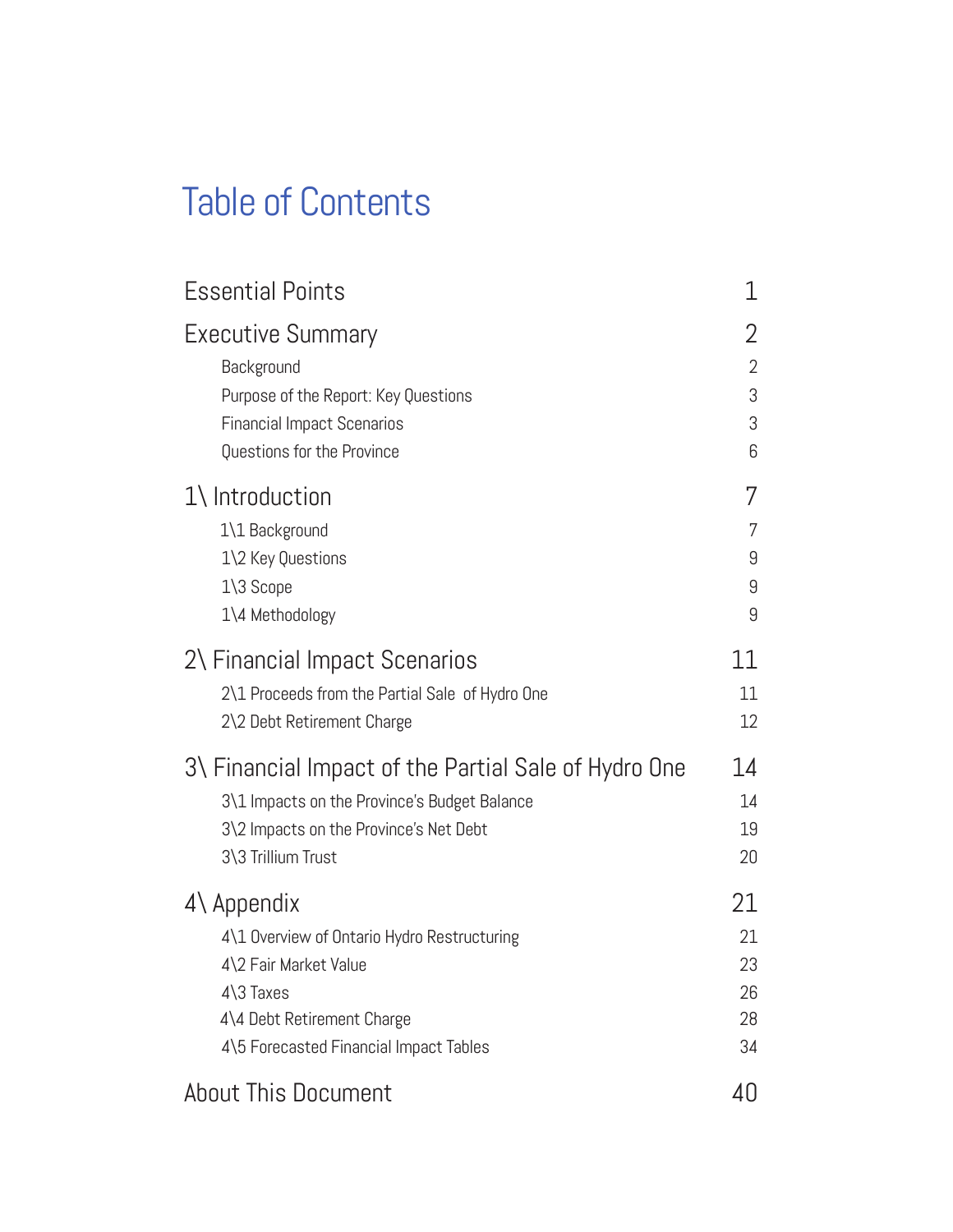# Table of Abbreviations

| <b>Abbreviation</b> | <b>Term</b>                                                    |
|---------------------|----------------------------------------------------------------|
| <b>CT</b>           | Corporations tax                                               |
| <b>DRC</b>          | Debt Retirement Charge                                         |
| <b>EBITDA</b>       | Earnings before interest, taxes, depreciation and amortization |
| <b>ESDI</b>         | Electricity sector dedicated income                            |
| <b>FAO</b>          | Financial Accountability Office of Ontario                     |
| <b>FMV</b>          | Fair market value                                              |
| <b>GBE</b>          | Government Business Enterprises                                |
| HOI                 | Hydro One Inc.                                                 |
| <b>IPO</b>          | Initial public offering                                        |
| <b>NBV</b>          | Net book value                                                 |
| <b>NPV</b>          | Net present value                                              |
| OEB                 | <b>Ontario Energy Board</b>                                    |
| <b>OEFC</b>         | Ontario Electricity Financial Corporation                      |
| <b>OPG</b>          | Ontario Power Generation                                       |
| <b>PB</b>           | Price to book value of equity multiple                         |
| PF                  | Price to earnings multiple                                     |
| PIL                 | Payments-in-lieu of taxes                                      |
| <b>RSD</b>          | Residual stranded debt                                         |
| <b>UCC</b>          | Undepreciated capital cost                                     |
| <b>TEV</b>          | Total enterprise value                                         |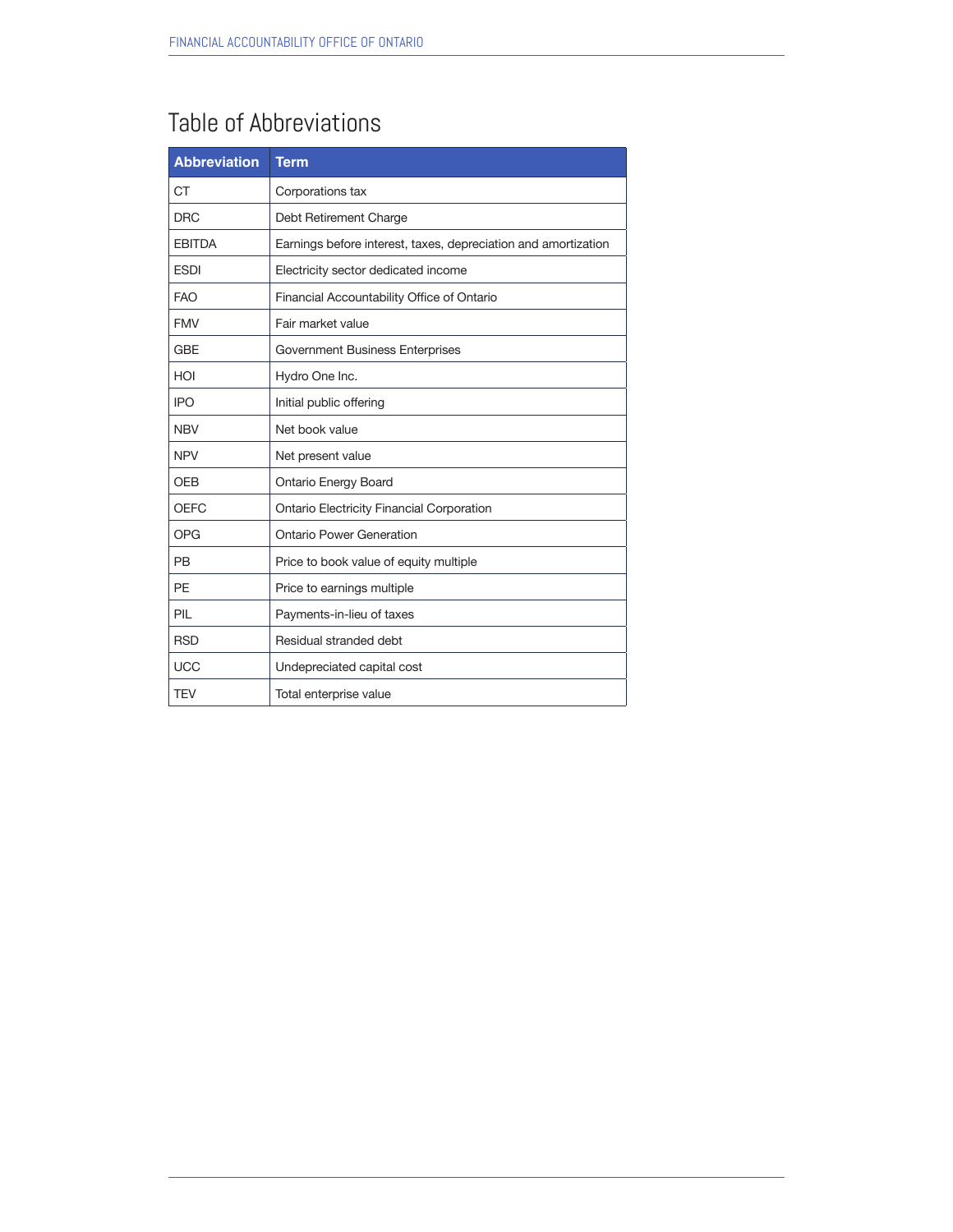# Essential Points

- + The Province of Ontario plans to sell part of its wholly owned electricity transmission and distribution company, Hydro One. It plans to sell 15 per cent of the company in 2015–16 and an additional 45 per cent in subsequent years.
- + The FAO estimates the market value of Hydro One to be \$11–\$14.3 billion.
- + The initial 15 per cent sale of Hydro One would significantly reduce the Province's deficit in 2015–16.
- + In subsequent years in which the Province sells shares in Hydro One, the impact on the budget balance (i.e. surplus/deficit) would depend on market conditions and policy decisions of the Province around the repayment of electricity sector debt, and would range from negative to positive.
- + In years following the sale of 60 per cent of Hydro One, the Province's budget balance would be worse than it would have been without the sale.
- + The Province's net debt would initially be reduced, but will eventually be higher than it would have been without the sale.
- + The total amount credited to the Trillium Trust to finance infrastructure as a result of the sale is estimated at \$3.3–\$5.8 billion.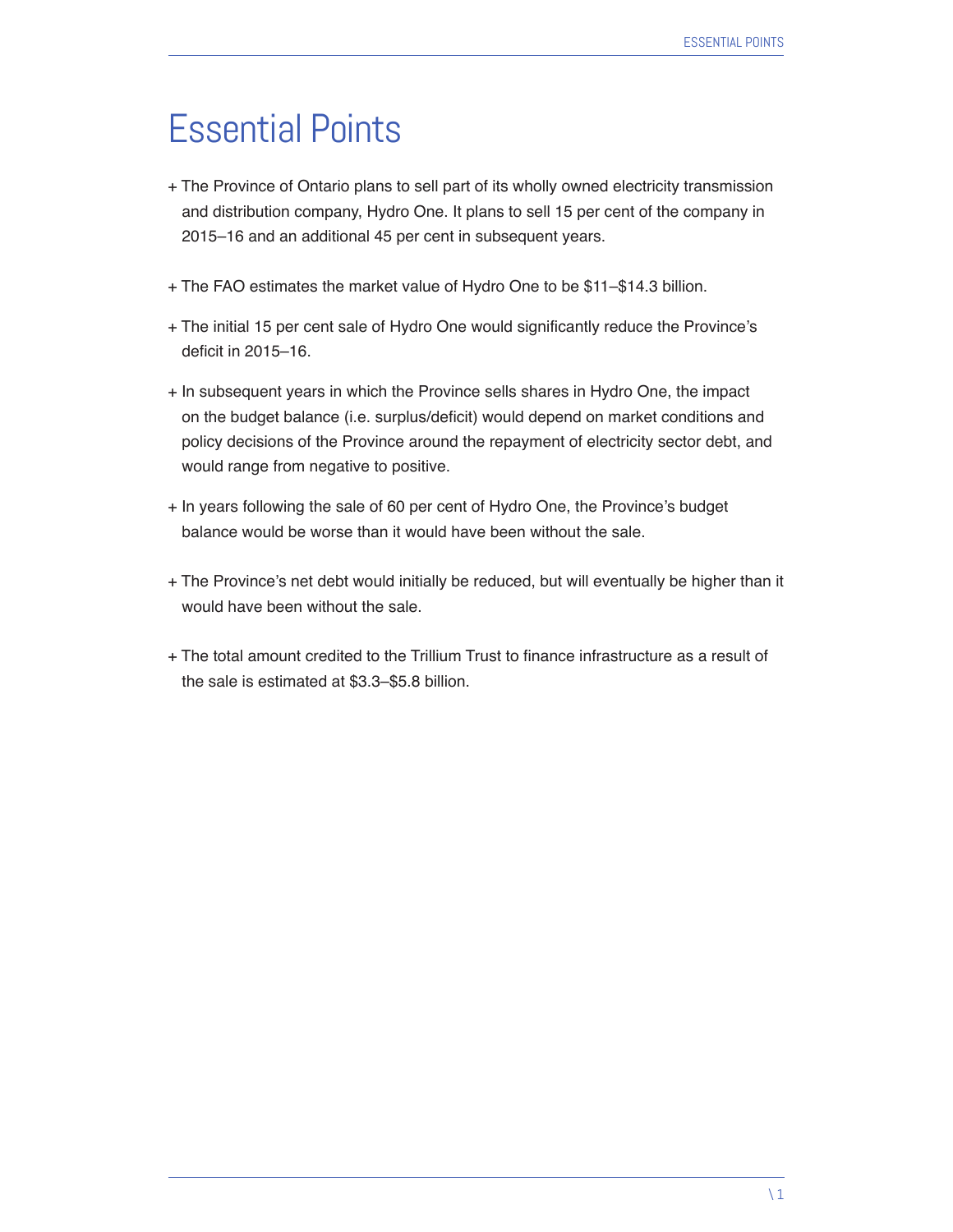# Executive Summary

# **Background**

Hydro One is an electricity transmission and distribution company<sup>1</sup> wholly owned by the Province of Ontario. In 2014, the company operated 97 per cent of Ontario's transmission capacity and the largest distribution system in Ontario, spanning 75 per cent of the province.<sup>2</sup>

Consistent with a recommendation from the Premier's Advisory Council on Government Assets<sup>3</sup> (the council), in its 2015 Budget the Province announced its intention to sell up to 60 per cent of Hydro One. The Province would sell 15 per cent of Hydro One in 2015–16 and the balance in subsequent sales for which it has not announced a specific timeline. In April 2015, the council estimated the value of Hydro One at \$13.5–\$15 billion.4 In October 2015, Hydro One's prospectus implied an estimated proceeds value of the company of \$11.3-\$12.5 billion.<sup>5</sup>

#### The 2015 Budget also noted that

uniquely attractive conditions enable the government to maximize value and obtain greater net proceeds. … these would be available to be credited to the Trillium Trust and directed into building transit, transportation, and other priority infrastructure, through Moving Ontario Forward…6

As such, the Province has made a commitment to use the net proceeds from the Hydro One transaction to finance its infrastructure plans, as part of a broader asset optimization initiative.

<sup>1</sup> The company's subsidiaries are Hydro One Networks Inc., Hydro One Remote Communities Inc., and Hydro One Telecom Inc. as of October 18, 2015.

<sup>2</sup> http://www.hydroone.com/ourcompany/pages/quickfacts.aspx

<sup>3</sup> The 2014 Budget announced that the government is undertaking a review of government assets to unlock their value. As part of this review, the Province created the Premier's Advisory Council on Government Assets to recommend how to maximize the value and performance of government business enterprises, including Hydro One. (2014 Ontario Budget, p. 163)

<sup>4</sup> Striking the Right Balance: Improving Performance and Unlocking Value in the Electricity Sector in Ontario, Premier's Advisory Council on Government Assets, p. 23. This estimate excludes the value of Hydro One Brampton Networks Inc. and represents the fully distributed equity value of Hydro One, which is the value assessed if shares are already publicly traded. The Council also recommended proceeding with a sale or merger of Hydro One Brampton, with an estimated value of about \$600 million.

<sup>5</sup> Hydro One's amended and restated preliminary base PREP prospectus, p. 15, October 9, 2015. The FAO has estimated the \$11.3–\$12.5 billion value using the anticipated share price of \$19–\$21 multiplied by the number of shares of 595 million. This figure is based on a pricing range for marketing purposes that is not on the same basis as the fully distributed equity value. For example, this figure excludes the \$800 million special dividend issued to the Province that would be a part of the council's original estimate. Note that the Province has the option to sell up to 15 per cent of the company by exercising an over-allotment option defined in the prospectus. 6 2015 Ontario Budget, p. 79.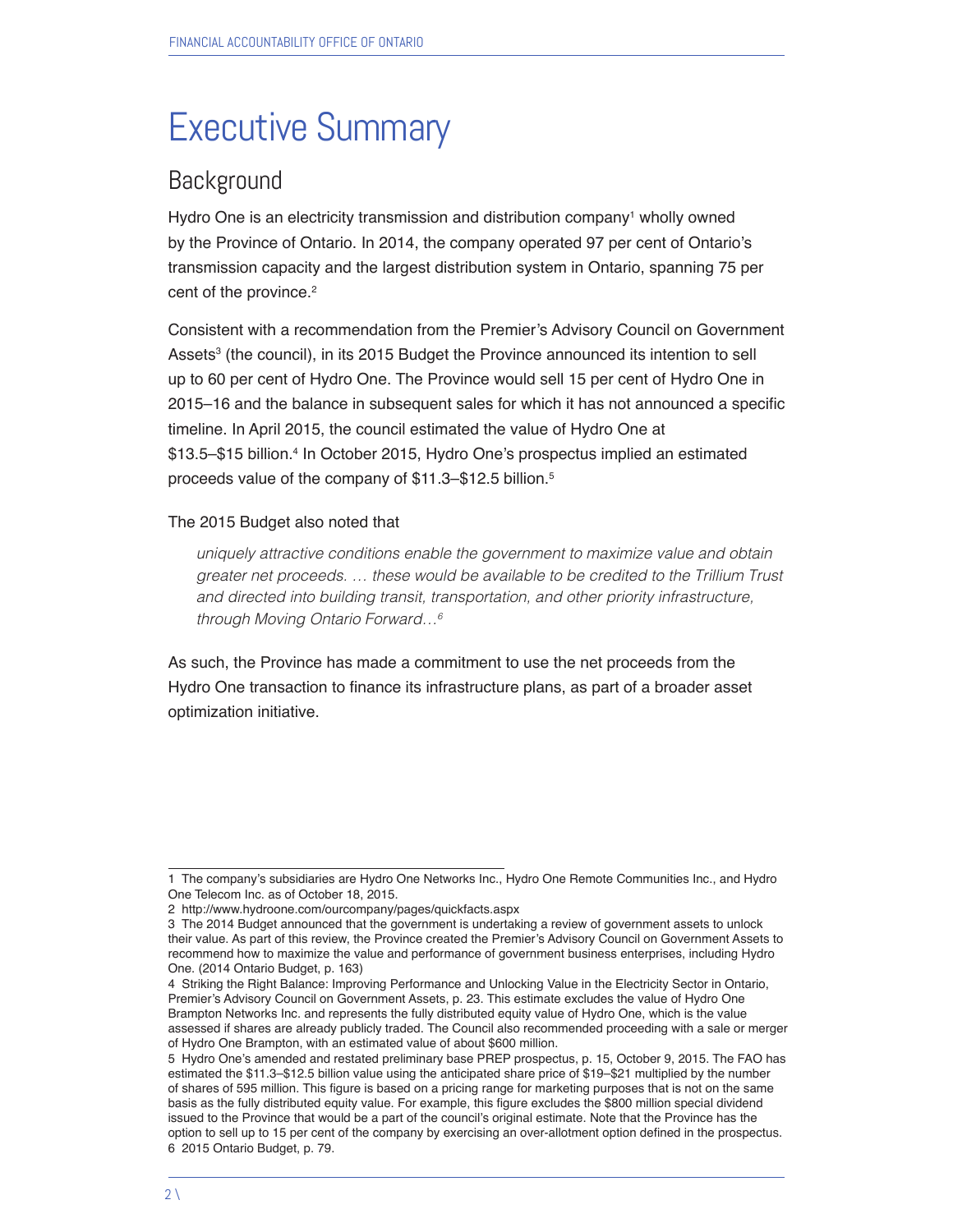The partial sale of Hydro One could also have important direct implications for nonresidential electricity customers.7 They pay a Debt Retirement Charge (DRC), which is levied on electricity consumption to help pay down the debt of the former Ontario Hydro, the predecessor to Hydro One. The DRC is not only an additional charge for electricity consumers, but also a significant source of revenue for the Province.

# Purpose of the Report: Key Questions

In this context, this report answers the following key questions:

- + How much can the Province expect in proceeds from the partial sale of Hydro One?
- + What is the impact of the partial sale on the DRC?
- + What is the impact on the Province's budget balance (surplus/deficit)?
- + What is the impact on the Province's net debt?
- + What is the impact on the Trillium Trust?

Each of the sections that follow answers one of the key questions.

### Financial Impact Scenarios

There are two key areas of uncertainty associated with the financial impact of the partial sale of Hydro One: the amount of proceeds and the impact of the sale on the DRC.

#### Proceeds from the Partial Sale of Hydro One

Valuations of companies are subject to a high degree of uncertainty, and are impacted by market and economic conditions. Using publicly available information and generally accepted valuation approaches, the FAO estimates the proceeds of Hydro One to be \$11–\$14.3 billion,<sup>s</sup> excluding the value of Hydro One Brampton.<sup>9</sup> Based on this valuation, a 60 per cent sale of ownership would generate \$6.8–\$8.9 billion in cash proceeds for the Province.

While the FAO's valuation is largely consistent with the council's estimate of \$13.5–\$15 billion, the FAO's analysis generates a wider and somewhat lower range. The FAO cannot reproduce the council's estimate, because the Province has deemed this methodology to be a Cabinet record and has chosen not to release it.<sup>10</sup>

<sup>7</sup> The 2015 Budget announced that the DRC would only be charged on non-residential consumption starting in 2016, and projected the DRC would be eliminated by the end of 2018 (2015 Ontario Budget, p.192). 8 The FAO's valuation uses data available to October 2015.

<sup>9</sup> Hydro One Brampton was separated from Hydro One on August 31, 2015. Please refer to Hydro One's prospectus for additional details. As such, the FAO's valuation and estimate of the fiscal impact of the transaction excludes Hydro One Brampton.

<sup>10</sup> Under the Financial Accountability Officer Act, 2013 and *Freedom of Information and Protection of Privacy Act*, the Province is not permitted to disclose Cabinet records to the FAO unless the Cabinet gives permission or a record is more than 20 years old. The determination of what constitutes a Cabinet record is made by the Province.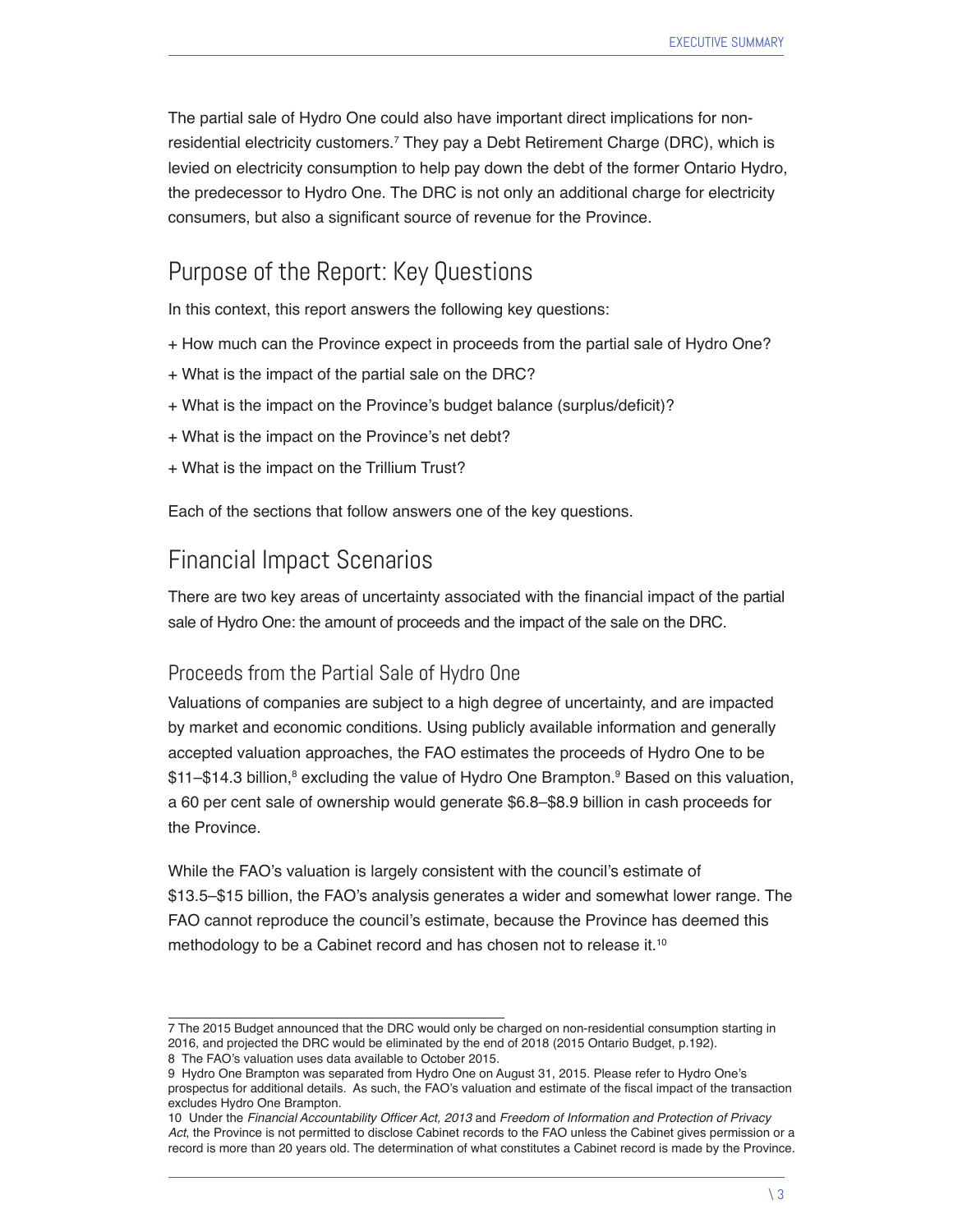#### Debt Retirement Charge

The Debt Retirement Charge (DRC) is a charge on non-residential electricity consumption, which the FAO estimates will generate \$0.6 billion per year in revenue for the Province from 2016–17 to 2018–19.<sup>11</sup> Under the *Electricity Act, 1998*, the gross proceeds from the partial sale of Hydro One, less certain deductions, must be used to pay down the debt of the former Ontario Hydro. If this debt is reduced sufficiently, the DRC could no longer be levied.

The FAO estimates that the revenue and other adjustments from the sale may be sufficient to eliminate the DRC. However, the FAO estimates are subject to uncertainty, because the Province has not announced the current level of residual stranded debt (RSD) or the assumptions and inputs into the estimation of the RSD, and because of uncertainty associated with the sale proceeds. As such, the FAO presents estimates of fiscal impact with and without the DRC.

Table ES-1 summarizes the four fiscal impact scenarios based on low and high estimates of sale proceeds and on whether the DRC is retained or eliminated, the two key areas of uncertainty.

#### TABLE ES-1: Financial Impact Scenarios

| <b>Financial Impact Scenarios</b> | <b>DRC Retained</b> | <b>DRC Eliminated</b> |
|-----------------------------------|---------------------|-----------------------|
| Low Proceeds                      | Low-DRC             | Low-No DRC            |
| High Proceeds                     | High-DRC            | High-No DRC           |

#### Financial Impact of the Partial Sale of Hydro One

Figure ES-1 presents the FAO estimate of the impact of the sale of 60 per cent of Hydro One on the Province's budget balance (surplus/deficit). These estimates should be viewed as illustrative only, as they assume that the Province sells 15 per cent of Hydro One each year from 2015–16 to 2018–19. The estimates vary based on the low and high estimates of sale proceeds and whether the DRC is eliminated, as discussed above.

Under all scenarios, the Province would see an improvement in its budget balance in the first year in which the initial 15 per cent sale takes place. In subsequent years, as more shares are sold, the impact on the budgetary balance could be positive or negative depending on whether the DRC is eliminated and the prices obtained for Hydro One shares sold. By 2019–20 once the full 60 per cent has been sold, the Province would experience an ongoing negative impact on budget balance from foregone net income and payments-in-lieu of taxes from Hydro One.

<sup>11</sup> The 2015 Budget announced that the DRC would only be charged on non-residential consumption starting in 2016, and projected the DRC would be eliminated by the end of 2018 (2015 Ontario Budget, p.192).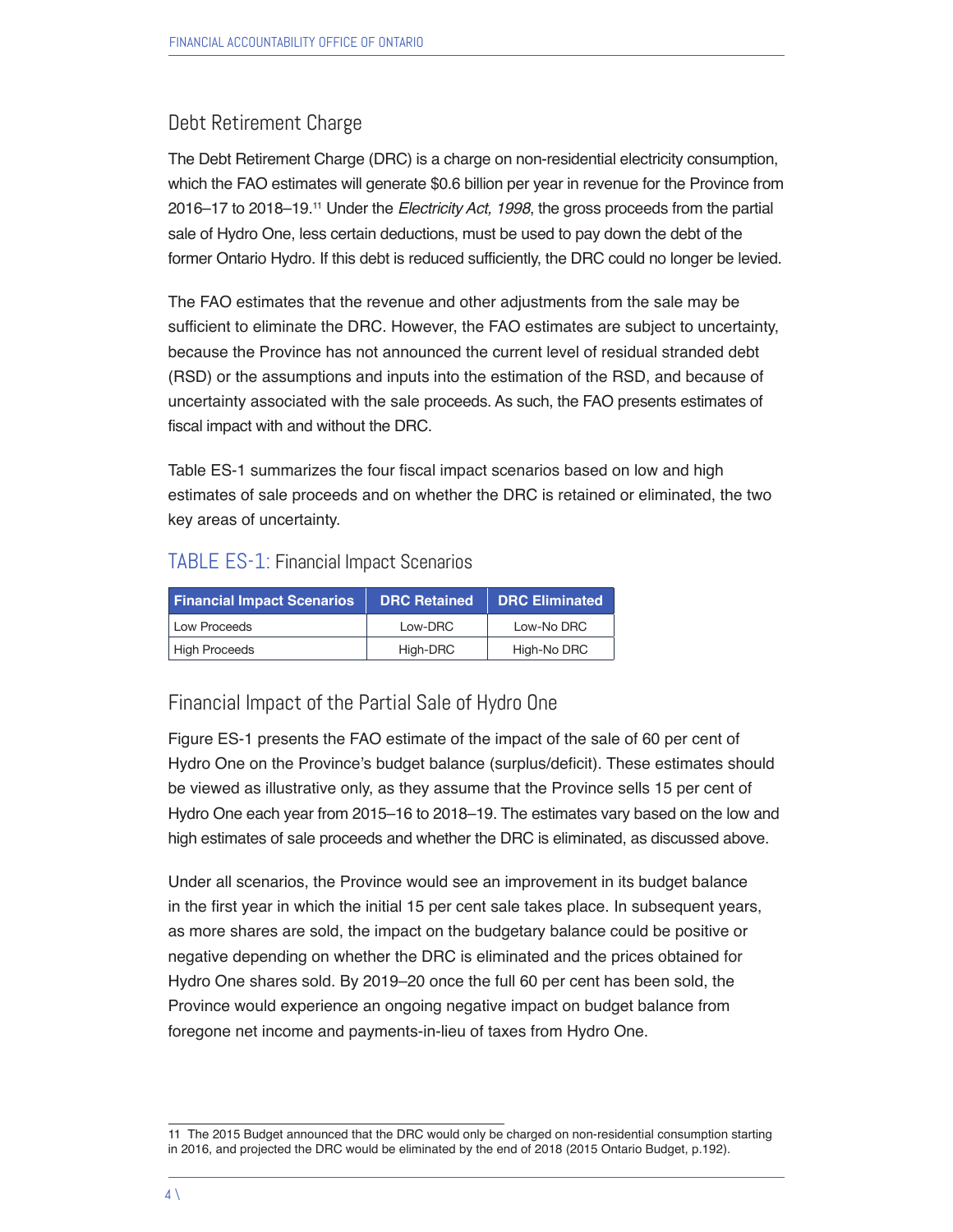

FIGURE ES-1: Estimated Impact of the Partial Sale of Hydro One on the Province's Budget Balance (Surplus/Deficit), \$ Millions, 2015–16 to 2024–25

Note: Assumes the Province sells 15 per cent of Hydro One each year from 2015–16 to 2018–19.

The Province has determined that the specific estimates of the fiscal impact of the sale that are included in its budget projections are a Cabinet record and has chosen not to disclose them (as discussed above). Without knowing what is included in the budget projections (both amounts and timing), it is not possible for the FAO to offer a definitive opinion on whether the partial sale of Hydro One would help the Province to achieve a balanced budget or surplus in 2017–18.

Turning from annual deficits to net debt (the Province's stock of liabilities less its financial assets), assuming that the Province sells 15 per cent of Hydro One in 2015–16, Ontario's net debt would initially be reduced by \$2.4–\$3.9 billion. However, net debt would eventually increase as a result of the partial sale as the costs of forgone revenues from Hydro One begin to exceed the initial fiscal benefits.

The Trillium Trust is a dedicated revenue account of the Province, created to finance infrastructure. The Province has committed to credit the net proceeds of the partial sale of Hydro One to the Trillium Trust. The FAO estimates the net proceeds to be \$1.4–\$3.1 billion for the full 60 per cent sale of Hydro One. In addition, the Province has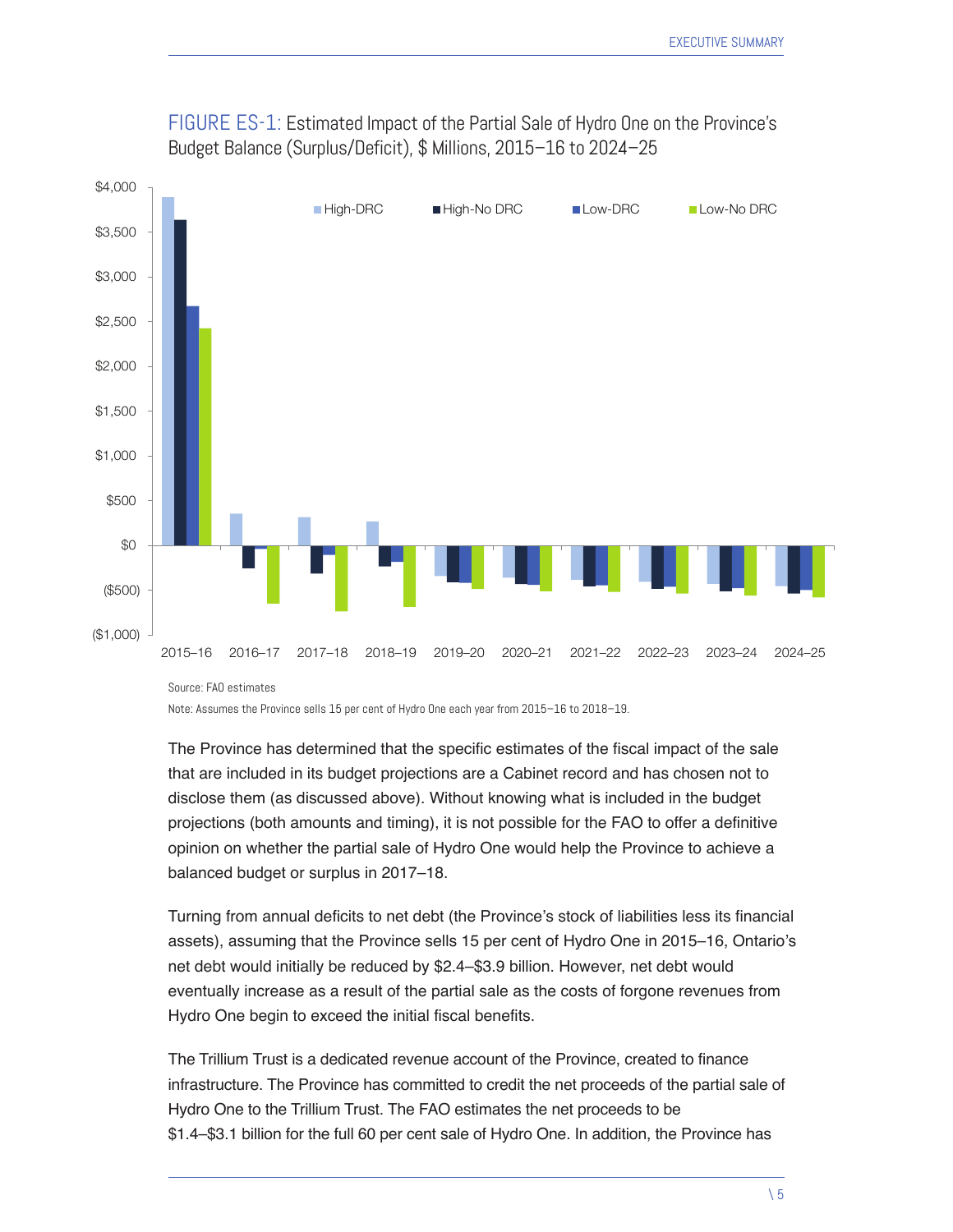committed to credit the gain from Hydro One's deferred tax assets to the Trillium Trust;<sup>12</sup> estimated by the FAO to be \$1.9–\$2.7 billion. As such the FAO estimates the total amount to be credited to the Trillium Trust as a result of the partial sale of Hydro One to be \$3.3–\$5.8 billion.

## Questions for the Province

On the basis of the analysis presented here, legislators may wish to ask a number of questions about the proposed partial sale of Hydro One to better understand its economic and financial implications.

| <b>Issue and Importance</b>                                                                                                                                                                                                                                                                                                                                                                                                                                                                                                                                                                     | <b>Question</b>                                                                                                                                                                                 |
|-------------------------------------------------------------------------------------------------------------------------------------------------------------------------------------------------------------------------------------------------------------------------------------------------------------------------------------------------------------------------------------------------------------------------------------------------------------------------------------------------------------------------------------------------------------------------------------------------|-------------------------------------------------------------------------------------------------------------------------------------------------------------------------------------------------|
| There is much uncertainty around how the debt<br>retirement charge (DRC) would be affected by the<br>partial sale. The DRC is significant revenue for the<br>Province and a cost for consumers of electricity.                                                                                                                                                                                                                                                                                                                                                                                  | Does the Province expect the<br>partial sale of Hydro One to<br>affect the date that the debt<br>retirement charge would be<br>eliminated?                                                      |
| The single most important unknown in the proposed<br>transaction is the timing of sales after the initial 15<br>per cent sale in 2015–16. Timing would affect the<br>Province's budget balance (surplus/deficit), including<br>possibly whether a balanced budget is achieved in<br>2017-18.                                                                                                                                                                                                                                                                                                    | When does the Province plan<br>future sales of Hydro One shares<br>beyond the initial 15 per cent<br>committed in 2015-16?                                                                      |
| The Province has not announced how it expects the<br>partial sale of Hydro One to impact the provincial<br>budget balance. Relative to not selling Hydro One,<br>FAO analysis suggests that the transaction would<br>improve the Province's budget balance with the initial<br>15 per cent sale, but it is unclear how the transaction<br>would affect the budget balance in later years in<br>which sales occur. Once 60 per cent of Hydro One<br>has been sold, the FAO projects the Province would<br>realize a permanent deterioration in budget balance<br>as a result of the transaction. | What is the Province's estimate<br>of the fiscal impact of sale<br>of 60 per cent of Hydro One<br>specifically over the next 10<br>years in terms of annual deficit/<br>surpluses and net debt? |

<sup>12</sup> Ontario Newsroom: Asset Optimization – Broadening Ownership of Hydro One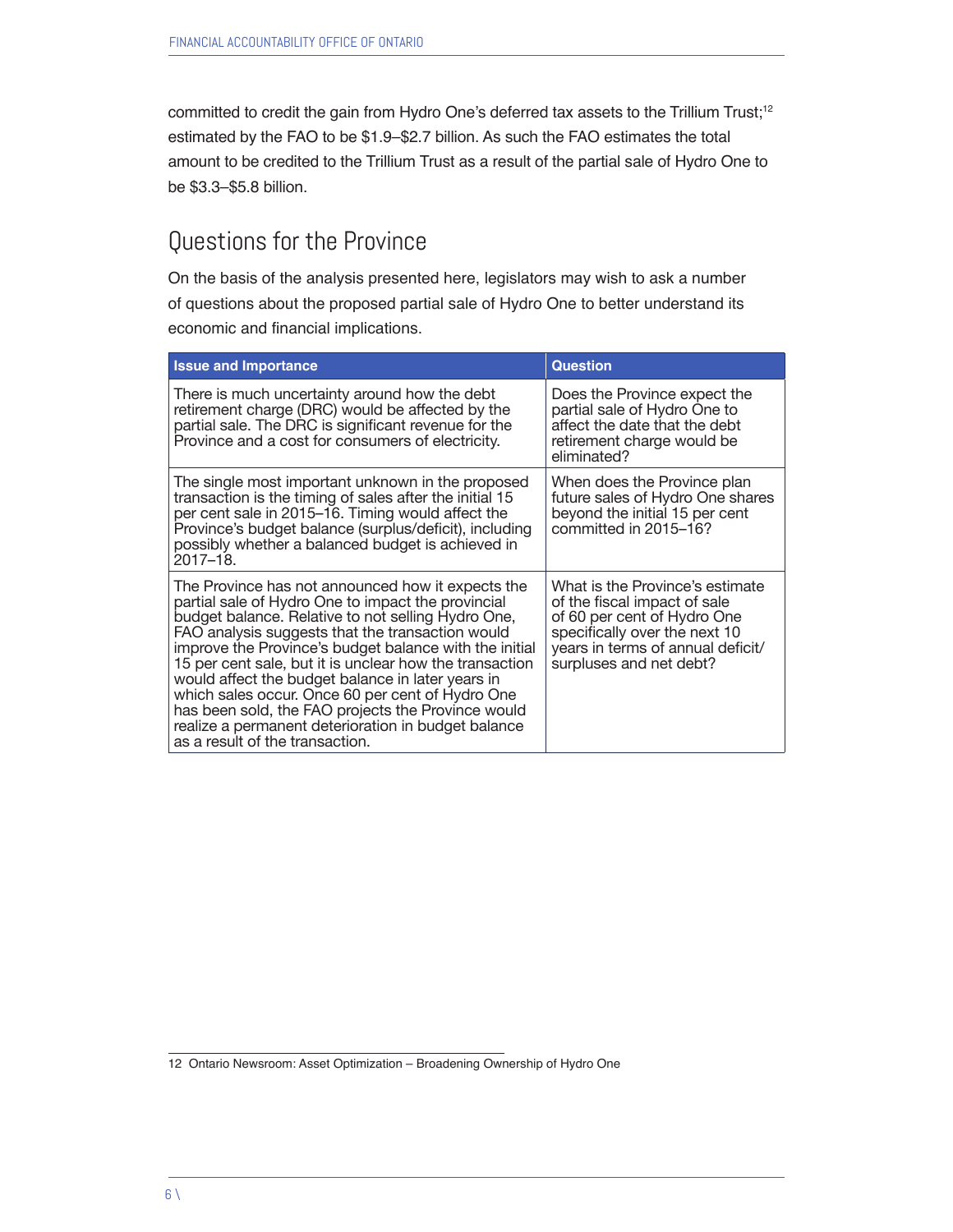# 1\ Introduction

### 1\1 Background

Hydro One is an electricity transmission and distribution company<sup>13</sup> wholly owned by the Province of Ontario. In 2014, the company operated 97 per cent of Ontario's transmission capacity and the largest distribution system in Ontario, spanning 75 per cent of the province.14

Consistent with a recommendation from the Premier's Advisory Council on Government Assets<sup>15</sup> (the council), in its 2015 Budget the Province announced its intention to sell up to 60 per cent of Hydro One, 15 per cent in 2015–16<sup>16</sup> and the balance in subsequent sales for which no specific timeline has been announced. In April 2015, the council estimated the value of Hydro One at \$13.5–\$15 billion.<sup>17</sup> In October 2015, Hydro One's prospectus implied an estimated proceeds value of the company at \$11.3–\$12.5 billion.18

# Ontario's Electricity System

Ontario's electricity system consists of generation, transmission and distribution companies. Generation involves the production of electricity from sources such as nuclear, natural gas, solar and water (hydro). Transmission involves moving electricity though high voltage lines over long distances from generating stations to local distribution companies. Distribution companies take electricity from the transmission system and deliver it to consumers.

Source: Ministry of Energy

<sup>13</sup> The company's subsidiaries are Hydro One Networks Inc., Hydro One Remote Communities Inc., and Hydro One Telecom Inc. as of October 18, 2015.

<sup>14</sup> http://www.hydroone.com/ourcompany/pages/quickfacts.aspx

<sup>15</sup> The 2014 Budget also announced that the government is undertaking a review of government assets to unlock their value. As part of this review, the Province created the Premier's Advisory Council on Government Assets to recommend how to maximize the value and performance of government business enterprises, including Hydro One. (2014 Ontario Budget, p. 163)

<sup>16</sup> The Council also recommended proceeding with a sale or merger of Hydro One Brampton, with an estimated value of about \$600 million.

<sup>17</sup> Striking the Right Balance: Improving Performance and Unlocking Value in the Electricity Sector in Ontario, Premier's Advisory Council on Government Assets, p. 23. This estimate excludes the value of Hydro One Brampton Networks Inc. and represents the fully distributed equity value of Hydro One, which is the value assessed if shares are already publicly traded. This figure is based on a pricing range for marketing purposes that is not on the same basis as the fully distributed equity value. For example, this figure excludes the \$800 million special dividend issued to the Province that would be a part of the council's original estimate. 18 Hydro One's amended and restated preliminary base PREP prospectus, p. 15, October 9, 2015. The FAO has estimated the \$11.3–\$12.5 billion value using the anticipated share price of \$19–\$21 multiplied by the number of shares of 595 million. This figure is based on a pricing range for marketing purposes that is not on the same basis as the fully distributed equity value. For example, this figure excludes the \$800 million special dividend issued to the Province that would be a part of the council's original estimate. Note that the Province has the option to sell up to 15 per cent of the company by exercising an over-allotment option defined in the prospectus.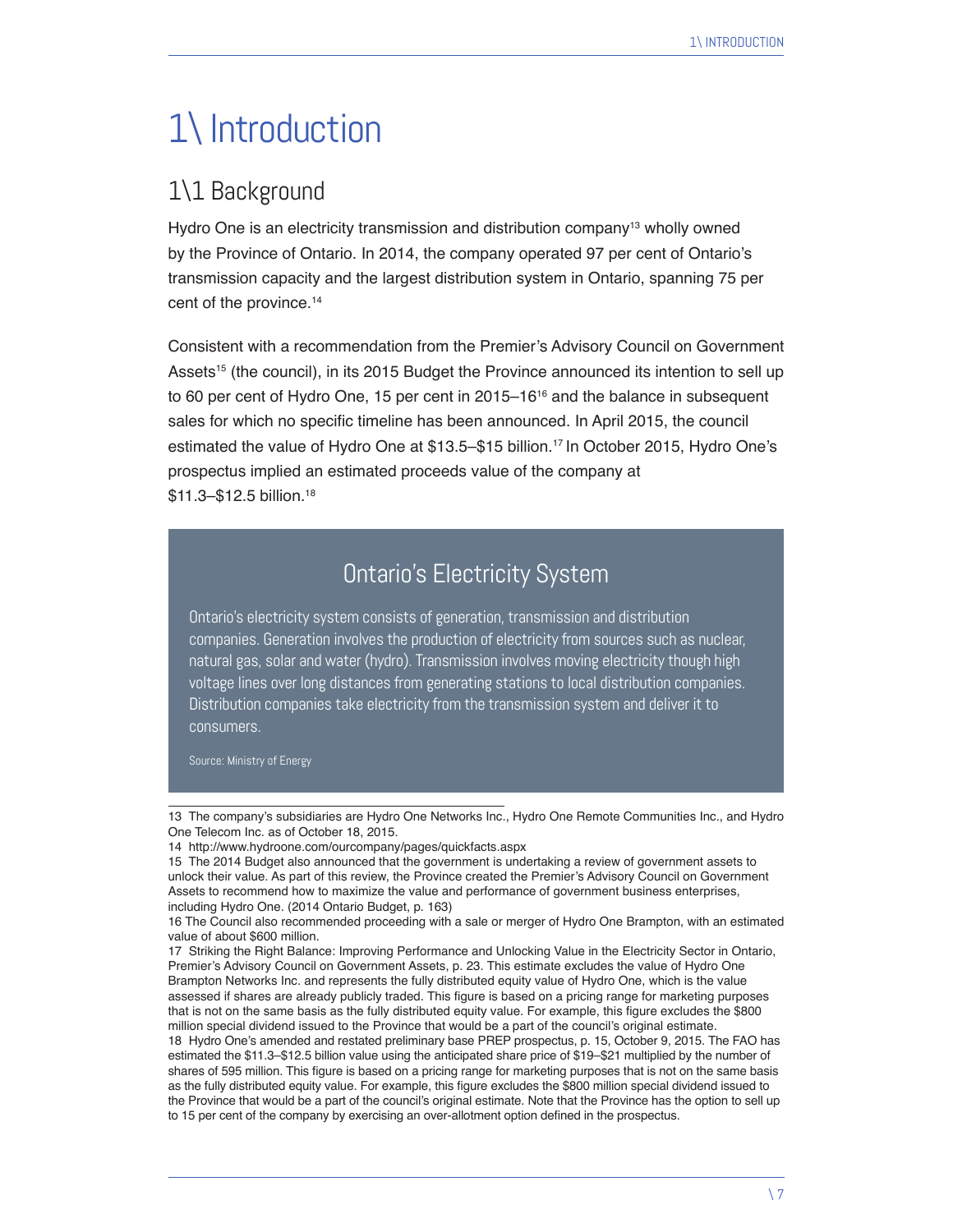#### The Budget noted that

uniquely attractive conditions enable the government to maximize value and obtain greater net proceeds. … these would be available to be credited to the Trillium Trust and directed into building transit, transportation, and other priority infrastructure, through Moving Ontario Forward…19

As such, the Province has made a commitment to use the net proceeds from the Hydro One transaction to finance its infrastructure plans.

The proposed partial sale of Hydro One is part of a broader asset optimization initiative that the Province is undertaking. The 2015 Budget set the asset optimization target at \$5.7 billion over 10 years in revenue on a budget basis, of which \$4.9 billion was to be realized from 2014–15 to 2017–18 (Figure 1-1). Revenue from asset optimization is therefore important to help achieve budget balance in 2017–18. However, the asset optimization target includes a number of initiatives, and the government has not announced how much of the target is expected to be achieved through the partial sale of Hydro One.



#### FIGURE 1-1: Ontario's Projected Budgetary Balance and Asset Optimization Target from 2014–15 to 2017–18, \$ Billions

Source: FAO calculations based on the Ontario 2015 Budget

Note: 2014–15 excludes \$249 million in net proceeds from the sale of General Motors shares in 2013–14.

Finally, the partial sale of Hydro One could have important implications for nonresidential electricity customers who pay a debt retirement charge (DRC), which is levied on electricity consumption to help pay down the debt of the former Ontario Hydro, a predecessor of Hydro One. The DRC is not only an additional charge for electricity customers, but also a significant source of revenue for the Province.

<sup>19</sup> 2015 Ontario Budget, p. 79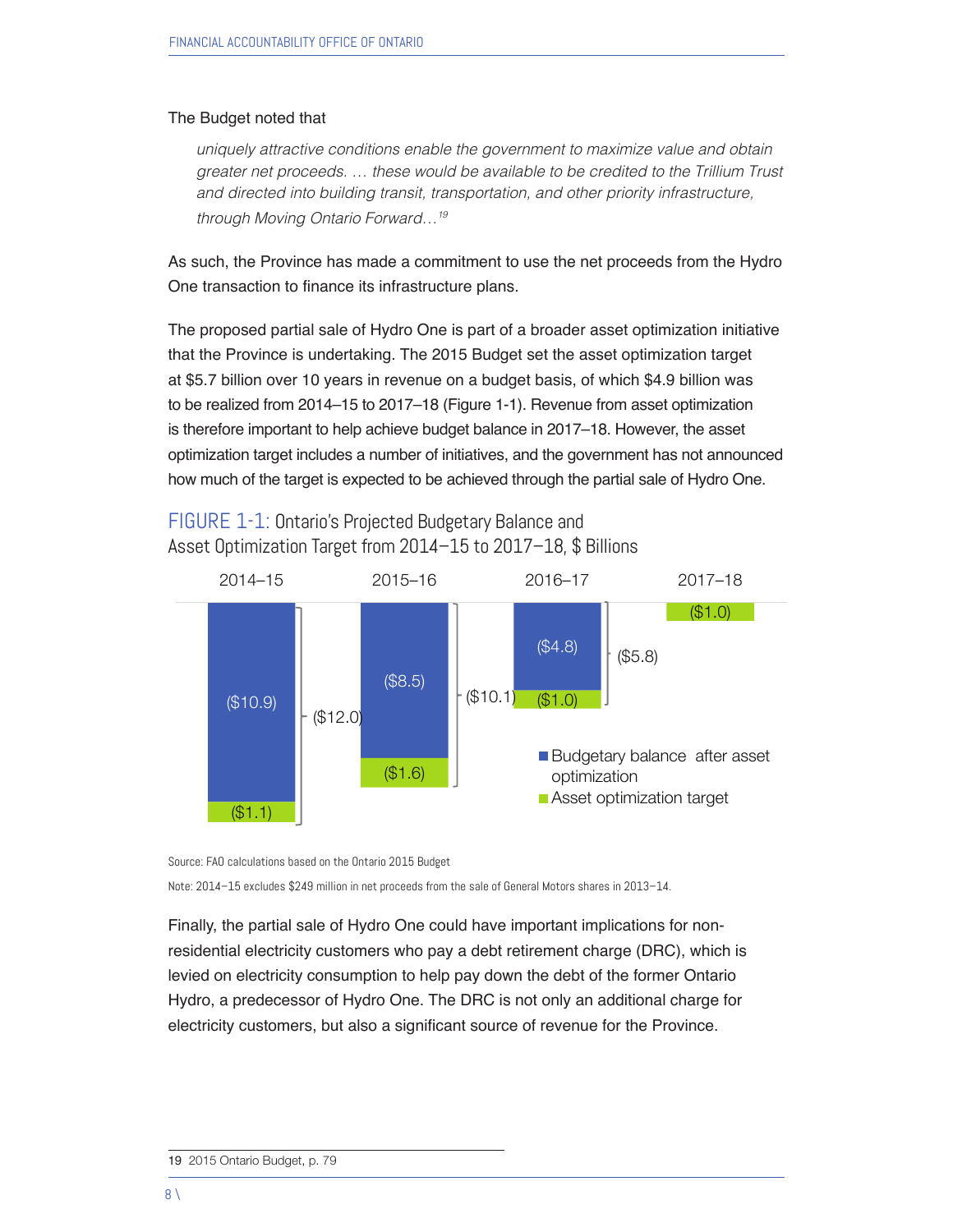# 1\2 Key Questions

In this context, this report answers the following key questions:

- + How much can the Province expect in proceeds from the partial sale of Hydro One?
- + What is the impact of the partial sale on the Debt Retirement Charge?
- + What is the impact on the Province's budget balance (surplus/deficit)?
- + What is the impact on the Province's net debt?
- + What is the impact on the Trillium Trust?

# 1\3 Scope

This report does not seek to:

- + Assess the merits of the decision to sell Hydro One
- + Forecast the impact of the partial sale of Hydro One on electricity rates in Ontario
- + Assess the prospects for performance improvements at Hydro One that might result from the partial sale or any future changes at Hydro One
- + Assess the financial impact of any government spending financed by the sale of Hydro One, i.e. transportation projects financed by the Trillium Trust.

### 1\4 Methodology

In line with the key questions that this project seeks to answer, the FAO's methodology first estimates the likely proceeds from the proposed partial sale of Hydro One, then uses this estimate to assess the impact on the Province's budget balance and net debt over the next 10 years, from 2015–16 to 2024–25. This assessment includes an analysis of the likely impact on the DRC.

Two methodological points are worth highlighting:

- + Timing of the sale: While the Province has committed to selling 15 per cent of Hydro One in 2015–16, it has not provided a timeline for the subsequent sale(s) of shares. To provide legislators with an understanding of the full financial impact on the Province, the FAO assumes that the Province would sell 15 per cent of Hydro One in each year from 2015– 16 to 2018–19. The results of this analysis are sensitive to the timing of subsequent sales.
- + Forecast of results: The FAO bases its analysis on Hydro One results from the 12 months ending in the second quarter of 2015.<sup>20</sup> Figures after 2015–16 are forecast using historical growth rates of results as reported in the company's annual report. These forecasts are subject to changes in the financial performance of Hydro One and changing economic conditions, such as interest rates.

<sup>20</sup> The FAO's financial analysis of Hydro One is based on the company's financial statements that have been prepared in accordance with United States (US) Generally Accepted Accounting Principles (GAAP). The FAO has not accounted for any potential changes in the preparation of the company's financial statements, such as adoption of International Financial Reporting Standards (IFRS).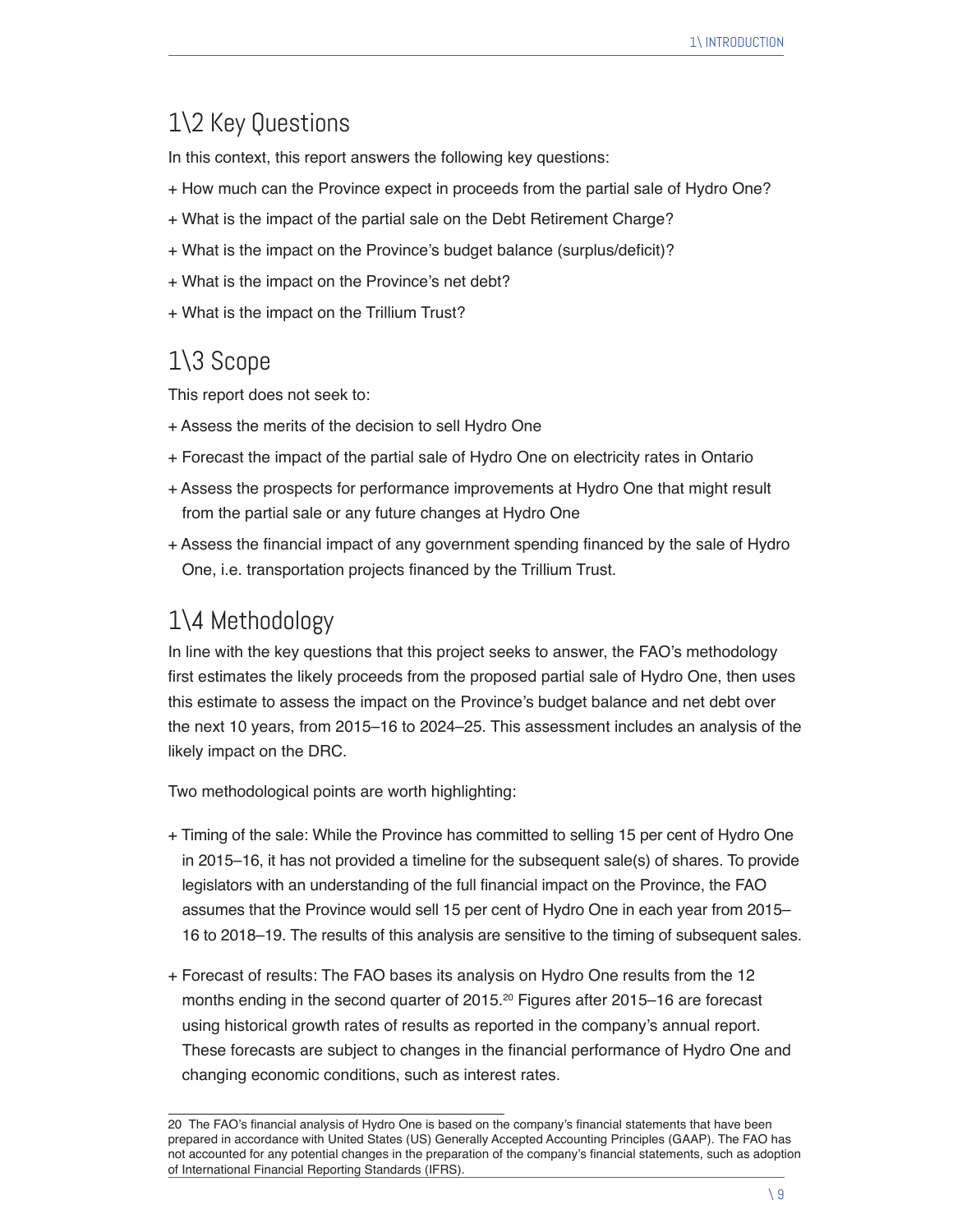During the preparation of this report, meetings were held with the ministries of Finance and Energy and Treasury Board Secretariat to obtain additional information on fair market value estimation methods for rate-regulated companies, accounting line items that would be impacted and related accounting treatments.

Under the Financial Accountability Officer Act, 2013 and *Freedom of Information and Protection of Privacy Act*, the Province is not permitted to disclose Cabinet records to the FAO unless the Cabinet gives permission or a record is more than 20 years old. The determination of what constitutes a Cabinet record is made by the Province. In some cases, in the course of this project, the FAO requested information that the Province had deemed to be a Cabinet record, and chose not to provide. Where relevant, these gaps in information have been identified in this report.

Other methodological points are discussed where relevant in the chapters that follow.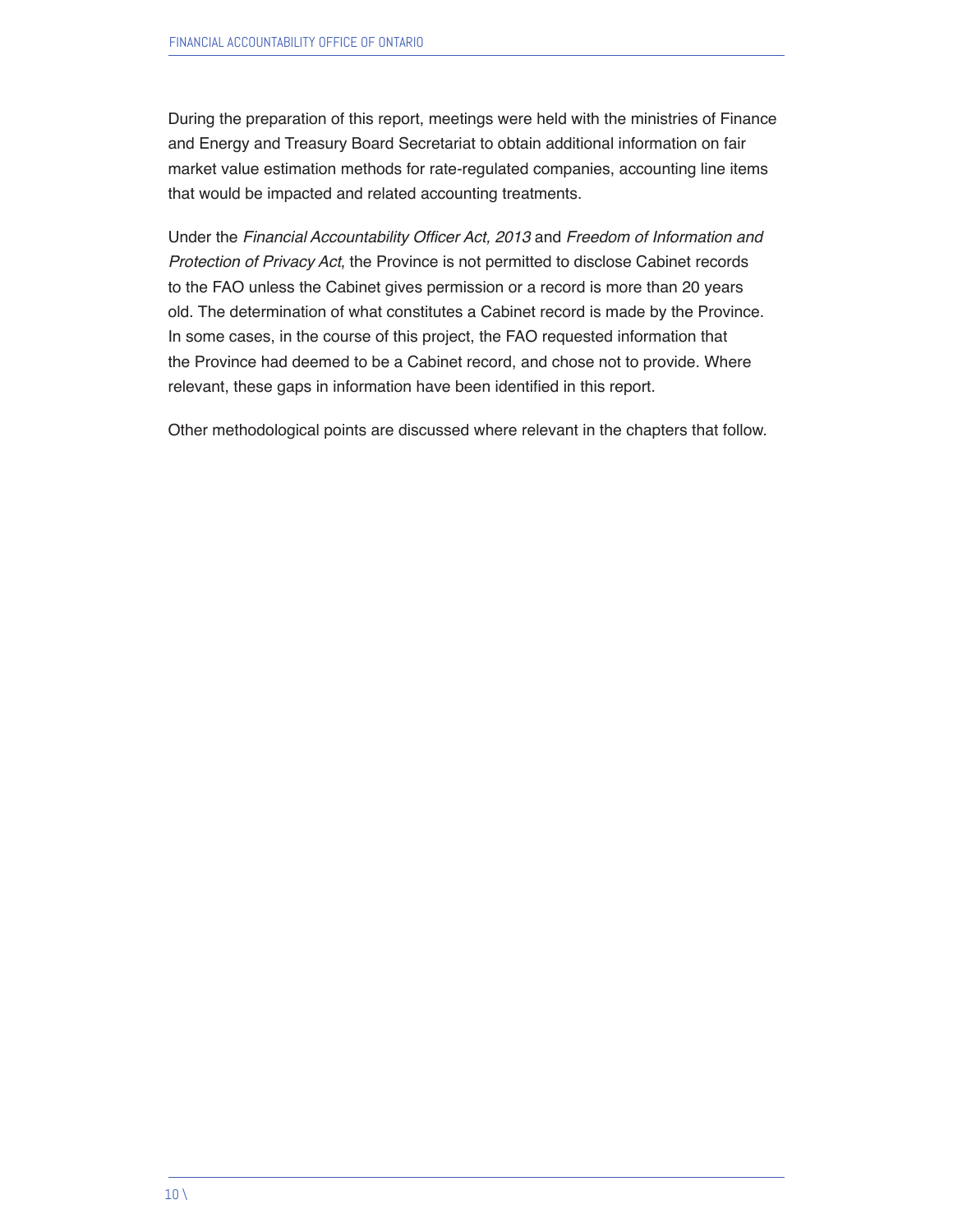# 2\ Financial Impact Scenarios

There are two key areas of uncertainty in estimating the financial impact of the partial sale of Hydro One:

+ The amount of sale proceeds

+ Whether the Debt Retirement Charge (DRC) would be eliminated.

To provide a full picture of the range of potential financial impacts that the partial sale of Hydro One might have for the Province, the FAO has developed four scenarios based on these two areas of uncertainty. Table 2-1 summarizes these scenarios.

TABLE 2-1: Financial Impact Scenarios

| <b>Financial Impact Scenarios</b> | <b>DRC Retained</b> | <b>DRC Eliminated</b> |
|-----------------------------------|---------------------|-----------------------|
| Low Proceeds                      | Low-DRC             | Low-No DRC            |
| High Proceeds                     | High-DRC            | High-No DRC           |

The remainder of this chapter reviews the two key areas of uncertainty in greater detail.

# 2\1 Proceeds from the Partial Sale of Hydro One

The fair market value (FMV) of Hydro One is critical in determining the cash (gross) proceeds that the Province would receive from the partial sale of the company. FMV may be considered the price that a buyer or group of buyers would be willing to pay for ownership in the company. Given that the Province has decided to sell Hydro One on the stock market, comparing the share prices of comparable firms is a reasonable way to measure FMV.

To estimate the FMV of Hydro One, the FAO compared the share prices of publicly traded companies that have operations similar to Hydro One. The FAO then divided the share prices of each company by a measure of the company's financial performance to generate a comparable metric that could be applied to the financial performance of Hydro One. As a result, the share price, or FMV, of Hydro One is estimated.<sup>21</sup> Overall, the FAO estimates the FMV of Hydro One at \$11–\$14.3 billion, excluding the value of Hydro One Brampton (a former subsidiary of Hydro One).

<sup>21</sup> Section 4.2 in the appendix provides more information and detailed calculations.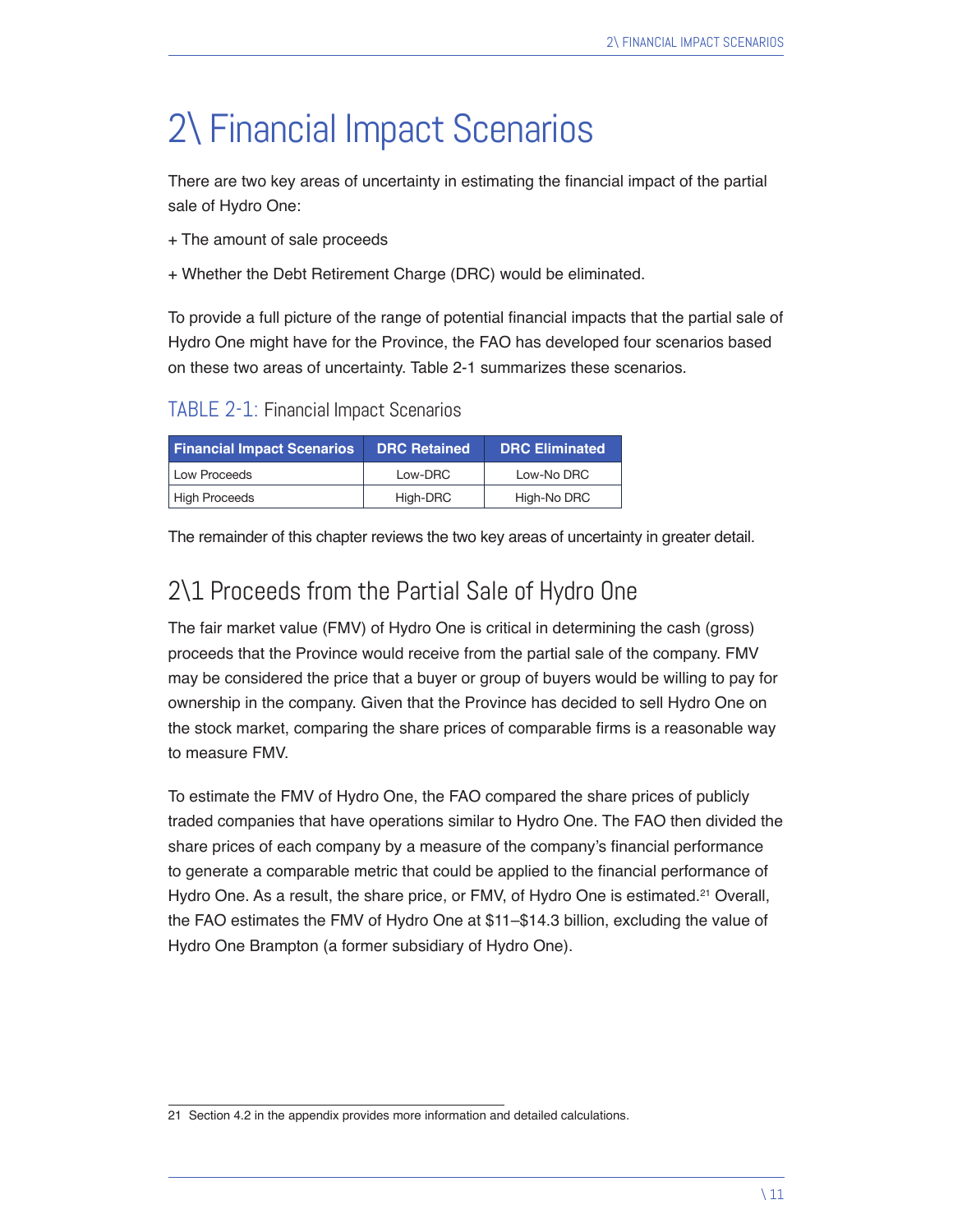The estimate of gross proceeds presented above is subject to uncertainty, including

- + investors' perception of the risk that Province would intervene in the operations, governance, regulation or market of Hydro One
- + the economic conditions at the time of the sale
- + the transaction terms.

# 2\2 Debt Retirement Charge

The DRC is revenue for the Province. It is raised by levying a charge on the bills of electricity consumers (as of 2016, only non-residential electricity consumers) $^{22}$ . DRC revenue is used to pay down the unfunded liability of the Ontario Electricity Financial Corporation (OEFC),<sup>23</sup> a wholly owned agency of the Province. The Province may levy the DRC until the Minister of Finance declares residual stranded debt (RSD) is retired.<sup>24</sup> The FAO estimates revenue from the DRC to be roughly \$0.6 billion per year.<sup>25</sup>

The Electricity Act, 1998<sup>6</sup> requires that an amount equivalent to the proceeds from the sale of Hydro One be paid to the OEFC less certain deductions, which the FAO has identified to be:

- 1. the acquisition cost of the Province's investment in Hydro One
- 2. the cumulative net income from the company (less interest costs of investment)
- 3. transaction costs.

Amounts payable to OEFC would effectively reduce the OEFC's RSD. The Province's 2014 Fall Economic Statement estimated the RSD to be \$2.6 billion as of March 31, 2014<sup>27</sup>, and estimated that the RSD would be paid off by the end of 2018,<sup>28</sup> implying an average reduction of \$0.5 billion per year.

<sup>22 2015</sup> Ontario Budget, p.192

<sup>23</sup> The difference between the assets and liabilities of the OEFC is called the unfunded liability. The unfunded liability of OEFC is estimated to be \$9.8 billion at March 31, 2014 (2014 Ontario Economic Outlook and Fiscal Review, Government of Ontario, 2014). The Province dedicates revenues to pay down this debt, consisting of payments-in-lieu of taxes of OPG, Hydro One and municipal electricity utilities, and the cumulative net income from OPG and Hydro One in excess of the interest cost of the Province's original investment in these companies (OEFC's 2014 annual report, p. 5, as per the Electricity Act, 1998).

<sup>24</sup> OEFC's 2014 annual report, p. 5, as per the Electricity Act, 1998. Residual stranded debt is defined as the OEFC's unfunded liability less the estimated amount of future net income and PILs from Ontario Power Generation and Hydro One. At March 31, 2014, the net present value of these dedicated income streams was estimated by the Province to be \$7.2 billion. The residual stranded debt is calculated as the unfunded liability less the net present value (NPV) of these dedicated income streams.

<sup>25</sup> DRC revenues totaled \$956 million in 2014-15. However, the residential portion is to be eliminated by the end of calendar 2015, which is approximately one-third of the total DRC, as indicated by Ministry of Finance officials. 26 Section 50.3 of the Electricity Act, 1998.

<sup>27 2014</sup> Ontario Economic Outlook and Fiscal Review, Government of Ontario, 2014.

<sup>28</sup> ibid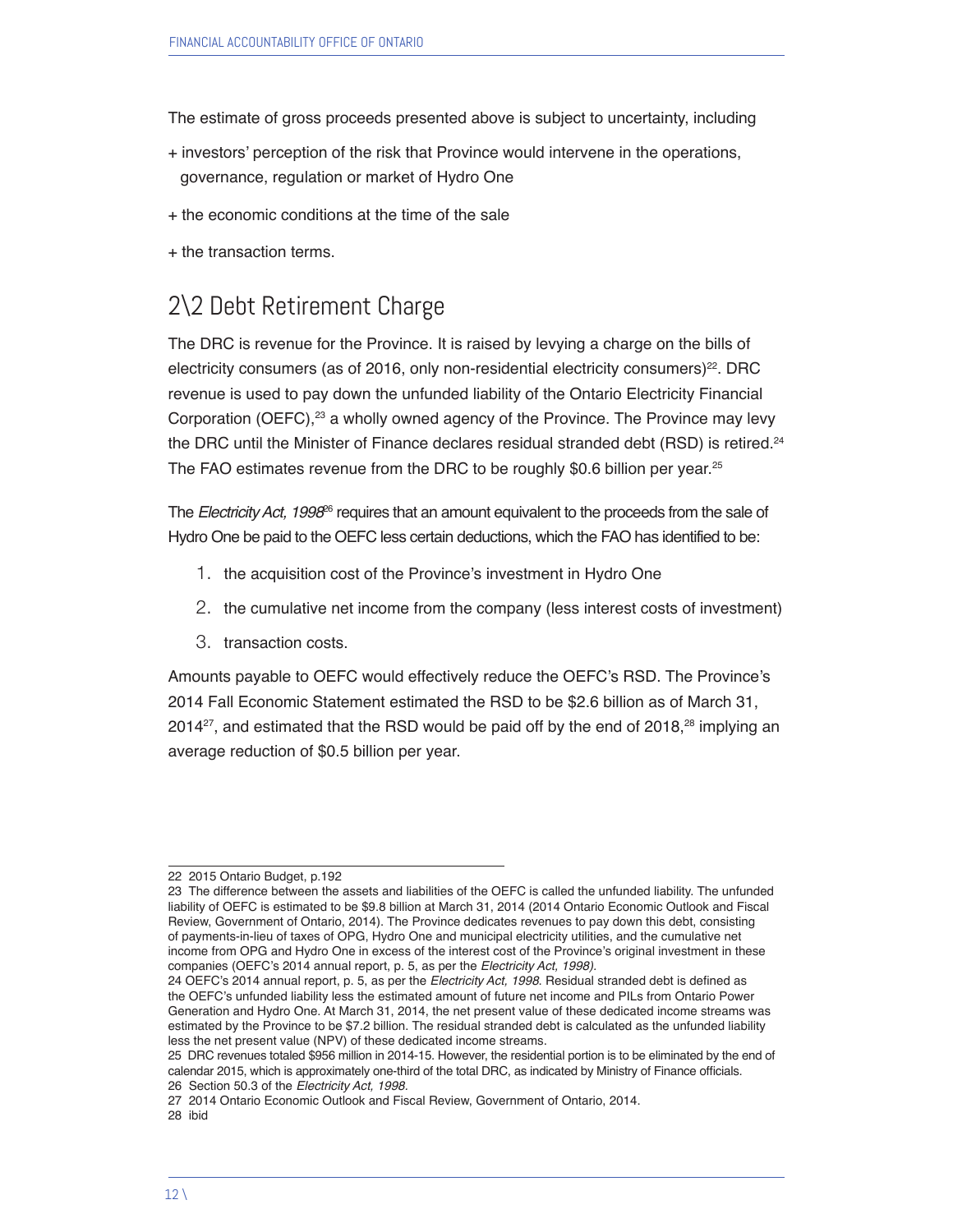The FAO estimates that the RSD would likely not be eliminated ahead of 2018–19 under either valuation scenario (Table 4-8, p. 44). However, the margin of error is small and there is significant uncertainty associated with these estimates, which includes forecasting the future net income from Hydro One. As such, the FAO has estimated the financial impact of the partial sale of Hydro One under both scenarios.

#### 2\2\1 Areas of Uncertainty

The Province has not yet announced its estimate of the RSD for March 31, 2015 or how the changes in future net income of Hydro One would impact this estimate. The FAO has requested more information on the calculation of future net income, but the Province has determined this information to be a Cabinet record, and has chosen not to release it (see Section 1.4 for explanation).

#### 2\2\2 Question for the Province

On the basis of the analysis presented here, legislators may wish to ask the following question about the proposed partial sale of Hydro One to better understand the economic and financial implications of the transaction.

| <b>Issue and Importance</b>                                                                                                                                                                                    | <b>Question</b>                                                                                                                            |
|----------------------------------------------------------------------------------------------------------------------------------------------------------------------------------------------------------------|--------------------------------------------------------------------------------------------------------------------------------------------|
| There is much uncertainty around how the debt<br>retirement charge (DRC) would be affected by the<br>partial sale. The DRC is significant revenue for the<br>Province and a cost for consumers of electricity. | Does the Province expect the<br>partial sale of Hydro One to<br>affect the date that the debt<br>retirement charge would be<br>eliminated? |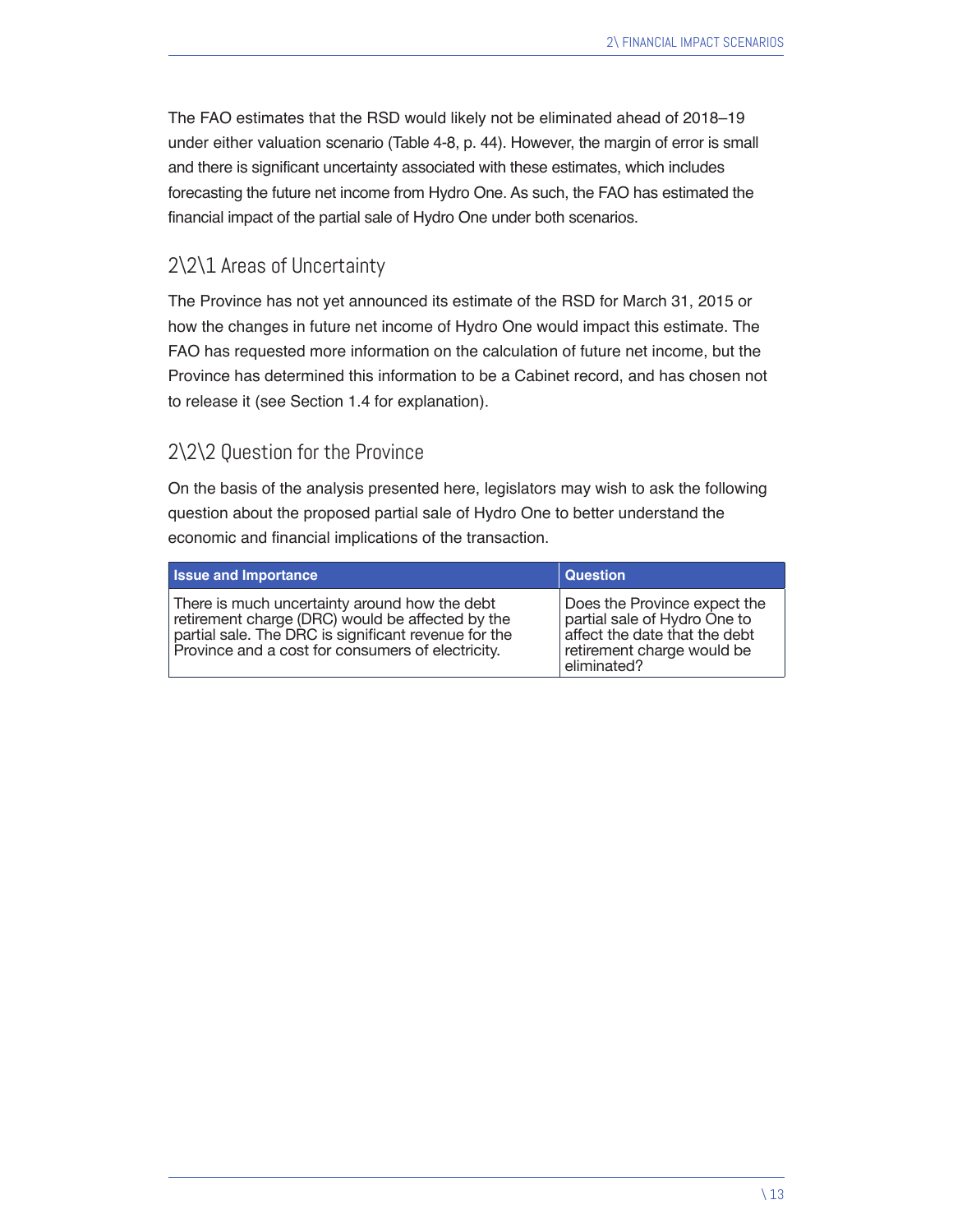# 3\ Financial Impact of the Partial Sale of Hydro One

This chapter estimates the impact of the partial sale of Hydro One on the Province's budget balance (surplus/deficit) and net debt for each of the four previously identified scenarios.

# 3\1 Impacts on the Province's Budget Balance

Figure 3-1 presents the FAO estimates of the impact of the sale of 60 per cent of Hydro One under the four scenarios, assuming that the Province sells 15 per cent of Hydro One each year from 2015–16 to 2018–19. The sections that follow explain in more detail how the FAO estimated each component of the fiscal impact.

#### 3\1\1 One-Time Gain on Deferred Tax Assets

Immediately after the Province sells the initial 15 per cent of Hydro One, the Province would realize a gain (a type of revenue) of \$1.9-\$2.7 billion dollars.<sup>29</sup>

This gain results from provisions of the Electricity Act, 1998 and the federal *Income Tax*  Act<sup>o</sup> that would result in Hydro One increasing the recorded value of its assets and allowable depreciation expenses for tax purposes. This allows the company to report lower income for tax purposes, thereby generating tax savings. The FAO has estimated the total of future annual tax savings at \$2.2-\$3.2billion,<sup>31</sup> which would be recorded as an income by Hydro One. Since this tranaction would occur after the sale, 85 per cent of this one-time increase in net income would be recognized by the Province.

#### 3\1\2 Gains from Sale of Investment (Net Proceeds)

Provincial revenues would increase by the net proceeds from the sales, which the FAO assumes would be recorded as "Gains from Sale of Investment" in Ontario's Public Accounts. The FAO estimates that the net proceeds of the full 60 per cent sale would be \$1.4–\$3.1 billion.

The FAO estimates the book value<sup>32</sup> of Hydro One on the Province's balance sheet to be \$7 billion (Section 3.2.1). As the Province's stake in Hydro One is sold, the recorded value of this asset would be reduced proportionally. The net proceeds (or net gain) from the sale are the gross proceeds of \$6.8–\$8.9 billion, less the proportionate reduction in the asset.<sup>33</sup>

<sup>29</sup> Section 4.3.2 of the Appendix provides more details and calculations.

<sup>30</sup> Section 149(10) of the *Income Tax Act*, and section 16.1 of Ontario Regulation 207/99.

<sup>31</sup> This "tax shield", as it was termed by the council, is a benefit to Hydro One in that it would pay less income tax than it otherwise would.

<sup>32</sup> This value is determined by accounting standards and is estimated on a different basis than market value. 33 Since the FAO assumes that the Province sells 15 per cent of Hydro One each year from 2015-16 to 2018- 19, the estimate of net proceeds takes into account growth in the book and market value of Hydro One (see Appendix 4.5.2 to calculate net proceeds).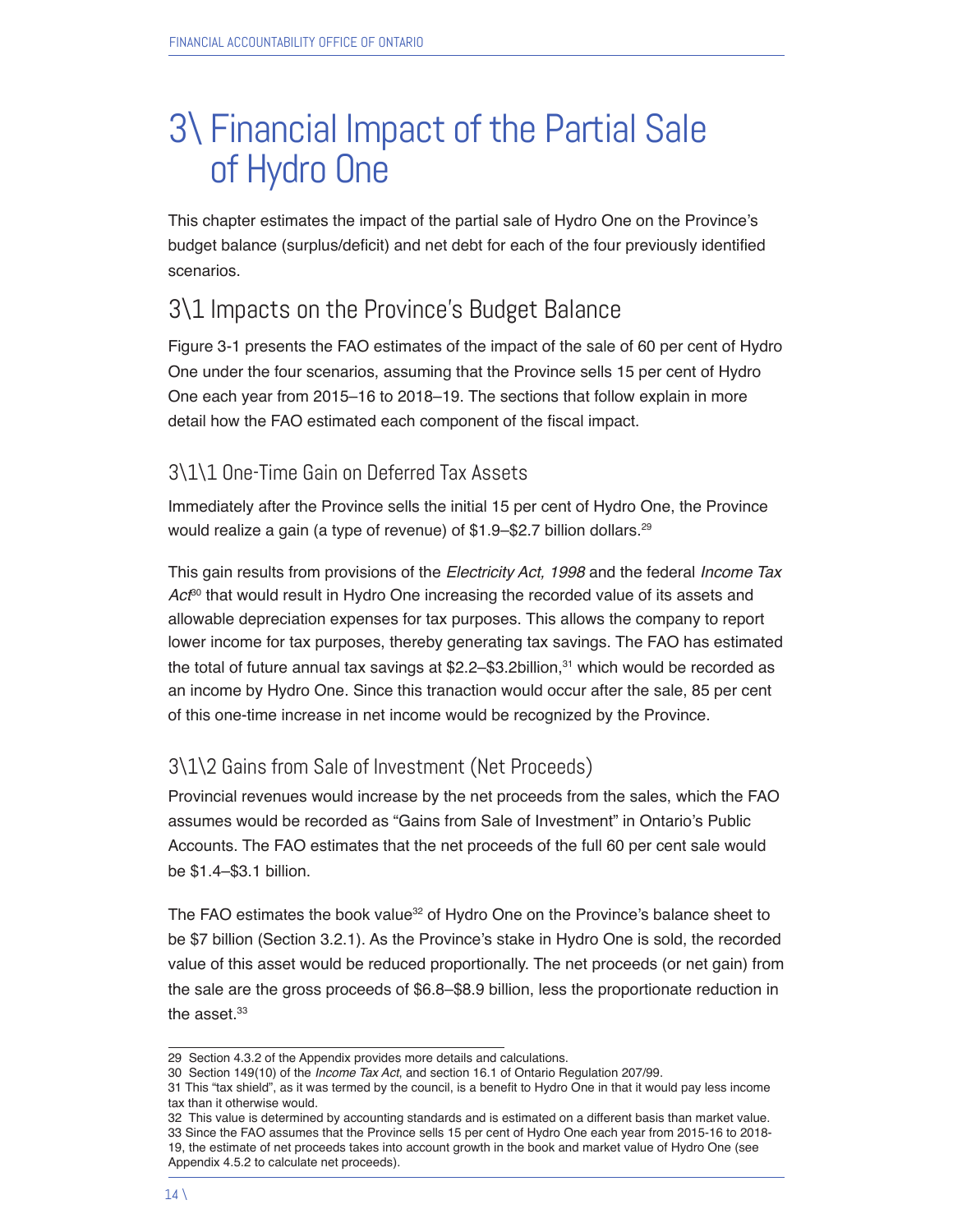

Note: Data labels indicate net impact on budget balance. For more details see Table 4-9 and Table 4-10.

FIGURE 3-1: Estimated Financial Impact on the Budget Balance, \$ Millions

\ 15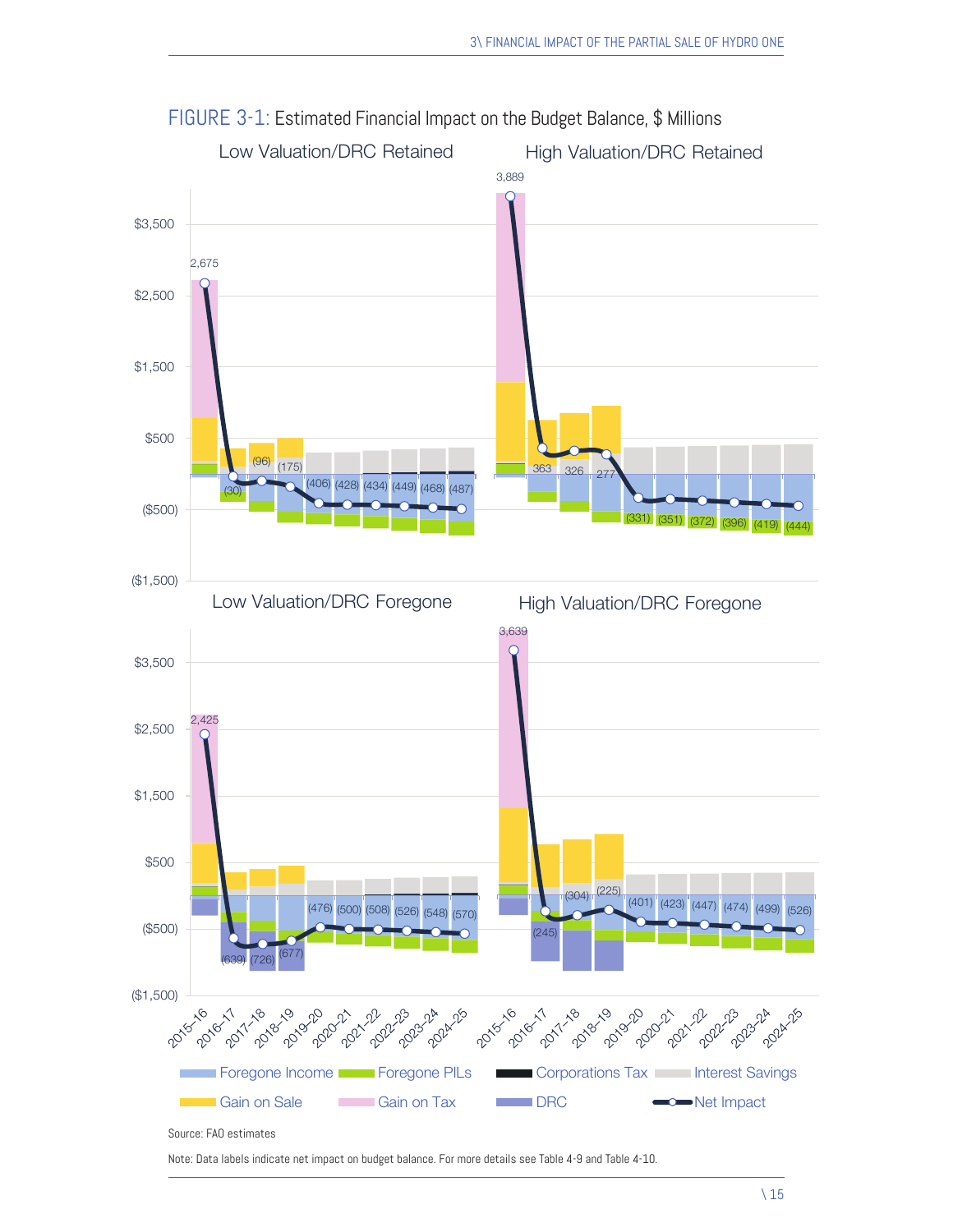3\1\3 Electricity Payments-In-Lieu of Taxes and Corporations Taxes Electricity payments-in-lieu of taxes (PILs) are revenue for the Province. As a Crown

corporation, Hydro One is exempt from federal and provincial corporations tax  $(CT)^{34}$ and, instead, makes PILs to the Province.<sup>35</sup> These PILs are equivalent to the amount of both federal and provincial CT payments that Hydro One would make if it were subject to CT. Upon the sale of the initial 15 per cent of Hydro One, the company would become subject to federal and provincial CT,<sup>36</sup> and would no longer pay PILs to the Province. Hydro One recognized an expense of approximately \$100 million in PILs in the year ending in the second quarter of 2015.

The company would not pay the equivalent PILs amount in CT to the Province for two reasons:

- $+$  The value of Hydro One's assets $37$  would allow the company to claim depreciation that would shield some or all of its income from CT for some time (Section 4.3.2).
- + While the company would eventually begin paying CT, the Province would not regain all the revenues it once collected in PILs, since the Province would only receive the provincial portion of the CT, while the PILs were equivalent to both the federal and provincial CTs. The provincial portion of PILs from Hydro One is estimated to be approximately \$40 million over the last year. The federal portion of PILs (\$60 million per year) is the ongoing revenue loss to the Province from the switch from PILs to CT.

In 2015–16, in conjunction with the initial 15 per cent sale, the Province would recognize a one-time revenue from the payment by Hydro One of a departure tax.<sup>38</sup> However, the payment would reduce Hydro One's net income by the same amount. As such, the departure tax has no impact on the overall budget balance and net debt position of the Province. Hydro One's prospectus announced that the departure tax would be \$2.6 billion<sup>39,40</sup> (Section 4.3.1).

39 Hydro One's prospectus, p. 108

<sup>34</sup> The Province presents a Corporations Tax line, which includes the corporate income tax (CIT), corporate minimum tax and insurance premium revenues. The FAO estimates the impact to the federal and provincial CIT but refers to CT for consistency with the provincial presentation.

<sup>35</sup> Section 149 (10) of the *Income Tax Act*. Sections 89 and 90 of the Electricity Act, 1998. These payments ensure that Hydro One is subjected to similar tax treatments as the private sector to ensure fairness among all players in the electricity sector (Direction for Change, Charting a Course for Competitive Electricity and jobs in Ontario, Government of Ontario, 1997).

<sup>36</sup> Section 149 of the *Income Tax Act* states that a corporation is exempt when the Crown owns 90 per cent or more of its shares.

<sup>37</sup> Upon the sale, the company must revalue its assets to their fair market value, which is estimated to be higher than the current amount reported for tax purposes. The greater the FMV of its assets, the larger the depreciation deduction.

<sup>38</sup> Departure tax is a term used to describe the deemed disposition rules from the payments-in-lieu of tax system as prescribed by the *Income Tax Act* and the Electricity Act, 1998.

<sup>40</sup> The Hydro One prospectus announced that the Province will be purchasing additional common shares from Hydro One worth \$2.6 billion to help the company fund the departure tax (p. 102). Transaction would affect the cash balance but not the provincial income statement.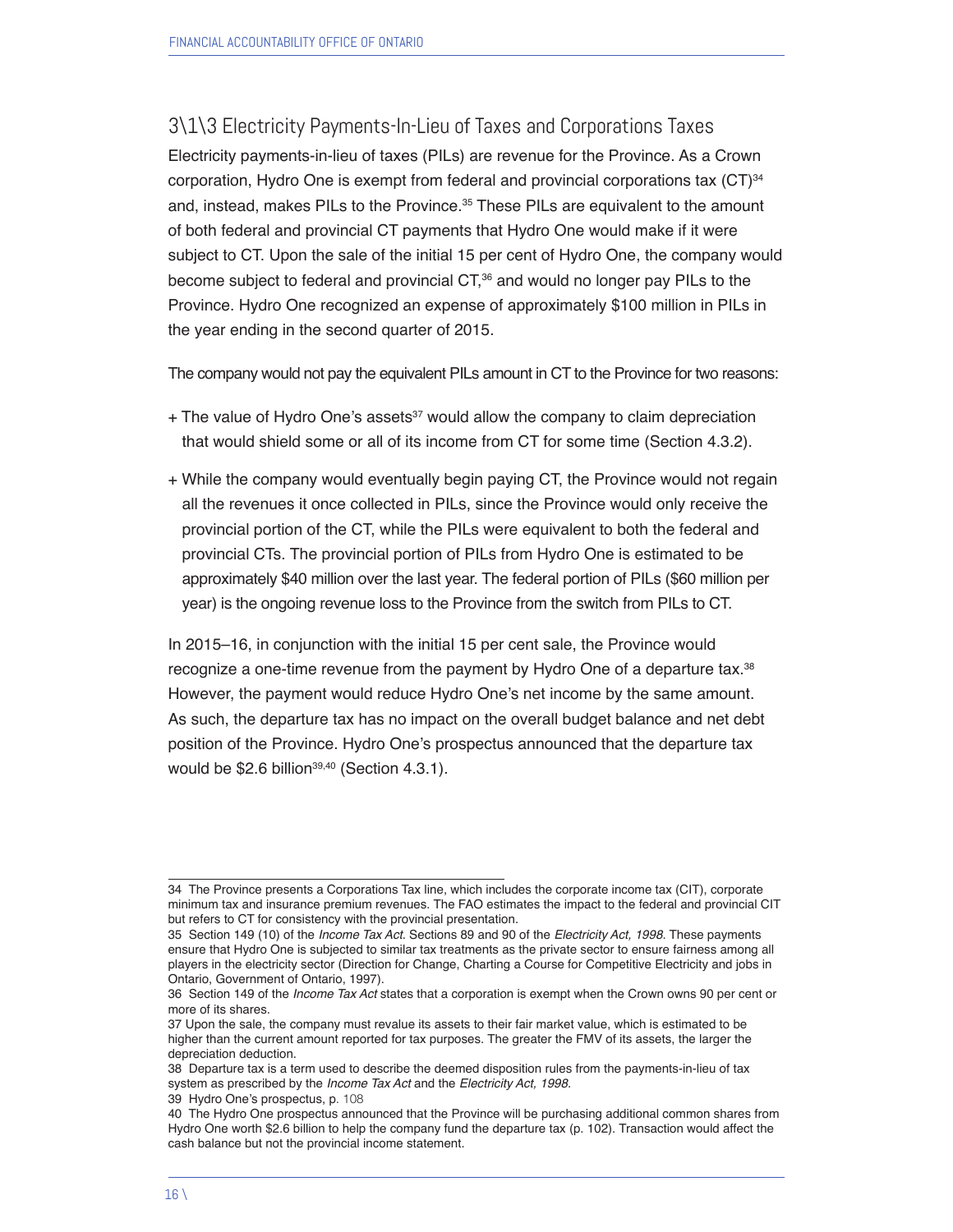#### 3\1\4 Income from Investment in Government Business Enterprises

As sole owner, the Province currently has claim to all of the net income of Hydro One,<sup>41</sup> approximately \$750 million over the last year. Following the sale of 15 per cent of the company, the Province would have claim to only 85 per cent of the company's net income.42 The FAO estimates that the sale of 15 per cent of Hydro One would result in a reduction of approximately \$50 million in income from investment in GBEs in 2015–1643 and on an ongoing annual basis thereafter. The FAO has termed this item "foregone income", which will grow over time.44 Each additional sale of ownership would increase the amount of foregone income. A 60 per cent sale of Hydro One would result in roughly \$500 million in foregone income on an annual basis, which would grow over time.

However, the FAO recognizes there may be potential for improvements to Hydro One's net income as result of changes currently being made or proposed at Hydro One, including the sale of shares on market and the resulting influence of new owners. Should the net income of Hydro One increase as a result of these changes, the foregone income from the sale would be reduced. Given the uncertainty associated with forecasting future changes at Hydro One, the FAO has not assumed any increases in profitability as a result of new ownership.

#### 3\1\5 Interest on Debt

Interest on debt is an expense for the Province, and the only provincial expense that would be affected directly by the sale of Hydro One. The FAO has assumed that the cash received from the sale of Hydro One shares and other inflows (Appendix 4.5.2) would effectively reduce the Province's need to borrow, and therefore result in lower interest payments.45 In addition, Hydro One has decided to increase the dividend payout ratio paid by Hydro One,<sup>46</sup> which increases the amount of cash received by the Province and reduces interest expenses. The FAO estimates the Province would realize annual interest savings of \$0.2–\$0.4 billion after 60 per cent of ownership is sold.<sup>47</sup>

#### 3\1\6 Areas of Uncertainty

There are two key areas of uncertainty associated with the financial impact of the partial sale of Hydro One: what the budget assumed as the financial impact of Hydro One and the timing of the sales subsequent to the initial 15 per cent in 2015–16.

<sup>41</sup> Since Hydro One is consolidated in the Province's public accounts, the net income of Hydro One is reported on the Province's Consolidated Statement of Operations as Income from Government Business Enterprises (GBEs) rather than dividends.

<sup>42</sup> PS 3070.08A, CPA Canada Public Sector Accounting Handbook, Public Sector Accounting Standards, 2015 Edition 43 The FAO estimates an initial annual reduction of approximately \$100 million in income, but has adjusted for the impact of the mid-year sale.

<sup>44</sup> The FAO has assumed a 4 per cent annual growth rate in Hydro One's net income, which is largely based on the historical financial performance of Hydro One.

<sup>45</sup> The FAO assumes that cash credited to the Trillium Trust offsets previously planned borrowing to finance existing infrastructure plans. In practice, the Province may not reduce borrowing, but rather invest the cash proceeds on a short-term basis, with roughly similar impact on the Province's budget balance.

<sup>46</sup> Hydro One's amended and restated preliminary base PREP prospectus, p. 15.

<sup>47</sup> Section 4.5 of the Appendix provides more details and calculations. The FAO has assumed an effective interest rate on debt of 3.5 per cent.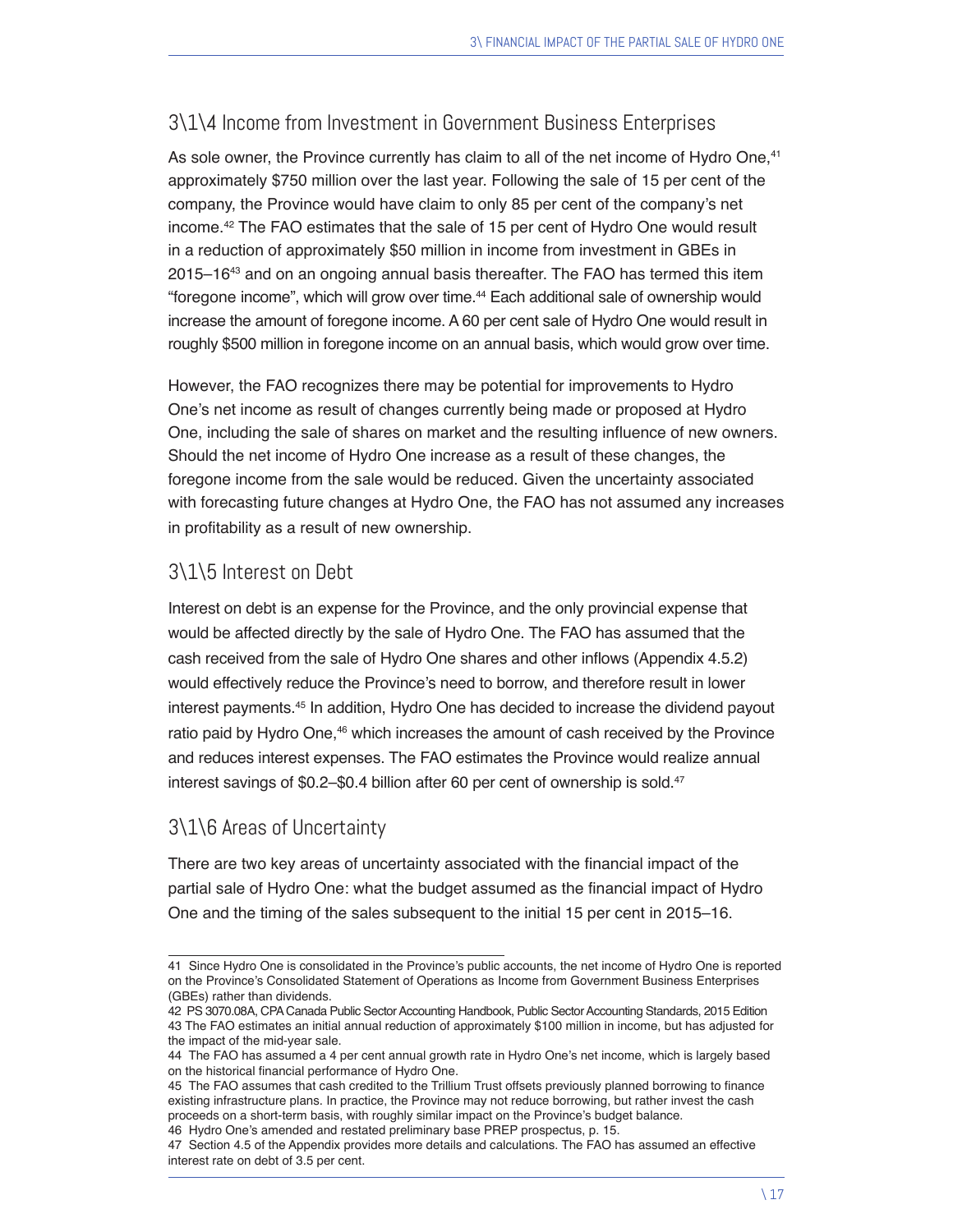#### Budget assumptions on financial impact

As noted in Section 1.1, the Province has not publicly stated how it expects the partial sale of Hydro One to impact its fiscal (surplus/deficit) position. The Province did provide in the 2015 Budget an overall estimate of the fiscal impact of all asset optimization activities, including Hydro One. However, the government has determined that the specific estimates of the fiscal impact of the sale that are included in its budget projections are a Cabinet record and has chosen not to release this information. Due to this limitation, the FAO can only provide an estimate of the impact of the partial sale compared to the status quo (i.e. no sale) rather than compared to the fiscal plan presented in the 2015 Budget.

#### Timing

The FAO estimate of financial impact presented in this chapter assumes, for illustrative purposes only, that the government sells 15 per cent of Hydro One each year from 2015–16 to 2018–19. The estimate would change to the extent the timing of subsequent sales differs from the FAO assumption. The government has not announced the timing of the subsequent sales incorporated in the fiscal plan presented in the 2015 Budget. Without knowing the government's assumed schedule for sales beyond the initial 15 per cent committed for 2015–16, the FAO is unable to provide more definitive estimates for the impact of the sale on specific years, and the impact to the government's commitment to balance the budget in 2017–18. As noted above, the Province has determined that the specific estimates of the fiscal impact of the sale that are included in its budget projections are a Cabinet record and has chosen not to release this information.

#### 3\1\7 Questions for the Province

On the basis of the analysis presented here, legislators may wish to ask a number of questions about the proposed partial sale of Hydro One to better understand the economic and financial implications of the transaction.

| <b>Issue and Importance</b>                                                                                                                                                                                                                                                                                                                                                                                                                                                                                                                                                                      | <b>Question</b>                                                                                                                                                                                     |
|--------------------------------------------------------------------------------------------------------------------------------------------------------------------------------------------------------------------------------------------------------------------------------------------------------------------------------------------------------------------------------------------------------------------------------------------------------------------------------------------------------------------------------------------------------------------------------------------------|-----------------------------------------------------------------------------------------------------------------------------------------------------------------------------------------------------|
| The single most important unknown in the proposed<br>transaction is the timing of sales after the initial 15<br>per cent sale in 2015–16. Timing would affect the<br>Province's budget balance (surplus/deficit), including<br>possibly whether a balanced budget is achieved in<br>2017-18.                                                                                                                                                                                                                                                                                                     | When does the Province plan<br>future sales of Hydro One shares<br>beyond the initial 15 per cent<br>committed in 2015-16?                                                                          |
| The Province has not announced how it expects the<br>partial sale of Hydro One to impact the provincial<br>budget balance. Relative to not selling Hydro One,<br>FAO analysis suggests that the transaction would<br>improve the Province's budget balance with the initial<br>15 per cent sale, but it is unclear how the transaction<br>would affect the budget balance in later years in<br>which sales occur. Once 60% per cent of Hydro One<br>has been sold, the FAO projects the Province would<br>realize a permanent deterioration in budget balance<br>as a result of the transaction. | What is the Province's estimate<br>of the fiscal impact of the sale<br>of 60 per cent of Hydro One<br>specifically over the next 10<br>years in terms of annual deficit/<br>surpluses and net debt? |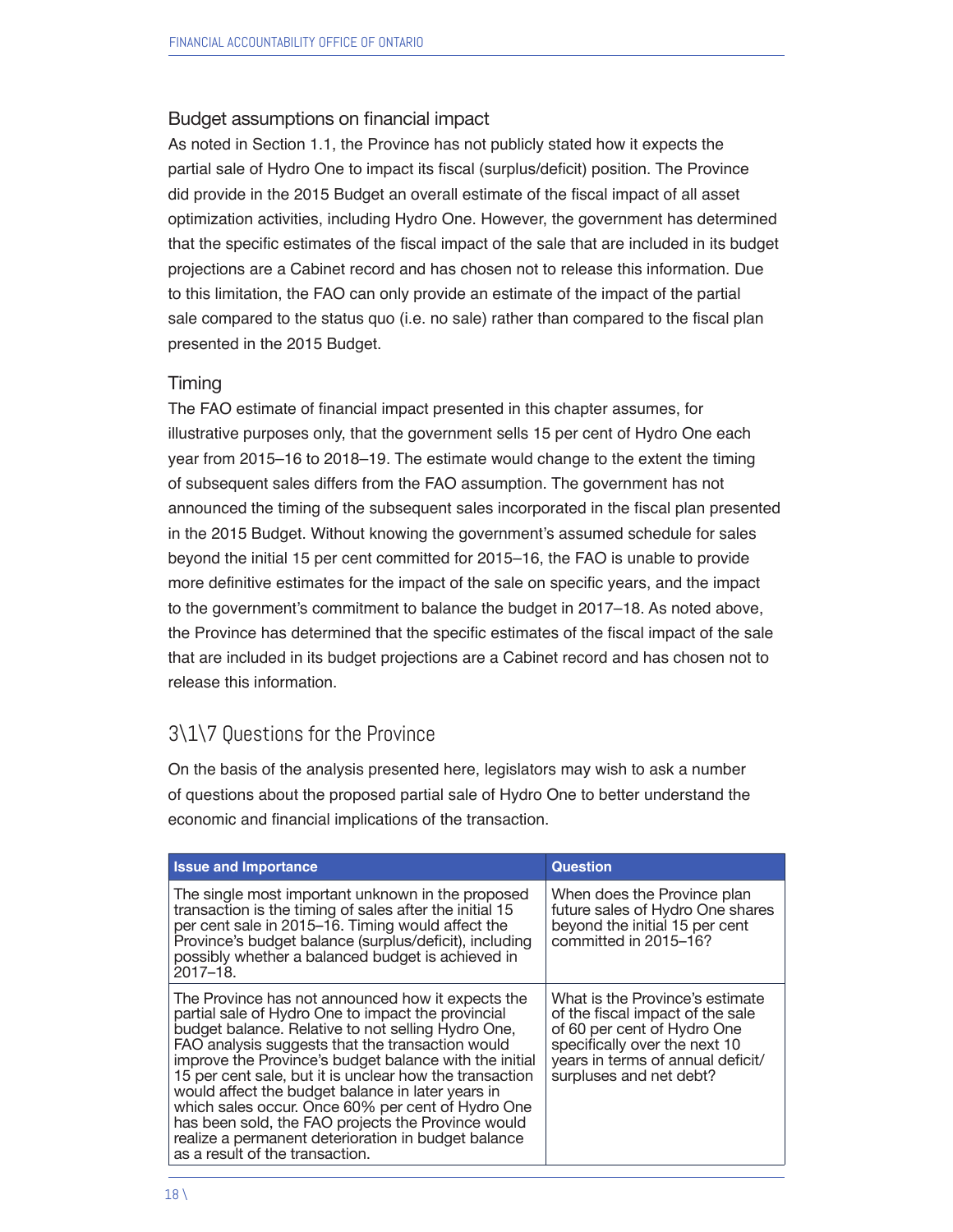# 3\2 Impacts on the Province's Net Debt

Assuming that the Province sells 15 per cent of Hydro One each year from 2015–16 to 2018–19, Ontario's net debt<sup>48</sup> would be reduced by the cash (gross) proceeds and Hydro One's tax gain, less the reduction in Ontario's ownership of Hydro One (an asset for the Province) (Figure 3-2). However, net debt would eventually increase as the costs of forgone revenues from Hydro One begin to exceed the initial benefits of the tax gain and net sale proceeds.

FIGURE 3-2: Cumulative Reduction in Provincial Net Debt from the Partial Sale of Hydro One, \$ Billions, 2015–16 to 2024–25



Source: FAO estimates

Note: Assumes the government sells 15 per cent of Hydro One each year from 2015–16 to 2018–19. Numbers may not add up due to rounding. Negative figures indciate an increase in net debt.

#### 3\2\1 Assets

Hydro One is an asset on the Province's balance sheet valued<sup>49</sup> at \$8.3 billion in the second quarter of 2015.<sup>50</sup> Prior to the sale, Hydro One's equity would increase by \$2.6 billion due to the new investment from the Province. However, the departure tax payment would reduce the company's equity by \$2.6 billion. Also, the company divested Hydro One Brampton for \$0.5 billion and is returning \$0.8 billion in cash to the Province. The net effect is a decrease in Hydro One's asset value on the Province's balance sheet to \$7 billion.

49 This value is determined by accounting standards and is estimated on a different basis than market value.

<sup>48</sup> Net debt is defined as the Province's liabilities less its financial assets.

<sup>50</sup> Hydro One's Q2 Consolidated Financial Statements. Total equity includes preferred shares.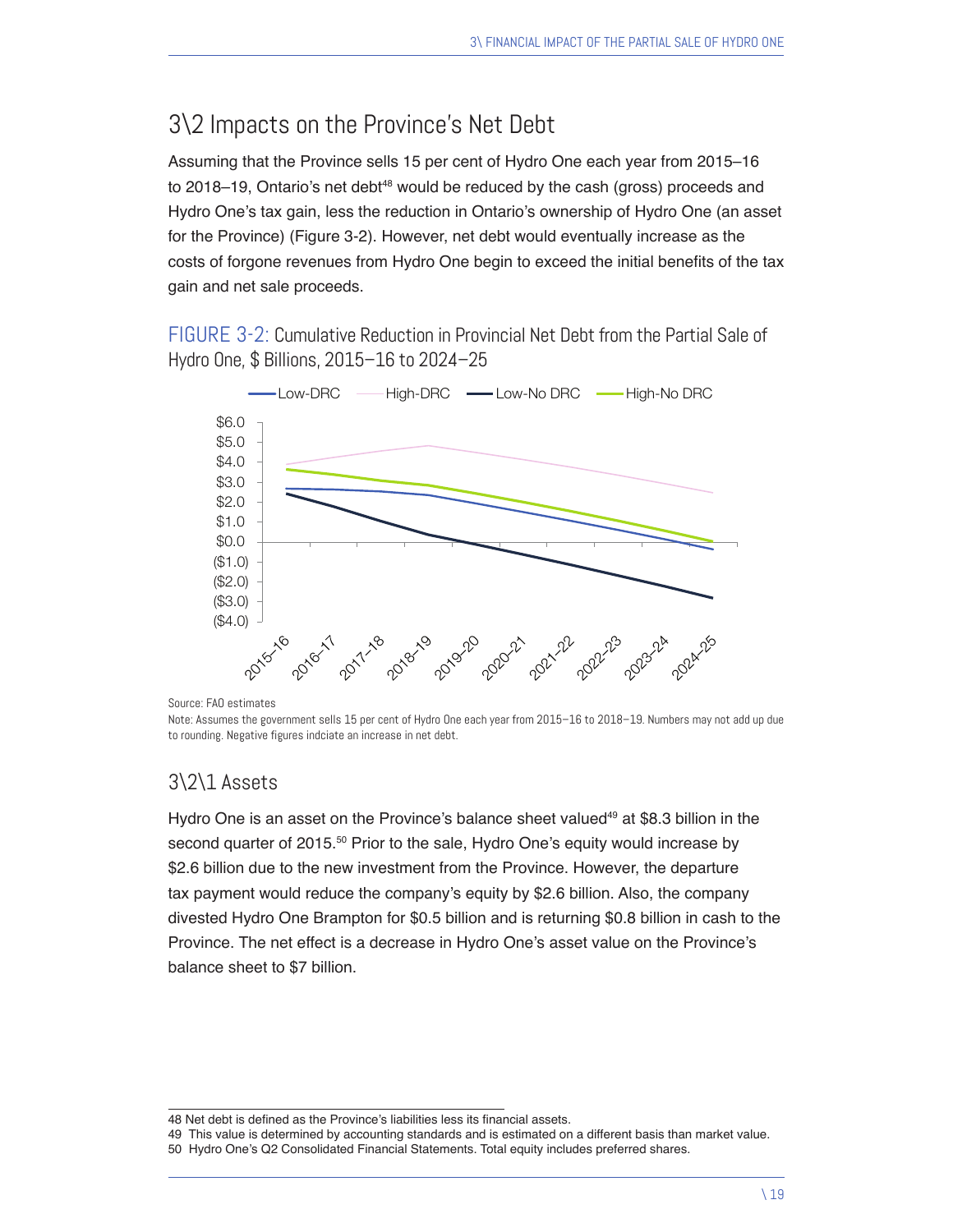After the sale, the gain on the deferred tax asset would increase the company's value, which is dependent on the FMV of assets. As the Province's stake in Hydro One is sold, the recorded value of this asset would be reduced proportionally.

Overall, the FAO estimates that the 15 per cent sale of Hydro One would result in a decrease of \$0.1 billion to an increase of \$0.6 billion in investment in government business enterprises, depending on the value of the tax gain (Section 4.5.2).<sup>51</sup>

#### 3\2\2 Liabilities

The Province's debt is presented on its balance sheet in two segments: OEFC Debt and Debt Issued for Provincial Purposes. According to the Province's Public Accounts,

this accounting reflects the legislative structure put in place to ensure OEFC's revenues are derived from the electricity sector ratepayer and not the taxpayer, and that these revenues can be used only to service and retire OEFC debt.<sup>52</sup>

While both OEFC debt and provincial purposes debt are combined in Ontario's consolidated debt, the allocation of the proceeds to each segment of the debt has different implications.

The allocation of the proceeds from the partial sale of Hydro One is governed by two laws:

- + The *Electricity Act, 1998* requires that a portion of the proceeds pay down the OEFC debt<sup>53</sup> (Section 2.2); and
- + The Trillium Trust Act, 2014 requires that the net proceeds be credited to the Trillium Trust.

# 3\3 Trillium Trust

As noted in Section 1.1, the Trillium Trust is a dedicated revenue account of the Province created to finance infrastructure. The Province has committed to credit the net proceeds (gain on sale of investment) of the partial sale of Hydro One to the Trillium Trust. Section 3.1.2 estimated the net proceeds to be \$1.4–\$3.1 billion for the full 60 per cent sale of Hydro One. In addition, the Province has committed to credit the gain from the deferred tax asset to the Trillium Trust, $54$  estimated by the FAO to be \$1.9– \$2.7 billion. As such the FAO estimates the total amount to be credited to the Trillium Trust as a result of the partial sale of Hydro One to be \$3.3–\$5.8 billion.

<sup>51</sup> Section 4.5 of the Appendix provides more details and calculations.

<sup>52 2000–2001</sup> Annual Report and Financial Statements, Province of Ontario

<sup>53</sup> The OEFC is the legal continuation of Ontario Hydro (Section 54(1), Electricity Act, 1998), holding \$38.1 billion in liabilities in 1999 (Appendix 4.1). The difference between the assets and liabilities on the balance sheet of the OEFC is known as the unfunded liability. At March 31, 2014, the Province estimated the unfunded liability to be \$9.8 billion (2014 Ontario Economic Outlook and Fiscal Review, Government of Ontario, 2014). 54 Ontario Newsroom: Asset Optimization – Broadening Ownership of Hydro One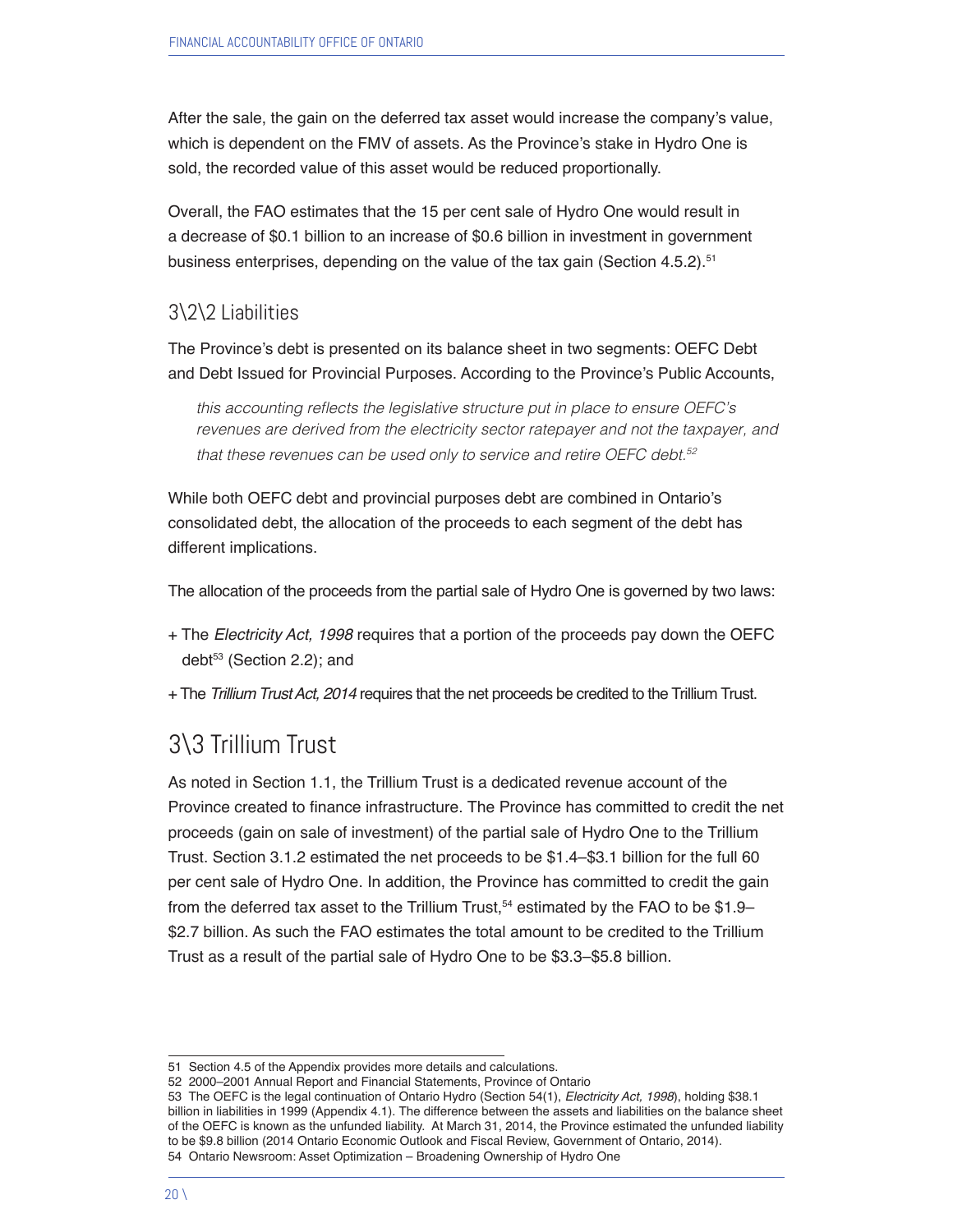# 4\ Appendix

# 4\1 Overview of Ontario Hydro Restructuring

This section provides a brief and relevant overview of the historical background to the partial sale of Hydro One.

The 1997 White Paper "Direction for Change: Charting a Course for Competitive Electricity and Jobs in Ontario", along with its enabling legislation, the *Energy*  Competition Act, 1998, set out the Province's plan to restructure Ontario's electricity industry. The plan called for the restructuring of Ontario Hydro and the elimination of its longstanding monopoly on electricity production with the introduction of competition to Ontario's electricity sector. The belief underlying the plan was that a competitive market environment is the key to restoring the financial soundness and viability of Ontario's electricity sector. Subsequently, the Province broke up Ontario Hydro into five successor companies.55 Hydro One inherited Ontario Hydro's transmission and distribution assets in 1999.

The restructuring of Ontario Hydro was intended to ensure that<sup>56</sup>:

- + Electricity prices are kept as low as possible
- + The successor companies are provided with a solid financial footing and investmentgrade capital structures
- + Maximum value is retained within the electricity sector until Ontario Hydro's debt is retired
- + Any residual stranded debt is recovered from the electricity sector, without recourse to Ontario's taxpayers
- + The new financial structure was announced on April 1, 1999, when Ontario Hydro ceased operations and its assets and liabilities were transferred to five successor corporations together with their subsidiaries.

As the legal continuation of Ontario Hydro, the Ontario Electricity Financial Corporation (OEFC) became responsible for ensuring the prudent and efficient management of \$38.1 billion (as of April 1, 1999) in debt, derivatives and other liabilities of the former Ontario Hydro.

Two commercial companies, Hydro One Inc. (HOI), formerly the Ontario Hydro Services Company Inc., and Ontario Power Generation Inc. (OPG), together with their subsidiaries, received the majority of Ontario Hydro's assets and in return issued a total of \$17.1 billion of debt to the OEFC.

<sup>55</sup> Annual Report, April 1, 1999, to March 31, 2000, of the Ontario Electricity Financial Corporation (OEFC), http://www.oefc.on.ca/pdf/oefcar\_e.pdf 56 ibid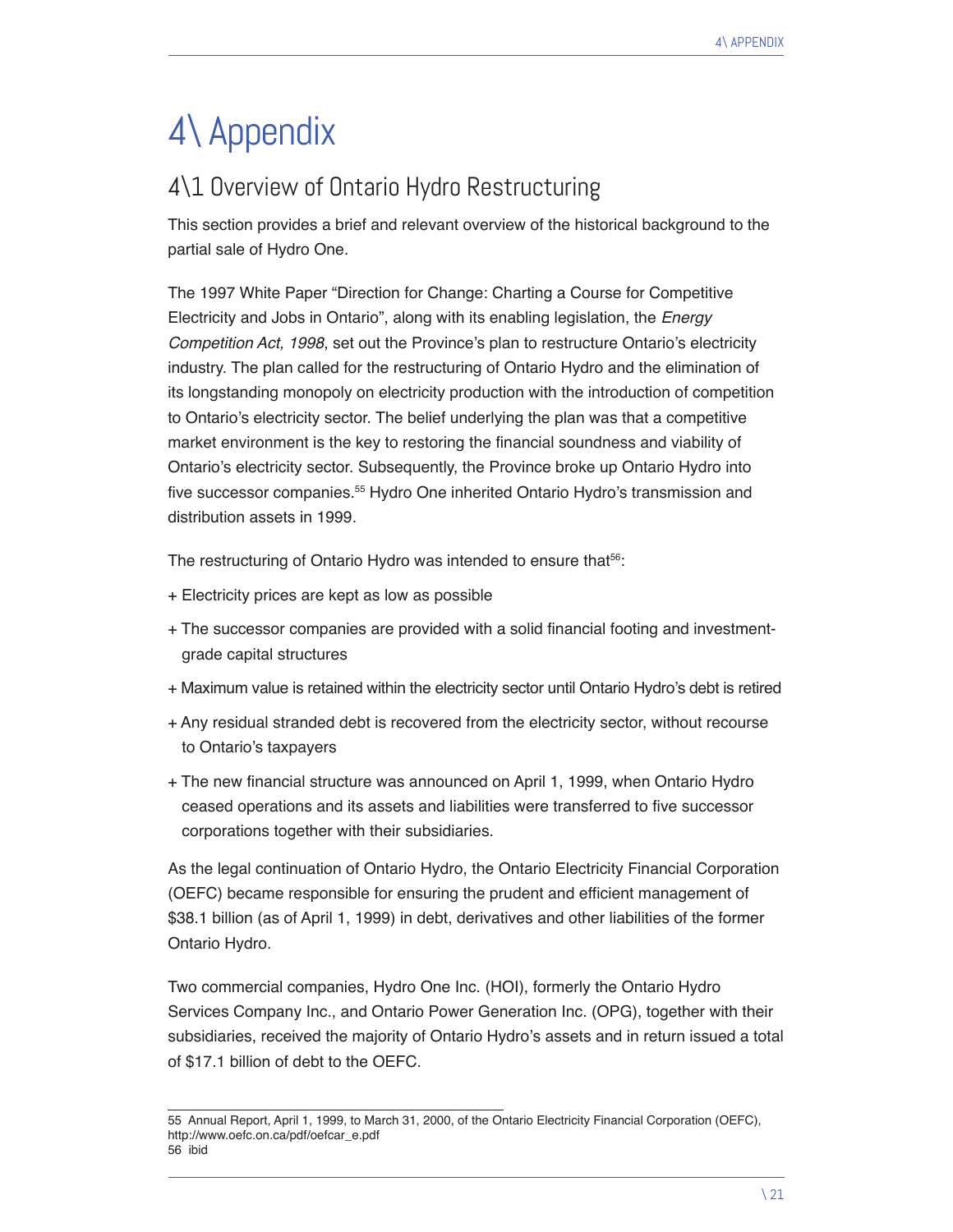To achieve commercially viable capital structures, HOI and OPG entered into debtfor-equity swaps with the Province of Ontario. In exchange for \$3.8 billion of equity in HOI and \$5.1 billion of equity in OPG, the Province of Ontario assumed \$8.9 billion of the debt issued to the OEFC by the successor corporations. The Province is the sole shareholder of the two commercial companies.<sup>57</sup>

In March of 2002, the Province filed a preliminary prospectus for an initial public offering of its common shares; however, it did not proceed with the sale.

In 2015, the Premier's Advisory Council on Government Assets (the council) recommended that the Province sell up to 60 per cent of Hydro One, with an initial sale of 15 per cent.<sup>58</sup> The council estimated the value of Hydro One at \$13.5–\$15 billion.<sup>59</sup> The 2015 Budget confirmed the Province's intention to proceed with these recommendations. In October 2015, Hydro One's prospectus implied an estimated value of the company at \$11.3–\$12.5 billion.<sup>60</sup>

### 2015 Ontario Budget Announcement

"The Council has now finalized its analysis on maximizing value for Ontarians and providing enhanced protection to ratepayers, and is recommending that the Province move forward with an IPO of approximately 15 per cent of the common shares in Hydro One, with additional shares being made available in subsequent years, over time totaling up to 60 per cent of the Province's common shares in Hydro One. By law, the Province would retain 40 per cent of its initial common shares in Hydro One, following the IPO and subsequent share offerings…

As part of an effort to strengthen long-term performance and unlock the benefit for all Ontarians, the government accepts the Council's recommendation and intends to broaden ownership in Hydro One. Accordingly, the Province is planning to launch an IPO for approximately 15 per cent of Hydro One common shares in fiscal 2015–16."

Source: 2015 Ontario Budget (pp. 78-79)

<sup>57</sup> Taken from Annual Report, April 1, 1999 to March 31, 2000, of the Ontario Electricity Financial Corporation (OEFC), http://www.oefc.on.ca/pdf/oefcar\_e.pdf

<sup>58</sup> Striking the Right Balance: Improving Performance and Unlocking Value in the Electricity Sector in Ontario, Premier's Advisory Council on Government Assets, 2015 (p. 4)

<sup>59</sup> Striking the Right Balance: Improving Performance and Unlocking Value in the Electricity Sector in Ontario, Premier's Advisory Council on Government Assets, p. 23. This estimate excludes the value of Hydro One Brampton Networks Inc. and represents the fully distributed equity value of Hydro One, which is the value assessed if shares are already publicly traded. The council also recommended proceeding with a sale or merger of Hydro One Brampton, with an estimated value of about \$600 million.

<sup>60</sup> Hydro One's amended and restated preliminary base PREP prospectus, p. 15, October 9, 2015. The FAO has estimated the \$11.3–\$12.5 billion value using the anticipated share price of \$19–\$21 multiplied by the number of shares of 595 million. This figure is based on a pricing range for marketing purposes that is not on the same basis as the fully distributed equity value. For example, this figure excludes the \$800 million special dividend issued to the Province that would be a part of the Council's original estimate. Note that Hydro One has the option to sell 15 per cent of the company through exercising the over-allotment option as defined in the prospectus.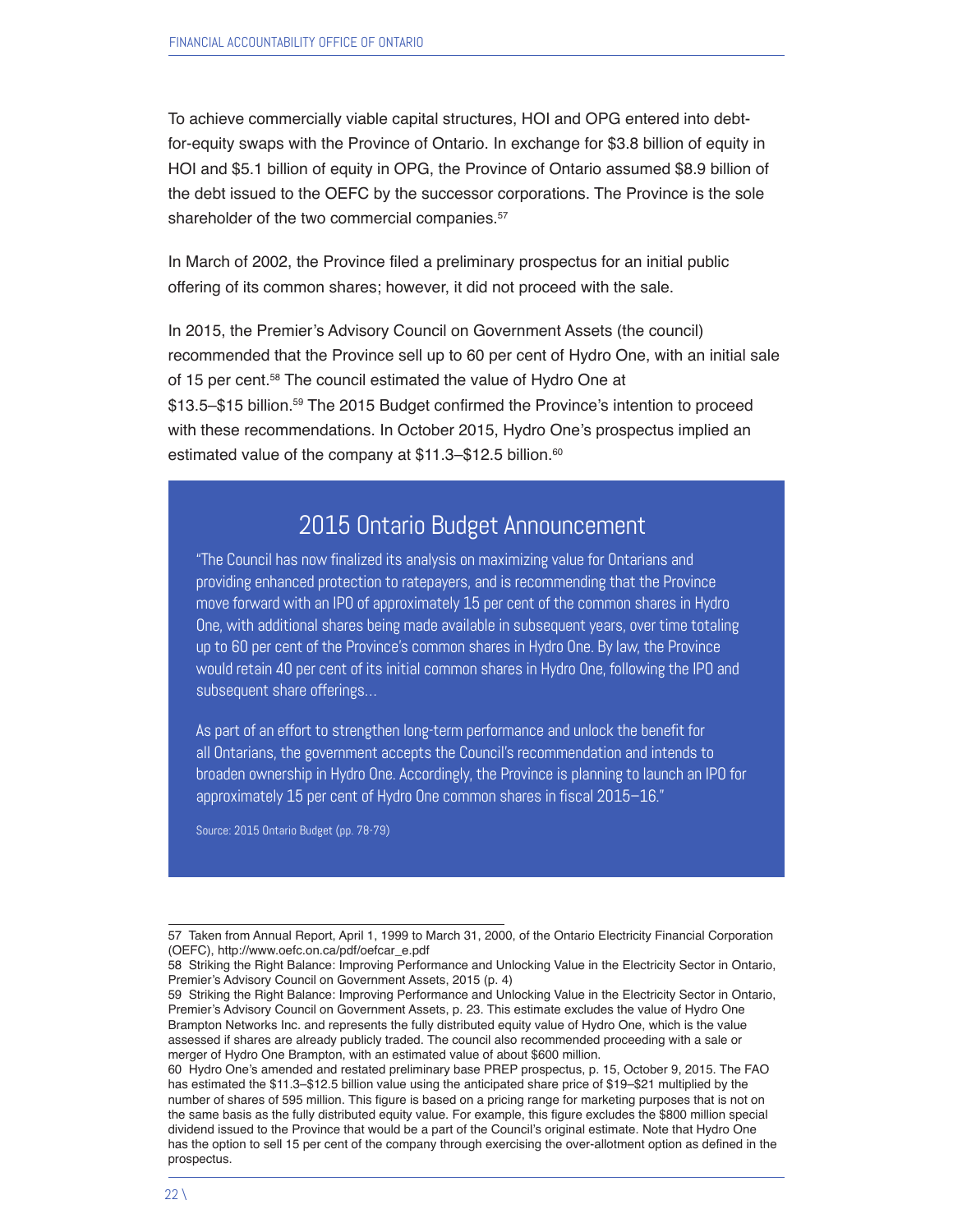# 4\2 Fair Market Value

This section discusses in more detail the FAO estimate of fair market value of Hydro One.

#### 4\2\1 Fair Market Value of Equity

The fair market value (FMV) of Hydro One's equity<sup>61</sup> is a critical variable in determining the cash (gross proceeds) that the Province would receive for the partial sale of the company. The FAO compared the FMV of equity of publicly traded companies that have similar operations to Hydro One to estimate a range of FMV of equity of Hydro One. This approach is known as a comparable trading multiples approach, and is the standard approach in market valuation.

#### Comparable Trading Multiples

The first step in trading multiple valuation is to select a group of comparable companies. The primary selection criterion was to identify companies that operate regulated electricity transmission and distribution assets. Companies with significant exposure to other business lines, which include power generation, were excluded. The secondary selection criterion was to identify companies that operate primarily in Canada, given the unique investment risks specific to the region, which may impact share prices and valuation. Emera Inc. and Fortis Inc. met both selection criteria. However, these companies failed to meet a tertiary selection criterion, in that both companies demonstrated a consistent history of purchasing other companies, which increases measures of growth and may increase the FMV. Note that while Hydro One has recently made some smaller corporate acquisitions, the company has not purchased assets that were material in size. To account for similar growth rates, two companies from the United States were included, Eversource and FirstEnergy, because each company has demonstrated a growth rate that is similar to Hydro One's growth rate. Each company also operates regulated electricity transmission and distribution assets, although investment risks may not necessarily represent the unique investment risks of a Canadian company. As a whole, the four comparable companies may be considered a balanced representation of the factors that would impact the FMV of Hydro One.

The next step in the valuation approach is to calculate the trading multiple, in which the FMV of a company is divided by a measure of its financial performance such as earnings. The FAO calculated three different trading multiples for each of the four companies (Table 4-1). The FAO then multiplied the average of each trading multiple (calculated from the comparators) to the related measure of financial performance for Hydro One to estimate the company's FMV. Using this approach the FMV of Hydro One is \$11–\$14.3 billion (Table 4-2). Note that trading multiple valuations are currently above the historical average (Table 4-3). The FAO estimate of the FMV of Hydro One excludes the value of Hydro One Brampton<sup>62</sup>.

<sup>61</sup> Equity represents the amount of money paid by owners to purchase ownership in the company. 62 The net income, earnings before interest, taxes, depreciation and amortization (EBITDA) and book value of equity of Hydro One Brampton have been excluded from the financial items of Hydro One that were multiplied to the comparable trading multiples. The financial measures for Hydro One Brampton have been obtained from Hydro One's prospectus, and are estimated to be \$12 million in annual net income, \$44 million in annual EBITDA and \$450 million for the book value of equity.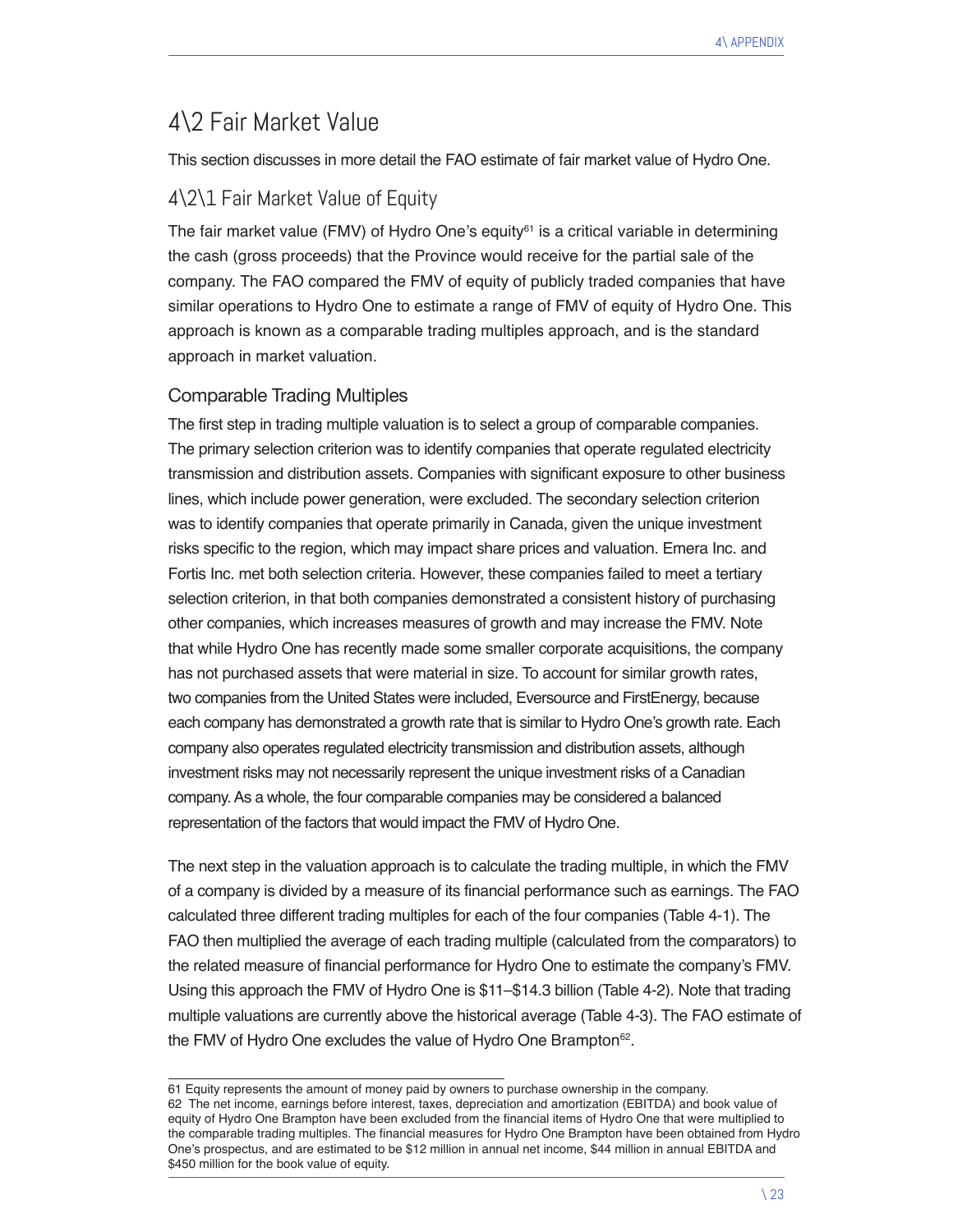| <b>Fair Market Value of Equity</b>                      | Canada<br><b>Peer</b> |              |               | <b>United States</b> |                    |
|---------------------------------------------------------|-----------------------|--------------|---------------|----------------------|--------------------|
| <b>Comparable Trading Multiples</b>                     | Average               | <b>Emera</b> | <b>Fortis</b> | <b>Eversource</b>    | <b>FirstEnergy</b> |
|                                                         |                       |              | \$ Millions   |                      |                    |
| <b>Market Capitalization</b>                            | 11,548                | 6,371        | 10,588        | 16,081               | 13,150             |
| Net Debt                                                | 11,506                | 3,536        | 10,881        | 8,932                | 22,676             |
| <b>Total Enterprise Value</b>                           | 23,054                | 9,907        | 21,469        | 25,013               | 35,826             |
| <b>Book Value of Equity</b>                             | 9,116                 | 4,000        | 9,747         | 10,185               | 12,531             |
| <b>EBITDA</b>                                           | 2,074                 | 891          | 2,066         | 2,436                | 2,903              |
| Net Income                                              | 624                   | 401          | 666           | 993                  | 436                |
|                                                         |                       |              | Ratios        |                      |                    |
| Price to Book Value of Equity (PB)                      | 1.3                   | 1.6          | 1.1           | 1.6                  | 1.0                |
| <b>Total Enterprise Value to EBITDA</b><br>(TEV/EBITDA) | 11.0                  | 11.1         | 10.4          | 10.3                 | 12.3               |
| Price to Earnings (PE)                                  | 19.5                  | 15.9         | 15.9          | 16.2                 | 30.2               |

#### TABLE 4-1: Trading Multiples of Publicly Traded Peers

Source: Company reports, Yahoo! Finance Canada, FAO estimates

Note: Numbers may not add up due to rounding. The financial figures of Eversource and FirstEnergy are presented in US dollars. Share prices last updated on October 6, 2015. Financials represent trailing 12-month figures.

#### TABLE 4-2: Estimated Fair Market Value of Hydro One using Comparable Trading Multiples, \$ Millions

| <b>Hydro One Fair Market Value</b>         | <b>Price</b> | <b>TEV</b>         | <b>Price</b>    |
|--------------------------------------------|--------------|--------------------|-----------------|
| <b>Comparable Trading Multiples</b>        | <b>Book</b>  | <b>EBITDA</b>      | <b>Earnings</b> |
| Average Peer Multiple                      | 1.3          | 11.0               | 19.5            |
| Multiplied by: Hydro One's Financial Item  | 9,3981       | 1.957 <sup>2</sup> | 7333            |
| <b>Total Value Before Debt Adjustments</b> | 12,470       | 21,586             | 14,321          |
| Less: Value of Net Debt                    | O            | (10, 555)          | 0               |
| <b>Estimated FMV of Hydro One</b>          | 12.470       | 11.030             | 14.321          |

1: Book value of equity

2: Earnings before interest, taxes, depreciation and amortization

3: Net income

Source: Company reports, Yahoo! Finance Canada, FAO estimates

Note: Numbers in parentheses are negative. Numbers may not add up due to rounding and are in Canadian dollars unless otherwise stated.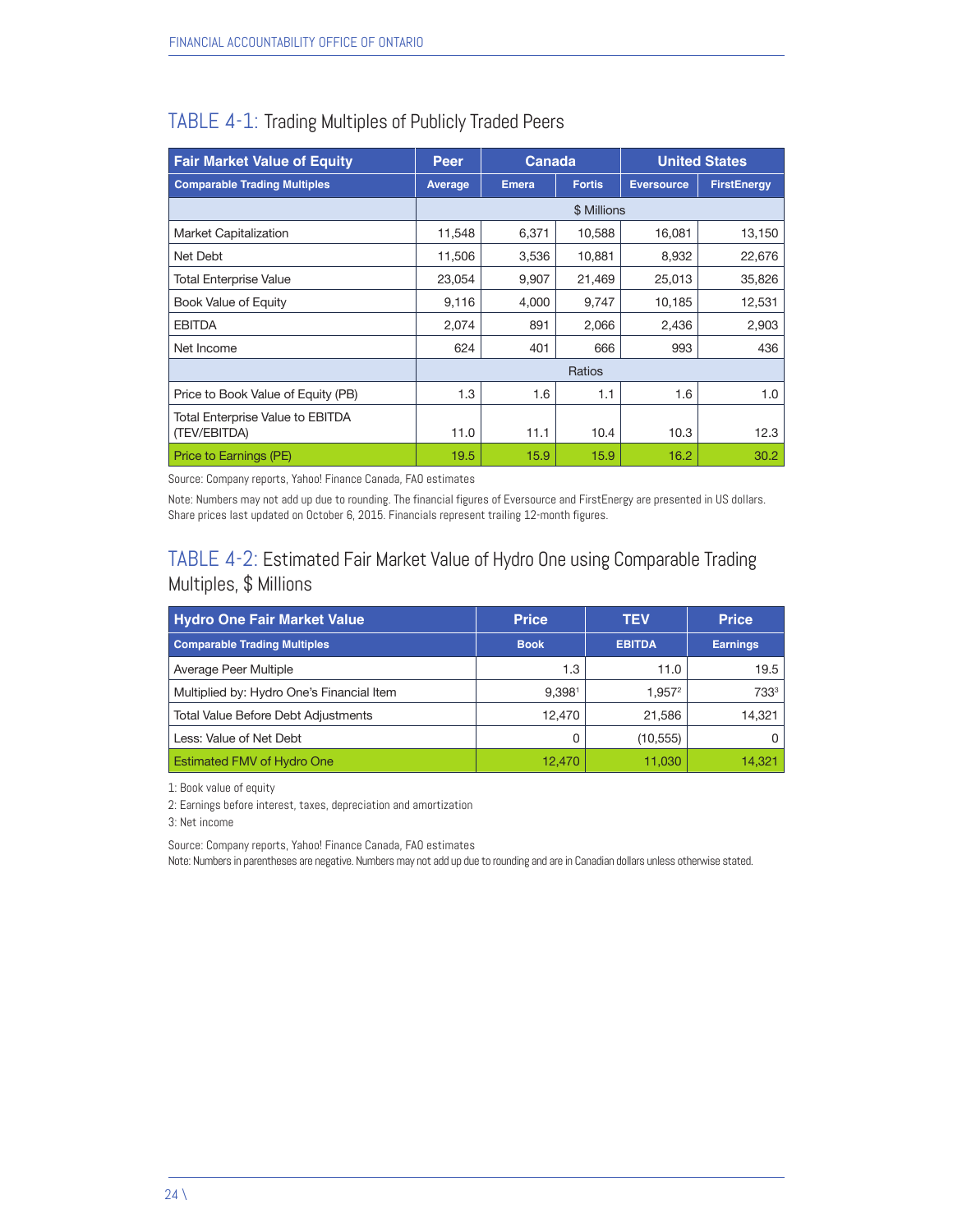| <b>Historical Fair</b><br><b>Market Value</b> | 2010           | 2011 | 2012 | 2013 | 2014 | Average | <b>Today</b> |
|-----------------------------------------------|----------------|------|------|------|------|---------|--------------|
| Price to Book                                 |                |      |      |      |      |         |              |
| Emera                                         | 1.4            | 1.8  | 1.7  | 1.4  | 1.3  | 1.5     | 1.6          |
| Fortis                                        | 1.0            | 1.1  | 1.0  | 1.0  | 0.8  | 1.0     | 1.1          |
| Eversource                                    | 1.1            | 1.3  | 1.0  | 1.3  | 1.4  | 1.2     | 1.6          |
| FirstEnergy                                   | 1.1            | 1.0  | 1.3  | 1.2  | 1.1  | 1.1     | 1.0          |
| Average                                       | 1.2            | 1.3  | 1.2  | 1.2  | 1.2  | 1.2     | 1.3          |
| <b>TEV / EBITDA</b>                           |                |      |      |      |      |         |              |
| Emera                                         | 10             | 12   | 11   | 11   | 9    | 11      | 11           |
| Fortis                                        | 9              | 9    | 9    | 9    | 10   | 9       | 10           |
| Eversource                                    | 8              | 9    | 11   | 10   | 10   | 10      | 10           |
| FirstEnergy                                   | $\overline{7}$ | 10   | 9    | 10   | 15   | 10      | 12           |
| Average                                       | 8              | 10   | 10   | 10   | 11   | 10      | 11           |
| Price to Earnings                             |                |      |      |      |      |         |              |
| Emera                                         | 13             | 13   | 16   | 17   | 11   | 14      | 16           |
| Fortis                                        | 13             | 14   | 15   | 15   | 19   | 15      | 16           |
| Eversource                                    | 11             | 13   | 18   | 16   | 17   | 15      | 18           |
| FirstEnergy                                   | 12             | 16   | 21   | 38   | 46   | 27      | 30           |
| Average                                       | 12             | 14   | 18   | 21   | 23   | 18      | 20           |

#### TABLE 4-3: Historical Trading Multiples of Comparable Firms

Source: Company reports, Yahoo! Finance Canada, FAO estimates

Note: Numbers may not add up due to rounding.

#### Discounted Cash Flow

Another approach to estimate the FMV of equity is known as a discounted cash flow (DCF) approach. Given that the focus of the report is to estimate the immediate financial impact of the proposed divestiture, the focus for the range in valuation estimates is to use the comparable trading multiple approach. This approach is more commonly used by investors and provides a more appropriate method to estimate the amount of gross proceeds to be received by the Province.<sup>63</sup>

#### 4\2\2 Fair Market Value of Depreciable Assets

Upon the sale of at least 10 per cent of Hydro One, the company must reassess the fair market value (FMV) of its depreciable assets for tax purposes, which impacts the amount of the taxes paid by the company. However, Hydro One has not yet disclosed the FMV of its depreciable assets.

The FMV of Hydro One's depreciable assets must be estimated to determine the company's tax payments after the sale. To estimate the depreciable assets, the FAO uses the fact that the sum of a company's equity and liabilities must equal its assets.

<sup>63</sup> Valuing and pricing IPOs, Peter Roosenboom, 2012; Information Content of Equity Analyst Reports, Paul Asquith, Michael B. Mikhail, Andrea S. Au, 2003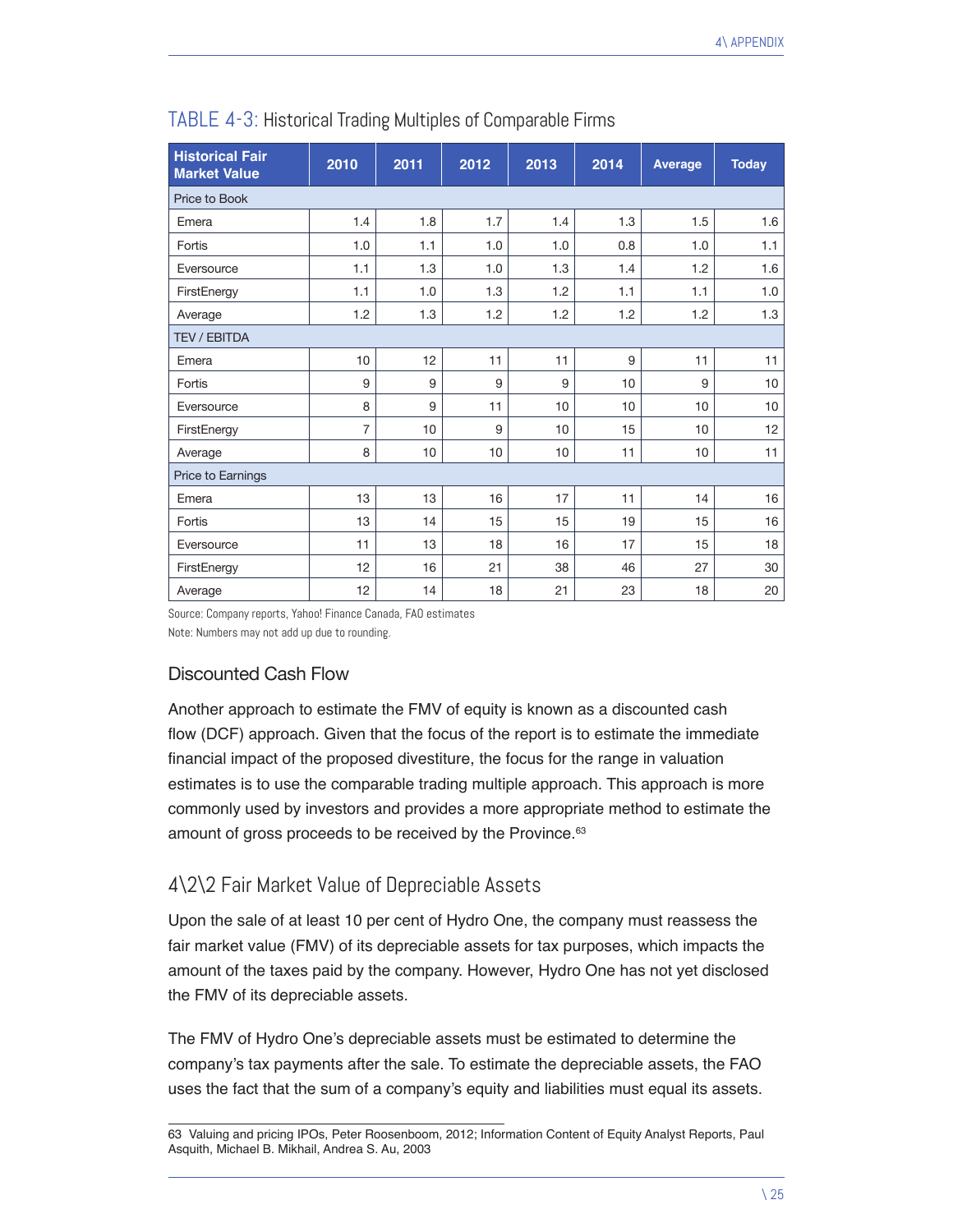Table 4-4 adds the estimated FMV of Hydro One (i.e. its equity) to the company's FMV of debt and book value (BV) of other liabilities to arrive at the FMV of total equity and liabilities, which is equal to the FMV of total assets post-sale.

The FAO also assumes that the entire appreciation in the value of Hydro One's total assets is attributed to its depreciable assets, which the FAO assumes to be equal to the value of property, plant and equipment. Therefore, the FMV of Hydro One's depreciable assets is the FMV of its total assets less the book value $64$  of its nondepreciable assets.

|                                     | Low     | <b>High</b> |
|-------------------------------------|---------|-------------|
| <b>FMV Equity</b>                   | 11,030  | 14,321      |
| <b>FMV Debt</b>                     | 10,695  | 10,695      |
| <b>BV Other Liabilities</b>         | 5,620   | 5,620       |
| <b>Total Liabilities and Equity</b> | 27,345  | 30,636      |
|                                     |         |             |
| <b>FMV of Total Assets</b>          | 27.345  | 30,636      |
| BV of Other Assets                  | (6,679) | (6,679)     |
| <b>FMV of PPE</b>                   | 20,666  | 23,957      |

TABLE 4-4: Fair Market Value of Depreciable Assets Estimate, \$ Millions

Source: Company reports, FAO estimates

# 4\3 Taxes

#### 4\3\1 Departure Tax

The departure tax<sup>65</sup> is revenue for the Province. Based on the federal *Income Tax Act* and the *Electricity Act, 1998*, Hydro One is subject to the departure tax as a one-time payment under the PILs system.<sup>66</sup> When Hydro One is sold, it must re-value its assets for tax purposes.<sup>67</sup> The departure tax is applied if the value of the company's assets after the sale is estimated to be higher than the value the company currently records for tax purposes.

Under a regulation of the Electricity Act,<sup>68</sup> the Minister of Finance may consent to an amount of departure tax a company would pay, based on a reasonable approximation. The company's prospectus disclosed that the Minister of Finance consented to a departure tax of \$2.6 billion.

While this amount is revenue to the Province as a PIL, the company faces an equivalent reduction in its net income. Since both PILs and Hydro One's net income are revenues to the Province, these two impacts offset one another.

65 The term "departure tax" is unofficial, but is in common use among those dealing with PILs and Hydro One. The tax consists of the CT/PILs treatment of changes in the value of depreciable and eligible capital property assets.

66 Section 16.1 of Ontario Regulation 207/99 and 149(10) of the *Income Tax Act* 67 Section 149 (10) of the *Income Tax Act*

<sup>64</sup> Hydro One's second quarter 2015 management, discussion and analysis.

<sup>68</sup> Section 16.1 of Ontario Regulation 207/99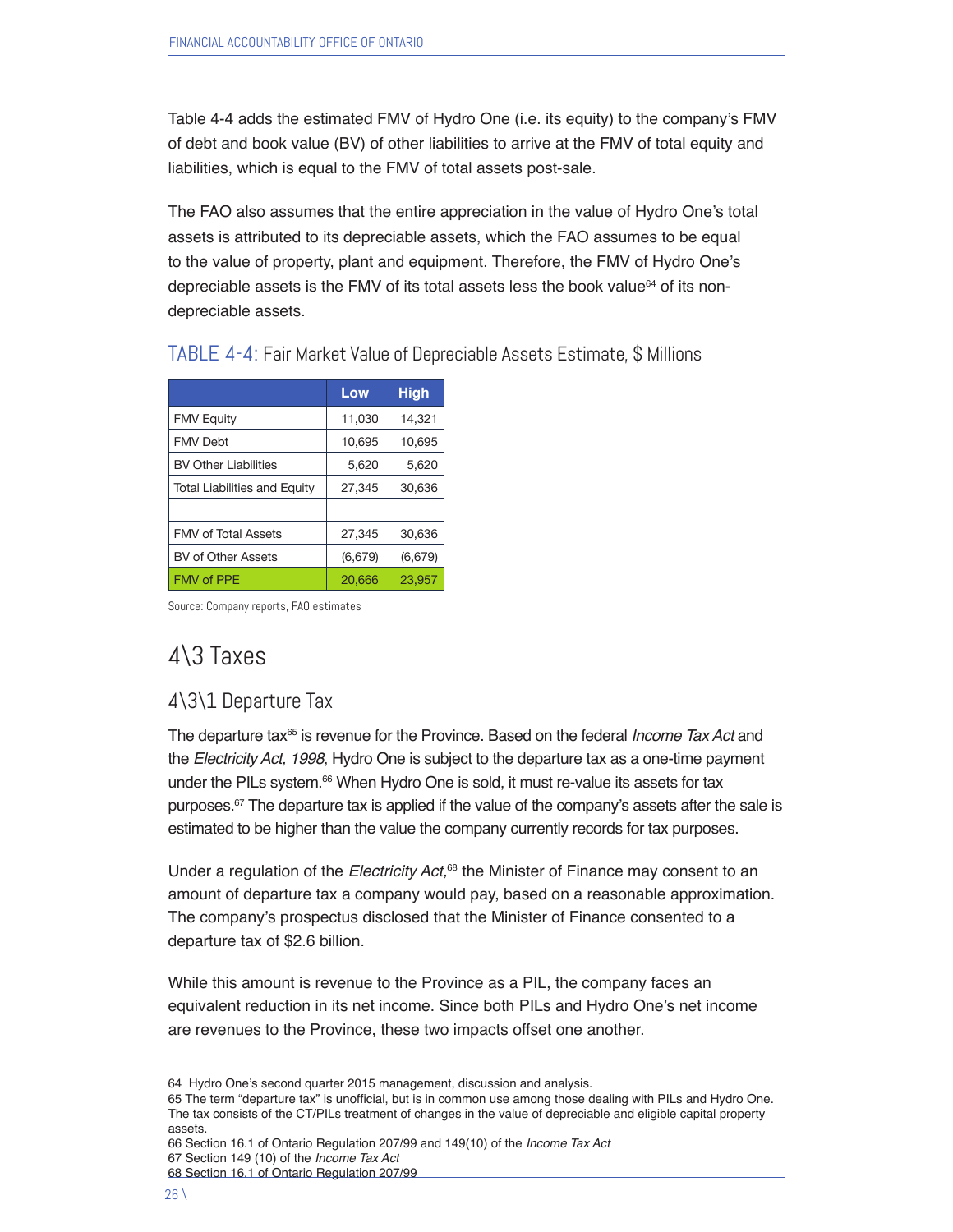#### 4\3\2 Corporations Tax

Corporations tax (CT) is revenue for the Province. Hydro One is currently exempt from paying corporations tax because it is wholly owned by the Province.<sup>69</sup> However, once the Province sells 15 per cent of Hydro One, the company would be subject to federal and provincial CT,<sup>70</sup> which would increase provincial CT revenues.

However, when Hydro One becomes a taxable company under the federal *Income Tax Act*, it would be considered a new company for tax purposes. The FMV of its depreciable assets, which the FAO assumes to be the value of property, plant and equipment, is estimated to increase to \$20.7–\$24 billion (Section 4.2.2). These assets are eligible for capital cost allowance, which reduces income for tax purposes and, in turn, reduces the corporations tax that the company must pay. Given the large size of the FMV of Hydro One's depreciable assets, the FAO estimates that Hydro One would not be required to pay corporations tax until between 2020 and 2026, depending on its valuation (Figure 4-1).





Source: FAO estimates.

Note: The Base line represents the FAO's estimate of Hydro One's future PILs payments if the company was not sold by the Province. The Low and High lines represent the FAO's estimates of Hydro One's future corporate tax payments if the company was sold by the Province for the low valuation and high valuation scenarios, respectively.

<sup>69</sup> Section 149 (10) of the *Income Tax Act*. Hydro One is also subject to payments-in-lieu of additional municipal and school taxes. Section 92 (1) of the Electricity Act, 1998 requires that Hydro One continue to pay these municipal PILs after divestiture.

<sup>70</sup> Section 149 of the Income Tax Act states that a corporation is exempt when the Crown owns 90 per cent or more of its shares. Hydro One may also be subject to Ontario's corporate minimum tax.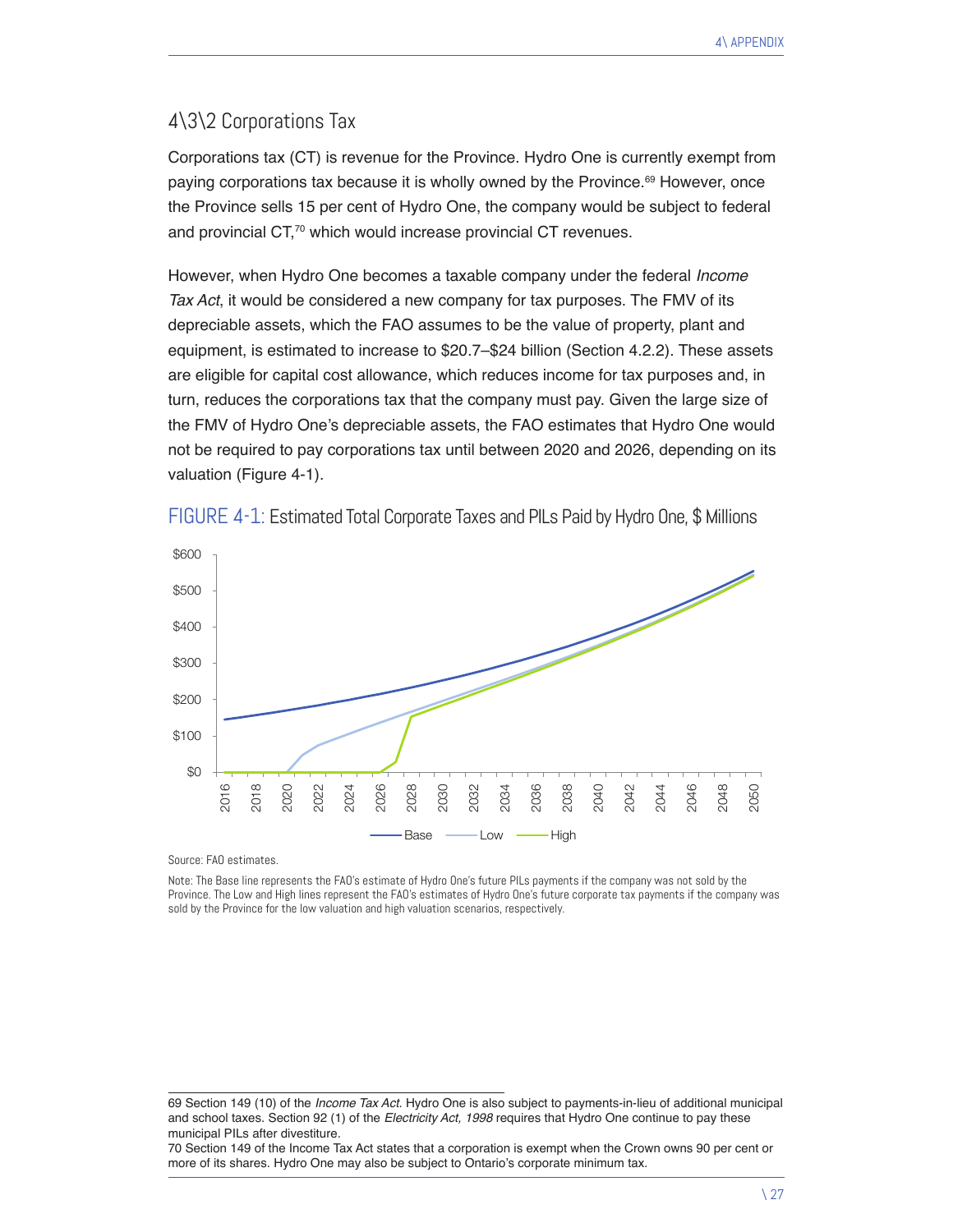Assuming the OEB does not require Hydro One to pass on savings to consumers, the sum of the anticipated tax savings generated by the IPO would be recorded on Hydro One's balance sheet as a deferred income tax asset, which is reduced over time as the taxes are paid. The company's prospectus reports \$1.2 billion in deferred income tax assets, which is subject to change depending on the value of Hydro One after the IPO.71 Given the FAO's estimate of the FMV of Hydro One, the FAO estimates the deferred income tax assets to be \$1–\$1.8 billion under the low and high valuation scenarios respectively. The deferred income tax assets are combined with the reversal of the deferred income tax liability (due to the exit of the company from the PIL system) to generate a one-time increase in the company's equity of between \$2.2–\$3.2 billion.

#### Impact of Tax Effects on Valuation

The impact of Hydro One's deferred tax asset on the company's market value is unclear. The reduced future corporate income tax payments would create additional cash flow and increase the market value under a discounted cash flow valuation approach. In the past, regulated revenues have been both adjusted and unadjusted by the Ontario Energy Board (OEB) for changes in tax payable from changes in tax treatments.\* It is unclear how the board would react to the impact of the departure tax and reduced corporate tax from the Hydro One divestiture.

\*Source: 2006 Electricity Distribution Rate Handbook, Ontario Energy Board; Ontario Energy Board Submission EB-2009- 0408, Great Lakes Power Transmission Inc., 2009

This one-time increase in equity on the company's balance sheet would be recorded as income, which would in turn increase the Province's revenue from the net income of Hydro One by \$1.9-\$2.7 billion (Section 3.1.4).

### 4\4 Debt Retirement Charge

#### 4\4\1 OEFC Stranded Debt and Residual Stranded Debt

The Ontario Electricity Financial Corporation (OEFC) is the legal continuation of Ontario Hydro,<sup>72</sup> holding \$38.1 billion in liabilities in 1999. The OEFC transferred the majority of its assets to four other Ontario Hydro successor companies in return for \$17.2 billion in debt issued to OEFC (representing an asset) from those companies. The Province assumed \$3.8 billion of Hydro One's debt owed to OEFC in return for full equity in Hydro One. The difference between the total liabilities of OEFC and the financial notes owed to it by the Province and the successor companies is the initial unfunded liability of OEFC, valued at \$20.9 billion in 1999.

<sup>71</sup> This value is based on the pro forma financial statements provided for illustrative purposes only, based on a valuation of assets assumed to have occurred on January 1, 2014. 72 Section 54(1), *Electricity Act,1998*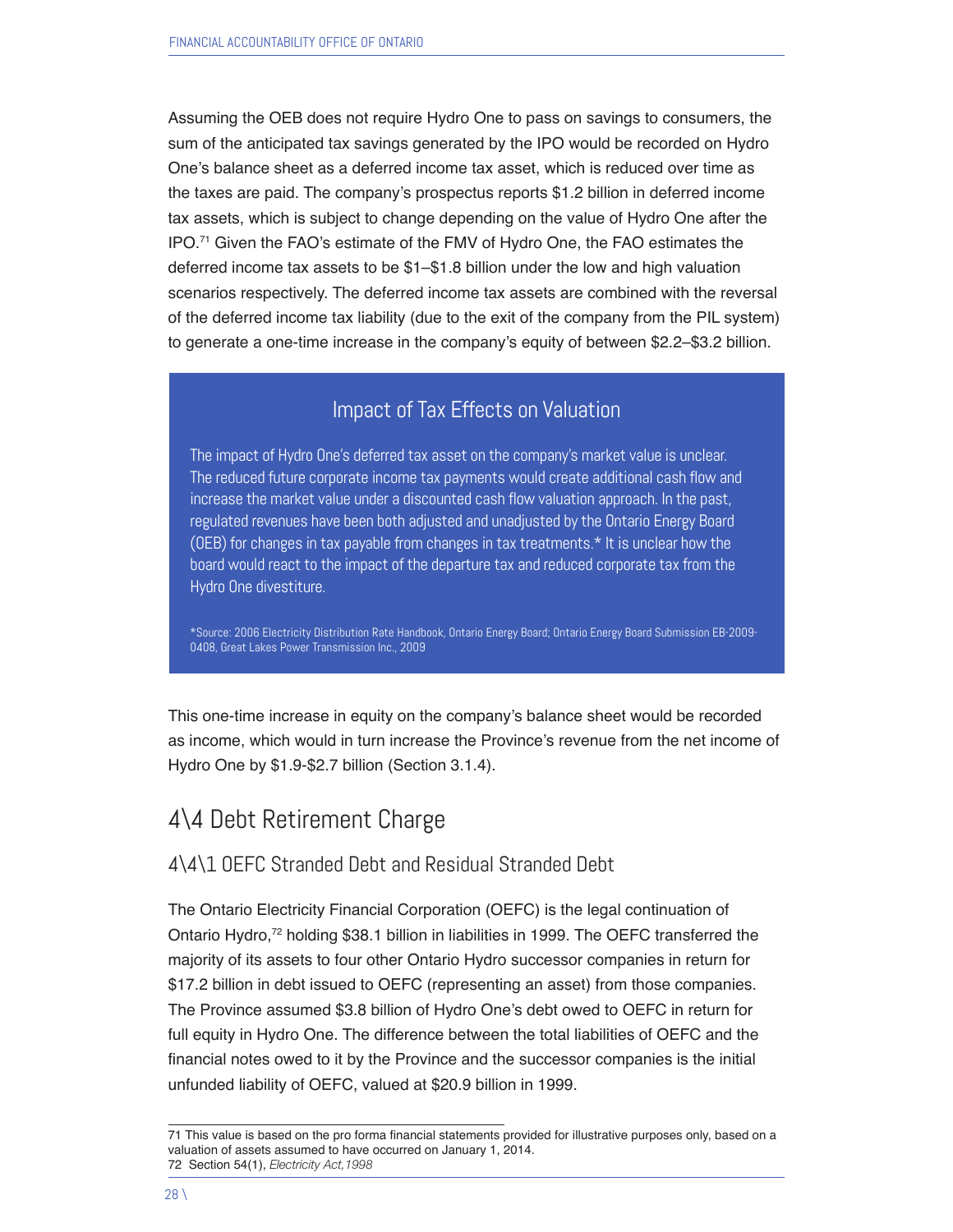The Province dedicated revenues to pay OEFC, consisting of payments-in-lieu of taxes, the cumulative net income from OPG and Hydro One in excess of the interest cost of Province's original investment in these companies, and the debt retirement charge.73 In 2013–14, the net present value of these projected future dedicated income streams was estimated by the Province to be \$7.2 billion.<sup>74</sup>



#### FIGURE 4-2: OEFC Residual Stranded Debt

Estimated to be \$2.6 billion at March 31, 2014, the RSD is the difference between the unfunded liability and the net present value of OEFC's dedicated income streams (Figure 4-2). The government is able to levy the DRC until the Minister of Finance deems the RSD is retired.<sup>75</sup> In the 2014 Fall Economic Statement, and repeated in the 2015 Budget, the Province estimated that the RSD would be retired and the DRC eliminated by the end of 2018. The DRC would raise approximately \$600 million annually beginning in 2016–17, after taking into account the elimination of the residential portion after 2015.

74 Future income streams included in this projection excludes the debt retirement charge.

Source: 2014 Economic Outlook and Fiscal Review, FAO

<sup>73</sup> The 2014 Budget announced that the DRC will be eliminated for residential users after December 31, 2015. The residential portion of the DRC is estimated to be one-third of total DRC revenues, which was reported as \$948 million in 2014–15.

<sup>75</sup> Section 85 of the Electricity Act, 1998.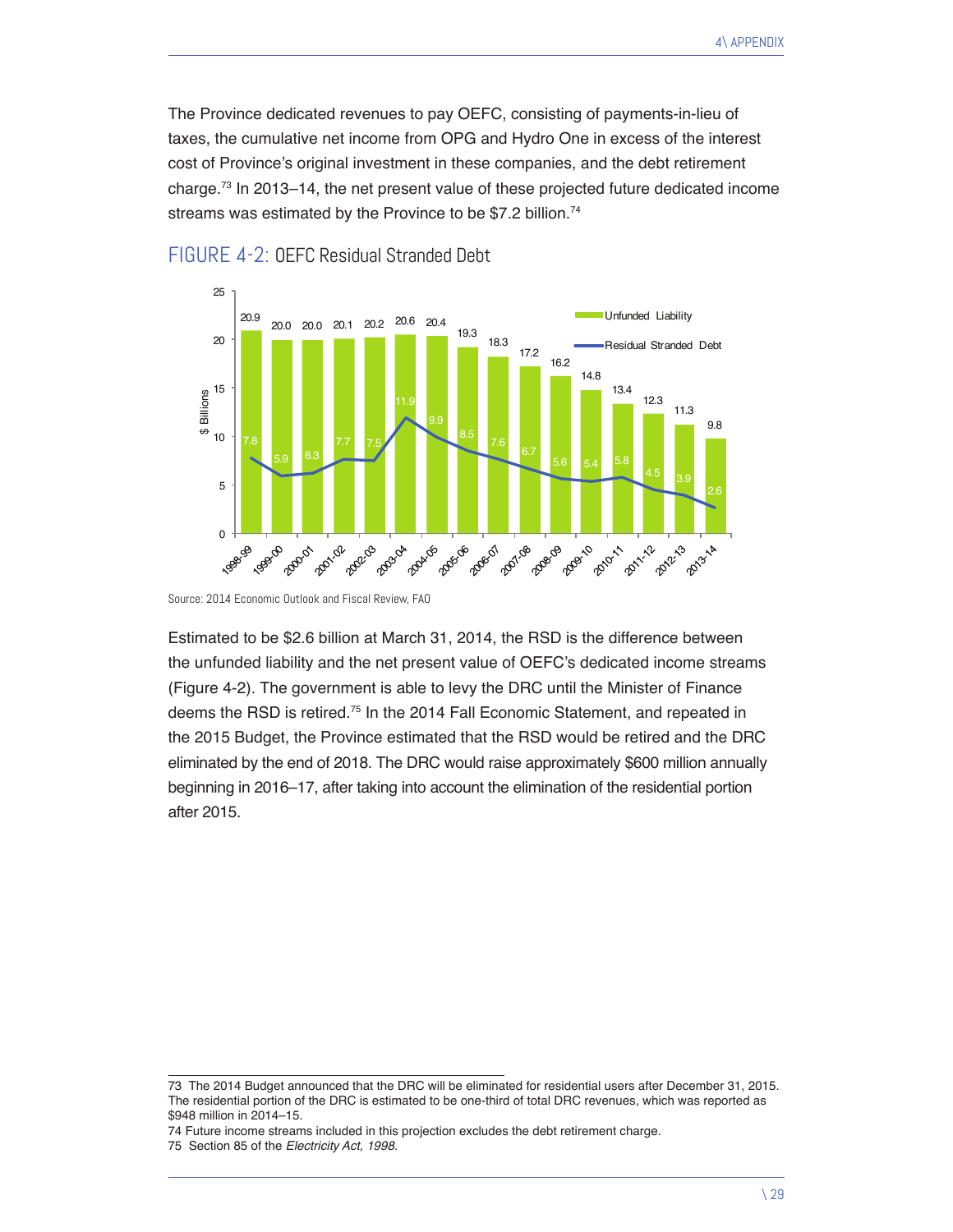#### 4\4\2 Proceeds to be Paid to OEFC

The Electricity Act, 1998<sup>76</sup> requires that all proceeds from the Hydro One divestiture be paid to OEFC less certain deductions:

- 1. Any amount that the Minister considers advisable in connection with the acquisition of the securities, debt obligations or interest, including the amount of the purchase price; any obligations assumed and any other costs incurred by the Crown
- 2. Any amounts which have been allocated by the Crown to the Financial Corporation (i.e. OEFC) in respect of the securities<sup>77</sup>
- 3. The amount of any costs incurred by the Crown in disposing of the securities, debt obligation or interest<sup>78</sup>

Table 4-5 estimates the amount of deductions from the gross sale proceeds that are to be allocated to the OEFC. The total amount associated with the acquisition of Hydro One includes (1) the original purchase of \$3,759 million, which is recorded on OEFC's balance sheet as *Notes and Loans Receivable* and the new investment of \$2,600 million announced in Hydro One's prospectus.79

The total amounts allocated to the OEFC (2) are the cumulative net income of Hydro One (less the Province's interest costs of acquiring Hydro One), which is dedicated to the OEFC. OEFC's balance sheet contains an asset, *Due from Province of Ontario*, which reflects the cumulative net incomes of both Ontario Power Generation (OPG) and Hydro One, less interest. Since the cumulative net income of OPG (after deducting interest costs of investment), is negative from 2000–2014, the FAO attributes the entire asset to Hydro One, which is equal to \$4,903 million. The FAO also takes into account Hydro One's estimated year-to-date net income, which includes the impacts of the tax gain and departure tax.

When the Province sells the initial 15 per cent in 2015–16, a similar portion of these amounts are deducted from the payment that the Province is required to make to OEFC. The subtotal of the proportional amounts of these deductions is \$1,677–\$1,785 million. Finally, the transaction costs (3) associated with the sale have been reported to be approximately \$65 million, $80$  which all combine to total deductions of \$1,742–\$1,850 million.

<sup>76</sup> Section 50.3 of the Electricity Act, 1998.

<sup>77</sup> The Ministry of Finance indicated that these amounts represent the cumulative net income from Hydro One (less interest costs).

<sup>78</sup> The Ministry of Energy has noted that these costs are estimated to be approximately \$60 million

<sup>79</sup> Hydro One's amended and restated preliminary base PREP prospectus, p. 102

<sup>80</sup> Official Report of Debates (Hansard), Standing Committee on Estimates, September 29, 2015, p. E-420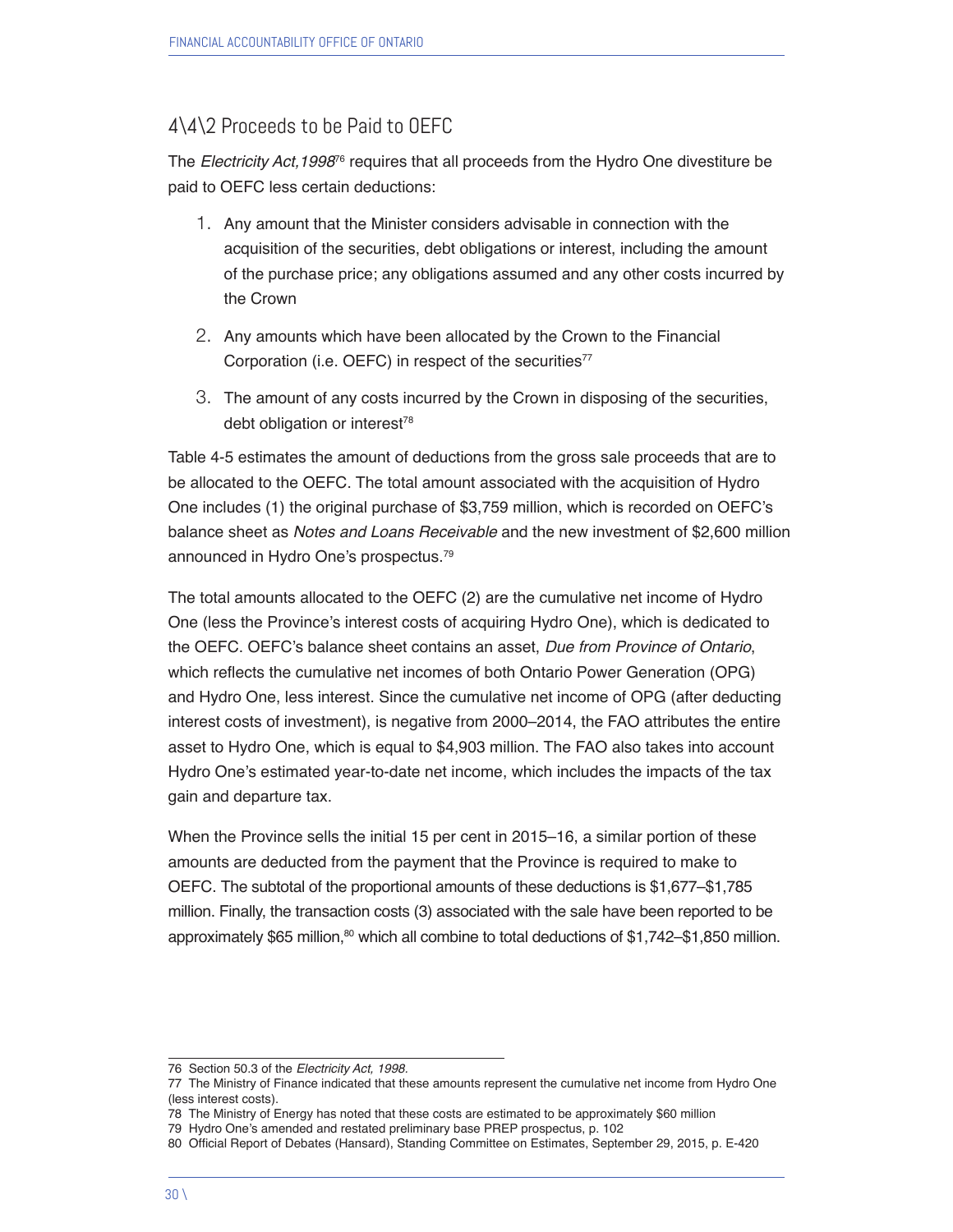| <b>Proceed Deductions</b>                                 | Low     | <b>High</b> |
|-----------------------------------------------------------|---------|-------------|
| Notes Receivable reported by OEFC                         | 3,759   | 3,759       |
| New Investment in Hydro One                               | 2,600   | 2,600       |
| (1) Total Amount Associated with Acquisition of Hydro One | 6,359   | 6,359       |
|                                                           |         |             |
| Due from Province                                         | 4,903   | 4,903       |
| <b>Hydro One Portion</b>                                  | 100%    | 100%        |
| Hydro 2014                                                | 4,903   | 4,903       |
| Hydro Tax Gain                                            | 2,133   | 2,853       |
| Hydro Departure Tax                                       | (2,600) | (2,600)     |
| Hydro Net Income to Nov, 2015                             | 382     | 382         |
| (2) Total Amounts Allocated to OEFC                       | 4,818   | 5,538       |
|                                                           |         |             |
| Sub-Total of (1) and (2)                                  | 11,177  | 11,897      |
| <b>Portion Sold</b>                                       | 15%     | 15%         |
|                                                           |         |             |
| Sub-Total of (1) and (2) Proportional to the Sale         | 1,677   | 1,785       |
|                                                           |         |             |
| (3) Transaction Cost                                      | 65      | 65          |
|                                                           |         |             |
| <b>Total Deductions</b>                                   | 1,742   | 1,850       |

TABLE 4-5: Estimated Deductions from Gross Sale Proceeds to the OEFC, \$ Millions

Source: FAO estimates

#### 4\4\3 Impact on Residual Stranded Debt

RSD is the unfunded liability less the net present value of OEFC's dedicated income streams. Table 4-6 estimates the amount of foregone future dedicated income, which includes Hydro One's net income and PILs, as a result of the 15 per cent sale. Hydro One's forecasted net income for 2015 is \$727 million (\$509 million net of interest costs of investment), is grown and discounted to its present value of \$3,917 million.<sup>81</sup> The FAO estimates that a 15 per cent sale of ownership would result in approximately \$588 million in foregone revenues to the OEFC.

Similarly, Hydro One's PIL payment of \$106 million in 2015, which is fully lost upon the sale, $82$  is grown and discounted to arrive at a present value of \$816 million. The NPV of Hydro One's net income and PIL dedicated to the OEFC combine to \$1,404 million, which would be forgone due to the sale, and by itself, increase the estimated RSD.

<sup>81</sup> The FAO has applied a discount rate that is consistent with the OEFC's historical financial statements. The FAO estimates the implicit discount rate of 13 per cent by dividing OEFC's reported electricity sector income and PILs by the OEFC's reported net present value of this future income and PILs, averaged from 2010 to 2014. 82 The Province's revenues from Hydro One's corporations tax after the sale is not dedicated to OEFC.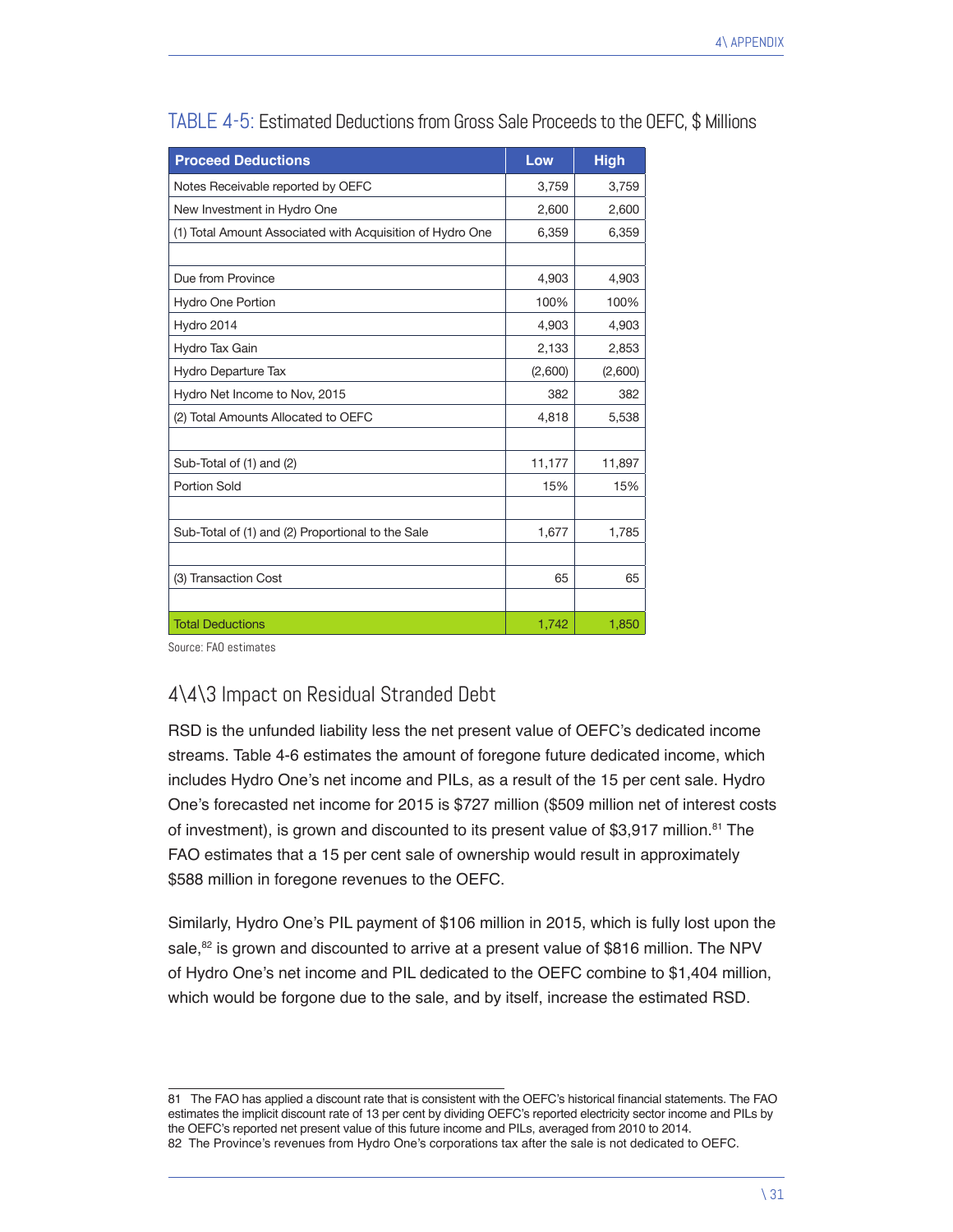#### TABLE 4-6: Estimated Foregone NPV of Income to OEFC, \$ Millions

| <b>Foregone NPV of Income</b>        |       |
|--------------------------------------|-------|
| Hydro Income                         | 727   |
| Less: Interest Cost                  | (218) |
| Hydro ESDI                           | 509   |
| Divided: Rate                        | 13%   |
| Lost Income                          | 3,917 |
| Portion Sold                         | 15%   |
| NPV of Foregone Hydro One Net Income | 588   |
|                                      |       |
| <b>Hydro PILs</b>                    | 106   |
| Divided: Rate                        | 13%   |
| NPV of Foregone PILs                 | 816   |
|                                      |       |
| NPV of Forgone Dedicated Income      | 1,404 |

Source: FAO estimates

The Province's 2014 Fall Economic Statement estimated the RSD to be \$2.6 billion as of March 31, 2014, $^{83}$  and estimated that the RSD would be retired by the end of 2018, $^{84}$ implying an average reduction of \$0.5 billion per year. Overall, the FAO estimates the current value of the RSD to be approximately \$1.7 billion (Table 4-7). However, the estimated amount of RSD is subject to uncertainty, which includes the forecast of the net present value of future income.

#### TABLE 4-7: Estimated Current Value of Residual Stranded Debt, \$ Millions

| <b>Residual Stranded Debt</b> |       |
|-------------------------------|-------|
| RSD 2013-14                   | 2,600 |
| RSD 2018-19                   | 0     |
| <b>Difference</b>             | 2,600 |
|                               |       |
| Years                         | 4.75  |
| Annual Reduction              | 547   |
| Years: 2014 to Now            | 1.6   |
|                               |       |
| <b>Reductions to Date</b>     | 668   |
| Beginning RSD                 | 2,600 |
| Deductions                    | (867) |
|                               |       |
| RSD on Nov. 1, 2015           | 1,733 |

Source: FAO estimates, OEFC Annual Report

83 2014 Ontario Economic Outlook and Fiscal Review, Government of Ontario, 2014. 84 ibid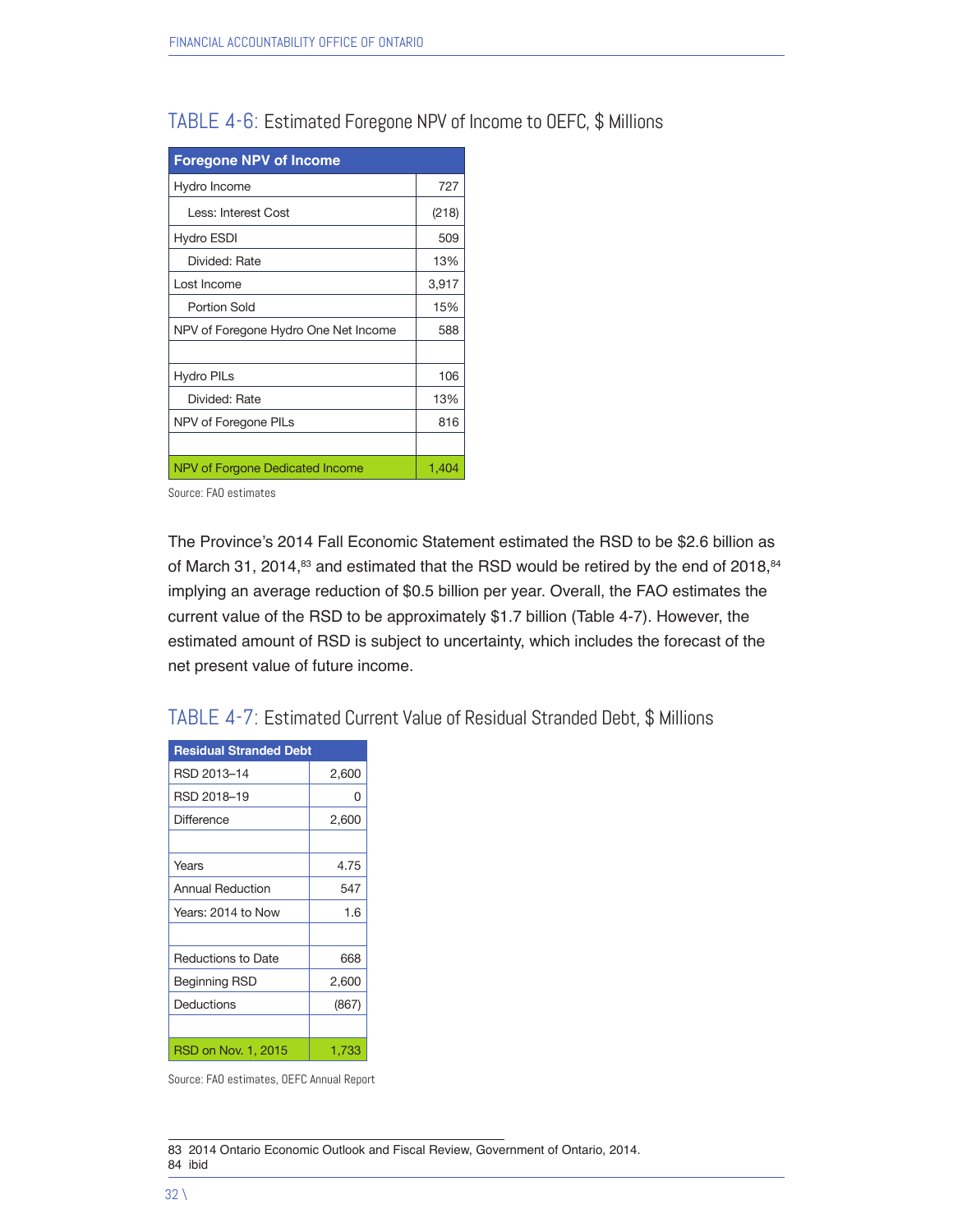Table 4-8 estimates the impact to the residual stranded debt as a result of the sale of 15 per cent of Hydro One. The previously estimated deductions are applied towards the gross proceeds from the sale under both the low and high valuation scenarios. In addition, the \$2.6 billion departure tax payment and \$200 million in additional PILs<sup>85</sup> are allocated to the OEFC.<sup>86</sup> The estimated foregone NPV of future income is applied to increase the RSD. The overall impact is then compared to the current estimated value of the RSD.

If the estimated reductions are greater than the current value, the RSD is estimated to be eliminated. Overall, the FAO estimates that the RSD would be retained under both valuation scenarios. However, the estimates are subject to uncertainties, which include the NPV of future income calculation. As such, the FAO has presented financial impact scenarios that include and exclude the DRC revenues to the Province.

| <b>RSD Impact</b>                       | Low     | <b>High</b> |
|-----------------------------------------|---------|-------------|
| Gross Proceeds                          | (1,655) | (2, 148)    |
| Less: Deductions                        | 1,742   | 1,850       |
| Payment (as per Electricity Act)        | 87      | (299)       |
| Add: Departure Tax                      | (2,600) | (2,600)     |
| <b>Add: Additional PILs</b>             | (200)   | (200)       |
| Unfunded Liability                      | (2,713) | (3,099)     |
| Less: NPV Income                        | 1,404   | 1,404       |
| RSD Impact                              | (1,309) | (1,695)     |
|                                         |         |             |
| RSD Base Case                           | 1,733   | 1,733       |
|                                         |         |             |
| <b>RSD Remaining after Partial Sale</b> | 424     | 38          |

#### TABLE 4-8: Estimated Impact to the Residual Stranded Debt, \$ Millions

Source: FAO estimates

Note: The departure tax has a fiscally neutral impact to the OEFC. While the departure tax is paid to the OEFC, Hydro One's net income would be reduced by a corresponding amount.

85 Ontario Newsroom: Asset Optimization – Broadening Ownership of Hydro One

86 The FAO has not assumed any allocation of potential proceeds from the sale of Hydro One Brampton to the OEFC.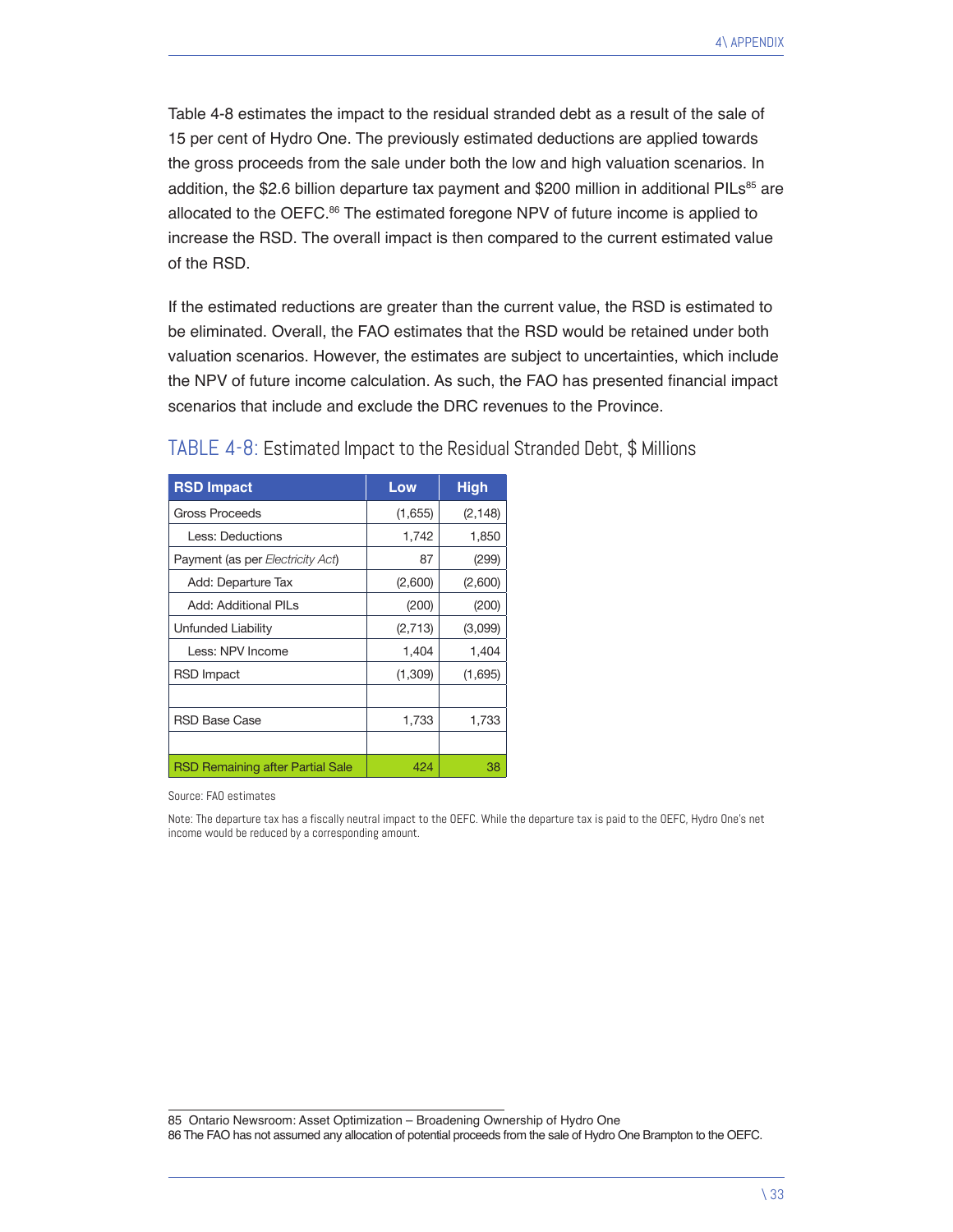# 4\5 Forecasted Financial Impact Tables

This section presents the FAO estimates of the impact of the 60 per cent sale of Hydro One on the financial position of the Province. Specifically, the impact on the Province's budgetary balance and net debt position for each of the four scenarios over the next 10 years.

#### 4\5\1 Impact on the Province's Budget Balance

TABLE 4-9: Estimated Financial Impact to the Province's Budget Balance, DRC Retained, \$ Millions

| <b>Low Valuation</b>      | 2015-16 | 2016-17 | 2017-18 | 2018-19 | 2019-20 | 2020-21 | 2021-22 | 2022-23 | 2023-24 | 2024-25     |  |  |
|---------------------------|---------|---------|---------|---------|---------|---------|---------|---------|---------|-------------|--|--|
| Revenue                   |         |         |         |         |         |         |         |         |         |             |  |  |
| Gain on Sale              | 605     | 262     | 266     | 270     | 0       | 0       | 0       | 0       | 0       | 0           |  |  |
| Corporations Tax          | 9       | 0       | (0)     | 0       | (0)     | 0       | 19      | 30      | 36      | 42          |  |  |
| <b>Electricity PILS</b>   | 137     | (149)   | (151)   | (154)   | (159)   | (165)   | (173)   | (182)   | (189)   | (197)       |  |  |
| Departure PIL             | 2,600   | 0       | 0       | 0       | 0       | 0       | 0       | 0       | 0       | 0           |  |  |
| Debt Retirement<br>Charge | 0       | 0       | 0       | 0       | 0       | 0       | 0       | 0       | 0       | $\mathbf 0$ |  |  |
| Hydro Tax Gain            | 1,933   | 0       | 0       | 0       | 0       | 0       | 0       | 0       | 0       | $\mathbf 0$ |  |  |
| Hydro Departure Tax       | (2,600) | 0       | 0       | 0       | 0       | 0       | 0       | 0       | 0       | 0           |  |  |
| Hydro One Income          | (49)    | (242)   | (378)   | (524)   | (545)   | (567)   | (590)   | (613)   | (638)   | (663)       |  |  |
| Total Revenue Impact      | 2,635   | (129)   | (263)   | (408)   | (704)   | (733)   | (744)   | (766)   | (791)   | (818)       |  |  |
| <b>Expenses</b>           |         |         |         |         |         |         |         |         |         |             |  |  |
| Interest                  | (40)    | (99)    | (167)   | (233)   | (299)   | (304)   | (310)   | (317)   | (323)   | (330)       |  |  |
| Total Expense Impact      | (40)    | (99)    | (167)   | (233)   | (299)   | (304)   | (310)   | (317)   | (323)   | (330)       |  |  |
| Surplus / Deficit         | 2,675   | (30)    | (96)    | (175)   | (406)   | (428)   | (434)   | (449)   | (468)   | (487)       |  |  |

| <b>High Valuation</b>       | 2015-16 | 2016-17 | 2017-18 | 2018-19 | 2019-20 | 2020-21     | 2021-22 | 2022-23 | 2023-24 | 2024-25     |  |  |
|-----------------------------|---------|---------|---------|---------|---------|-------------|---------|---------|---------|-------------|--|--|
| Revenue                     |         |         |         |         |         |             |         |         |         |             |  |  |
| Gain on Sale                | 1,098   | 639     | 653     | 667     | 0       | 0           | 0       | 0       | 0       | 0           |  |  |
| Corporations Tax            | 9       | 0       | (0)     | 0       | (0)     | 0           | 0       | 0       | 0       | $\Omega$    |  |  |
| <b>Electricity PILS</b>     | 137     | (149)   | (151)   | (154)   | (159)   | (165)       | (173)   | (182)   | (189)   | (197)       |  |  |
| Departure PIL               | 2,600   | 0       | 0       | 0       | 0       | 0           | 0       | 0       | 0       | 0           |  |  |
| Debt Retirement<br>Charge   | 0       | 0       | 0       | 0       | 0       | 0           | 0       | 0       | 0       | 0           |  |  |
| Hydro Tax Gain              | 2,653   | 0       | 0       | 0       | 0       | 0           | 0       | 0       | 0       | $\mathbf 0$ |  |  |
| Hydro Departure Tax         | (2,600) | 0       | 0       | 0       | 0       | $\mathbf 0$ | 0       | 0       | 0       | $\Omega$    |  |  |
| Hydro One Income            | (49)    | (242)   | (378)   | (524)   | (545)   | (567)       | (590)   | (613)   | (638)   | (663)       |  |  |
| <b>Total Revenue Impact</b> | 3,849   | 247     | 124     | (11)    | (704)   | (733)       | (763)   | (795)   | (827)   | (860)       |  |  |
| <b>Expenses</b>             |         |         |         |         |         |             |         |         |         |             |  |  |
| Interest                    | (40)    | (116)   | (202)   | (288)   | (374)   | (382)       | (391)   | (399)   | (408)   | (417)       |  |  |
| <b>Total Expense Impact</b> | (40)    | (116)   | (202)   | (288)   | (374)   | (382)       | (391)   | (399)   | (408)   | (417)       |  |  |
| Surplus / Deficit           | 3,889   | 363     | 326     | 277     | (331)   | (351)       | (372)   | (396)   | (419)   | (444)       |  |  |

Source: FAO estimates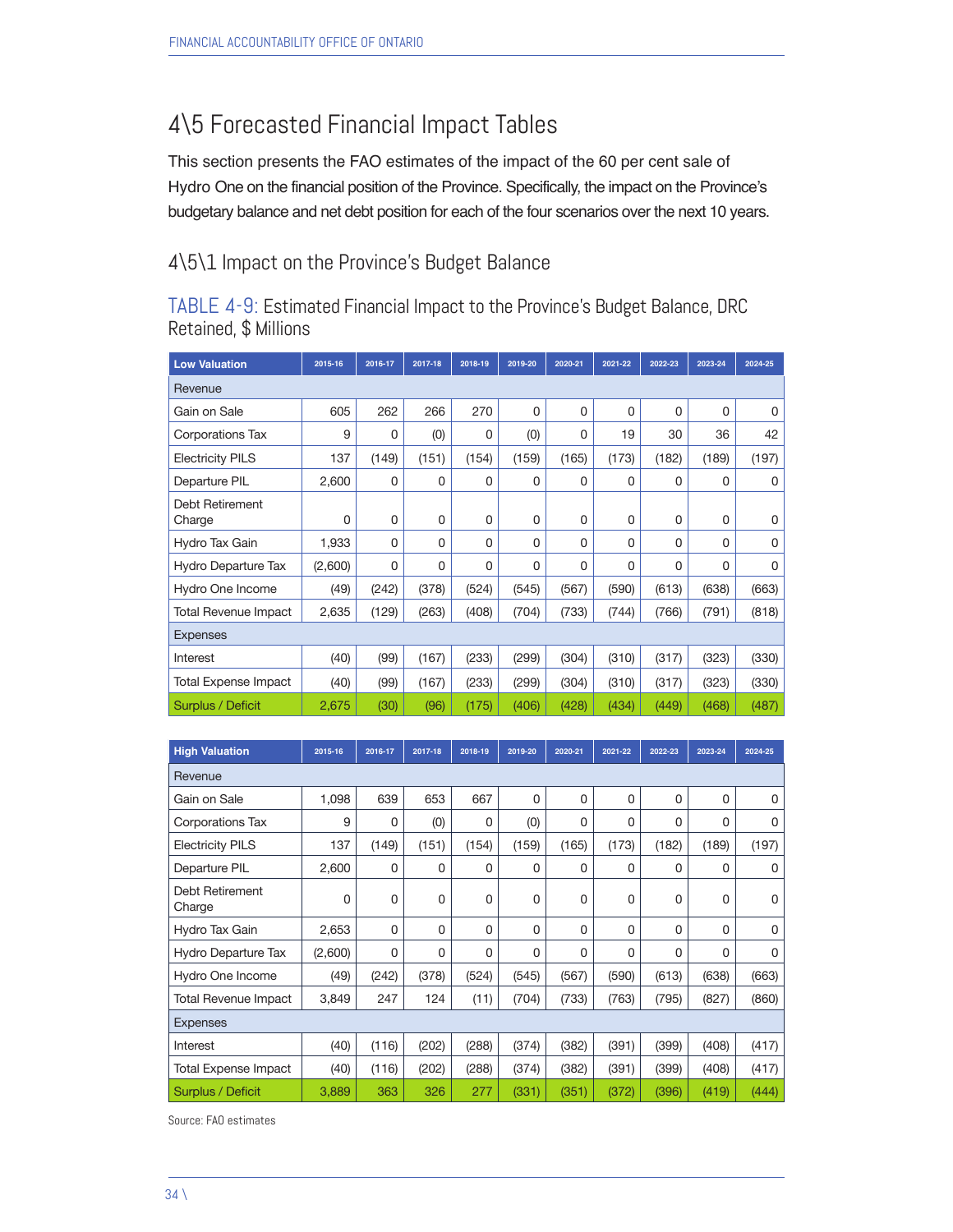| <b>Low Valuation</b>    | 2015-16 | 2016-17 | 2017-18 | 2018-19 | 2019-20  | 2020-21 | $2021 - 22$ | 2022-23 | 2023-24 | 2024-25 |
|-------------------------|---------|---------|---------|---------|----------|---------|-------------|---------|---------|---------|
| Revenue                 |         |         |         |         |          |         |             |         |         |         |
| Gain on Sale            | 605     | 262     | 266     | 270     | $\Omega$ | 0       | 0           | 0       | 0       | 0       |
| Corporations Tax        | 9       | 0       | (0)     | 0       | (0)      | 0       | 19          | 30      | 36      | 42      |
| <b>Electricity PILS</b> | 137     | (149)   | (151)   | (154)   | (159)    | (165)   | (173)       | (182)   | (189)   | (197)   |
| Departure PIL           | 2,600   | 0       | 0       | 0       | 0        | 0       | 0           | 0       | 0       | 0       |
| Debt Retirement Charge  | (250)   | (600)   | (600)   | (450)   | $\Omega$ | 0       | 0           | 0       | 0       | 0       |
| Hydro Tax Gain          | 1,933   | 0       | 0       | 0       | $\Omega$ | 0       | 0           | 0       | 0       | 0       |
| Hydro Departure Tax     | (2,600) | 0       | 0       | 0       | $\Omega$ | 0       | 0           | 0       | 0       | 0       |
| Hydro One Income        | (49)    | (242)   | (378)   | (524)   | (545)    | (567)   | (590)       | (613)   | (638)   | (663)   |
| Total Revenue Impact    | 2,385   | (729)   | (863)   | (858)   | (704)    | (733)   | (744)       | (766)   | (791)   | (818)   |
| <b>Expenses</b>         |         |         |         |         |          |         |             |         |         |         |
| Interest                | (40)    | (90)    | (137)   | (181)   | (229)    | (232)   | (236)       | (239)   | (243)   | (248)   |
| Total Expense Impact    | (40)    | (90)    | (137)   | (181)   | (229)    | (232)   | (236)       | (239)   | (243)   | (248)   |
| Surplus / Deficit       | 2,425   | (639)   | (726)   | (677)   | (476)    | (500)   | (508)       | (526)   | (548)   | (570)   |

#### TABLE 4-10: Estimated Financial Impact to the Province's Budget Balance, DRC Foregone, \$ Millions

| <b>High Valuation</b>       | 2015-16 | 2016-17 | 2017-18 | 2018-19 | 2019-20 | 2020-21 | 2021-22 | 2022-23  | 2023-24 | 2024-25 |  |
|-----------------------------|---------|---------|---------|---------|---------|---------|---------|----------|---------|---------|--|
| Revenue                     |         |         |         |         |         |         |         |          |         |         |  |
| Gain on Sale                | 1,098   | 639     | 653     | 667     | 0       | 0       | 0       | 0        | 0       | 0       |  |
| Corporations Tax            | 9       | 0       | (0)     | 0       | (0)     | 0       | 0       | 0        | 0       | 0       |  |
| <b>Electricity PILS</b>     | 137     | (149)   | (151)   | (154)   | (159)   | (165)   | (173)   | (182)    | (189)   | (197)   |  |
| Departure PIL               | 2,600   | 0       | 0       | 0       | 0       | 0       | 0       | 0        | 0       | 0       |  |
| Debt Retirement Charge      | (250)   | (600)   | (600)   | (450)   | 0       | 0       | 0       | 0        | 0       | 0       |  |
| Hydro Tax Gain              | 2,653   | 0       | 0       | 0       | 0       | 0       | 0       | 0        | 0       | 0       |  |
| Hydro Departure Tax         | (2,600) | 0       | 0       | 0       | 0       | 0       | 0       | $\Omega$ | 0       | 0       |  |
| Hydro One Income            | (49)    | (242)   | (378)   | (524)   | (545)   | (567)   | (590)   | (613)    | (638)   | (663)   |  |
| <b>Total Revenue Impact</b> | 3,599   | (353)   | (476)   | (461)   | (704)   | (733)   | (763)   | (795)    | (827)   | (860)   |  |
| <b>Expenses</b>             |         |         |         |         |         |         |         |          |         |         |  |
| Interest                    | (40)    | (107)   | (172)   | (236)   | (304)   | (310)   | (316)   | (322)    | (328)   | (334)   |  |
| <b>Total Expense Impact</b> | (40)    | (107)   | (172)   | (236)   | (304)   | (310)   | (316)   | (322)    | (328)   | (334)   |  |
| Surplus / Deficit           | 3,639   | (245)   | (304)   | (225)   | (401)   | (423)   | (447)   | (474)    | (499)   | (526)   |  |

Source: FAO estimates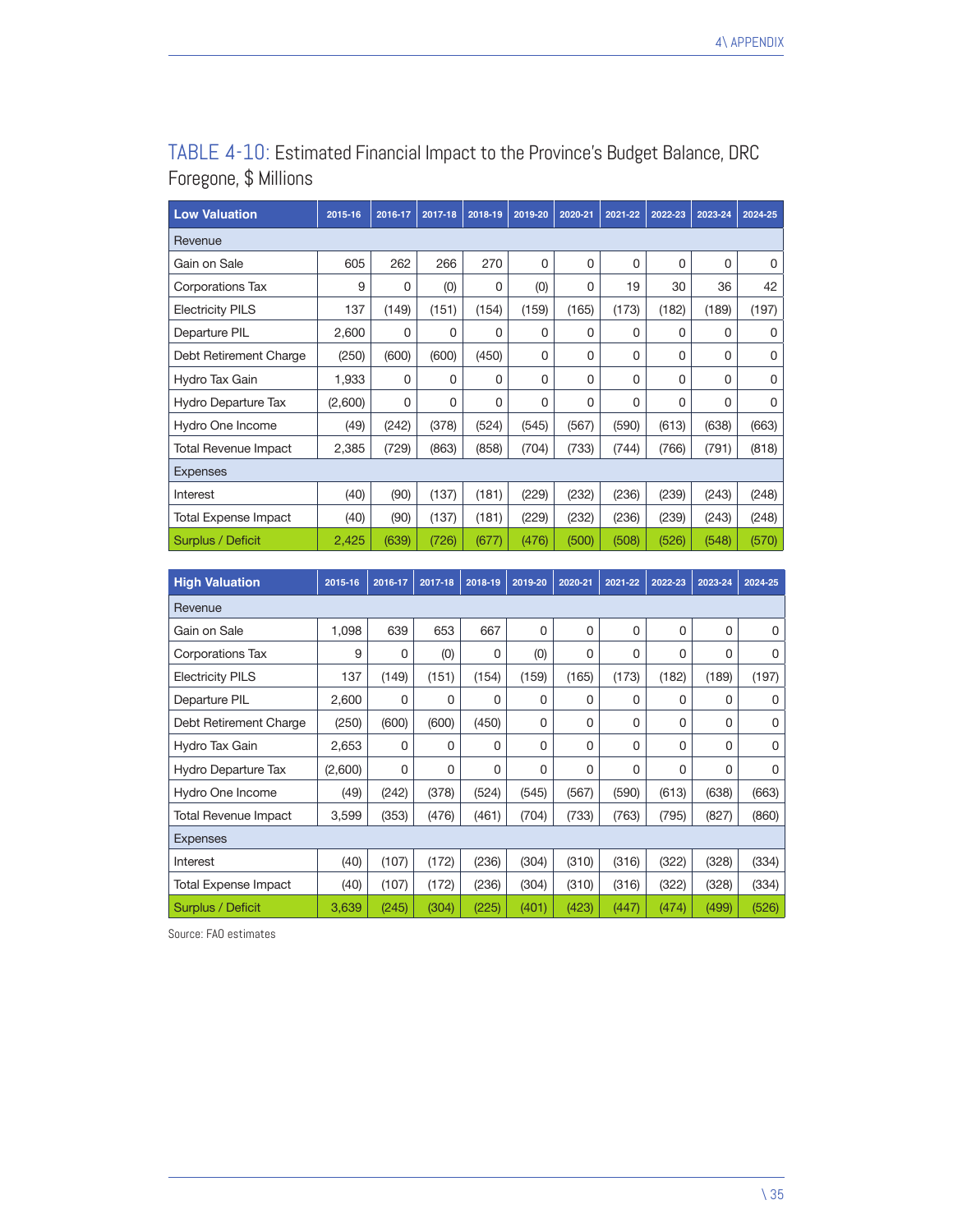### 4\5\2 Impact on the Province's Net Debt

|                                                    |         |          |          |             | <b>As At March 31</b> |       |             |             |          |       |
|----------------------------------------------------|---------|----------|----------|-------------|-----------------------|-------|-------------|-------------|----------|-------|
| <b>Low Valuation</b>                               | 2016    | 2017     | 2018     | 2019        | 2020                  | 2021  | 2022        | 2023        | 2024     | 2025  |
| Liabilities                                        |         |          |          |             |                       |       |             |             |          |       |
| <b>OEFC Debt</b>                                   | (2,737) | 149      | 151      | 154         | 159                   | 165   | 173         | 182         | 189      | 197   |
| Departure Tax                                      | (2,600) | 0        | 0        | $\mathbf 0$ | 0                     | 0     | $\Omega$    | $\Omega$    | 0        | 0     |
| <b>DRC</b>                                         | 0       | 0        | 0        | 0           | 0                     | 0     | 0           | 0           | 0        | 0     |
| <b>Additional PIL</b>                              | (200)   | 0        | 0        | $\mathbf 0$ | 0                     | 0     | 0           | 0           | 0        | 0     |
| <b>Electricity PILs</b>                            | 63      | 149      | 151      | 154         | 159                   | 165   | 173         | 182         | 189      | 197   |
| <b>Gross Proceeds less</b><br>Deductions           | 0       | 0        | 0        | 0           | 0                     | 0     | 0           | 0           | 0        | 0     |
| <b>Provincial Purpose</b>                          | (86)    | (2,092)  | (2,055)  | (2,015)     | (325)                 | (332) | (357)       | (375)       | (389)    | (403) |
| Special Dividend                                   | (800)   | 0        | 0        | 0           | 0                     | 0     | 0           | 0           | 0        | 0     |
| New Investment                                     | 2.600   | $\Omega$ | 0        | $\Omega$    | 0                     | 0     | $\Omega$    | $\Omega$    | $\Omega$ | 0     |
| <b>Gross Proceeds less</b><br><b>OEFC Payments</b> | (1,655) | (1,688)  | (1,721)  | (1,756)     | 0                     | 0     | 0           | 0           | 0        | 0     |
| Dividends - Ongoing                                | (10)    | (25)     | (25)     | (26)        | (27)                  | (28)  | (28)        | (28)        | (29)     | (31)  |
| Dividends - Sale Impact                            | (163)   | (280)    | (142)    | $\mathbf 0$ | 0                     | 0     | 0           | $\Omega$    | $\Omega$ | 0     |
| <b>Interest Savings</b>                            | (58)    | (99)     | (167)    | (233)       | (299)                 | (304) | (329)       | (346)       | (360)    | (373) |
| <b>Total Liabilities Impact</b>                    | (2,823) | (1, 943) | (1, 905) | (1,861)     | (166)                 | (167) | (184)       | (193)       | (200)    | (207) |
| Assets                                             |         |          |          |             |                       |       |             |             |          |       |
| <b>Investment in GBE's</b>                         | (147)   | (1, 973) | (2,000)  | (2,036)     | (572)                 | (595) | (617)       | (642)       | (667)    | (694) |
| One-Time Impacts                                   | 1,124   | 0        | 0        | 0           | 0                     | 0     | $\mathbf 0$ | $\mathbf 0$ | 0        | 0     |
| <b>Tax Asset</b>                                   | 1,933   | 0        | 0        | 0           | 0                     | 0     | 0           | $\Omega$    | $\Omega$ | 0     |
| Departure Tax                                      | (2,600) | 0        | 0        | 0           | 0                     | 0     | 0           | 0           | 0        | 0     |
| New Investment                                     | 2,600   | 0        | 0        | $\mathbf 0$ | 0                     | 0     | 0           | 0           | 0        | 0     |
| Recapitalization                                   | (809)   | 0        | 0        | 0           | 0                     | 0     | 0           | 0           | 0        | 0     |
| Decrease from Sale                                 | (1,067) | (1, 463) | (1, 471) | (1, 485)    | 0                     | 0     | 0           | 0           | $\Omega$ | 0     |
| Sold Book Value                                    | (1,050) | (1, 425) | (1, 455) | (1,485)     | 0                     | 0     | 0           | $\Omega$    | 0        | 0     |
| Impact to<br><b>Retained Earnings</b>              | (17)    | (38)     | (16)     | $\mathbf 0$ | 0                     | 0     | 0           | $\Omega$    | $\Omega$ | 0     |
| Ongoing Impacts                                    | (204)   | (510)    | (530)    | (550)       | (572)                 | (595) | (617)       | (642)       | (667)    | (694) |
| Net Income                                         | (194)   | (485)    | (504)    | (524)       | (545)                 | (567) | (590)       | (613)       | (638)    | (663) |
| <b>Dividends</b>                                   | (10)    | (25)     | (25)     | (26)        | (27)                  | (28)  | (28)        | (28)        | (29)     | (31)  |
| <b>Net Debt</b>                                    | 2,675   | (30)     | (96)     | (175)       | (406)                 | (428) | (434)       | (449)       | (468)    | (487) |
| Cumulative                                         | 2,675   | 2,645    | 2,549    | 2,374       | 1,968                 | 1,540 | 1,107       | 657         | 190      | (297) |

#### TABLE 4-11: Estimated Financial Impact to the Province's Net Debt, DRC Retained, \$ Millions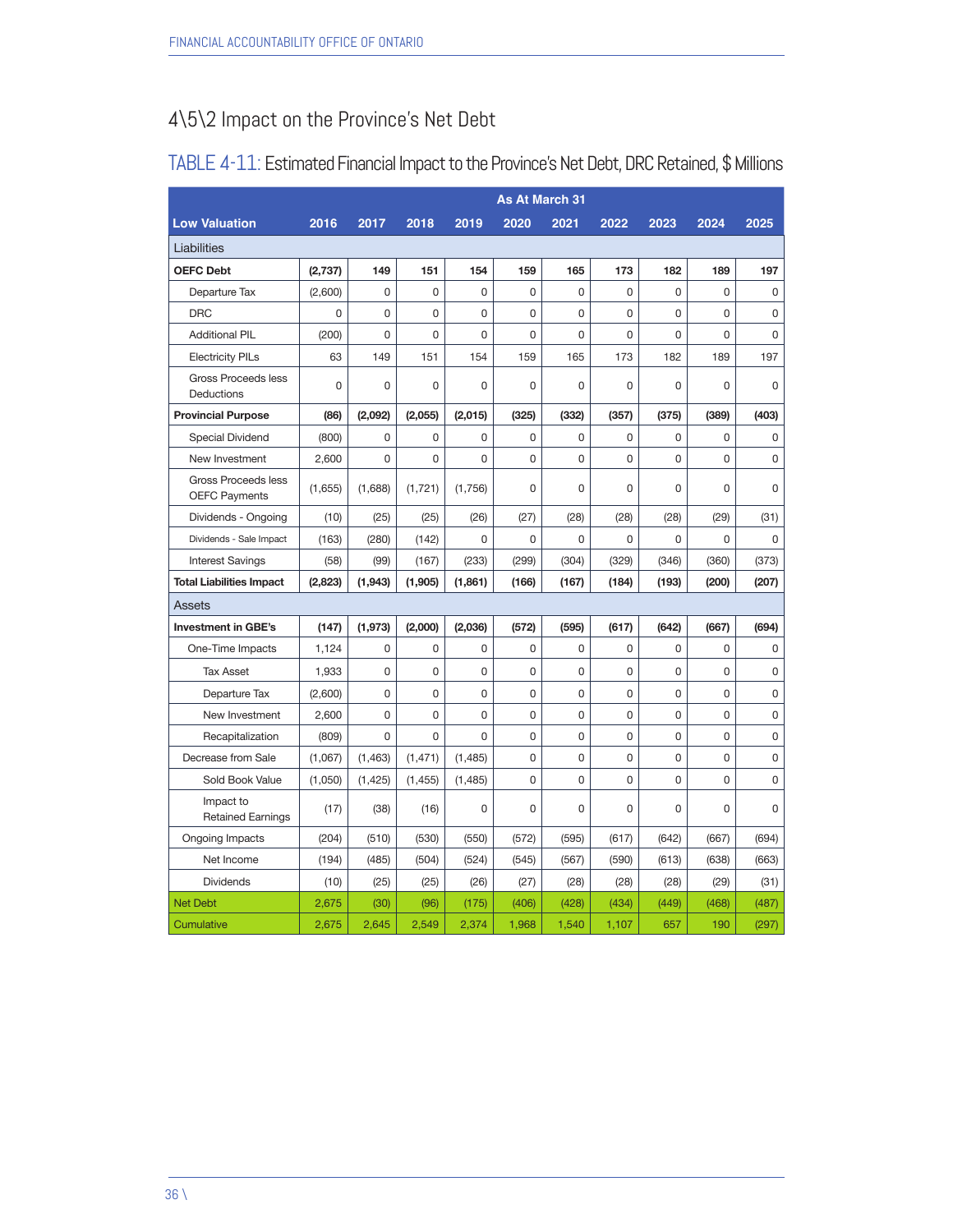|                                             | <b>As At March 31</b> |          |                |          |       |             |       |             |          |       |  |
|---------------------------------------------|-----------------------|----------|----------------|----------|-------|-------------|-------|-------------|----------|-------|--|
| <b>High Valuation</b>                       | 2016                  | 2017     | 2018           | 2019     | 2020  | 2021        | 2022  | 2023        | 2024     | 2025  |  |
| Liabilities                                 |                       |          |                |          |       |             |       |             |          |       |  |
| <b>OEFC Debt</b>                            | (3,090)               | (247)    | (288)          | (330)    | 159   | 165         | 173   | 182         | 189      | 197   |  |
| Departure Tax                               | (2,600)               | 0        | 0              | 0        | 0     | $\mathbf 0$ | 0     | 0           | 0        | 0     |  |
| <b>DRC</b>                                  | $\mathbf 0$           | 0        | $\overline{0}$ | 0        | 0     | $\mathbf 0$ | 0     | $\mathbf 0$ | 0        | 0     |  |
| <b>Additional PIL</b>                       | (200)                 | 0        | 0              | 0        | 0     | 0           | 0     | $\Omega$    | $\Omega$ | 0     |  |
| <b>Electricity PILs</b>                     | 63                    | 149      | 151            | 154      | 159   | 165         | 173   | 182         | 189      | 197   |  |
| Gross Proceeds less<br>Deductions           | (353)                 | (396)    | (439)          | (484)    | 0     | $\mathbf 0$ | 0     | $\mathbf 0$ | 0        | 0     |  |
| <b>Provincial Purpose</b>                   | (227)                 | (2, 217) | (2, 165)       | (2, 110) | (400) | (410)       | (420) | (430)       | (440)    | (450) |  |
| Special Dividend                            | (800)                 | 0        | 0              | 0        | 0     | 0           | 0     | 0           | 0        | 0     |  |
| New Investment                              | 2,600                 | 0        | 0              | 0        | 0     | 0           | 0     | $\Omega$    | $\Omega$ | 0     |  |
| Gross Proceeds less<br><b>OEFC Payments</b> | (1,796)               | (1,796)  | (1,796)        | (1,796)  | 0     | 0           | 0     | $\mathbf 0$ | $\Omega$ | 0     |  |
| Dividends - Ongoing                         | (10)                  | (25)     | (25)           | (26)     | (27)  | (28)        | (29)  | (31)        | (32)     | (33)  |  |
| Dividends - Sale Impact                     | (163)                 | (280)    | (142)          | 0        | 0     | 0           | 0     | $\Omega$    | 0        | 0     |  |
| <b>Interest Savings</b>                     | (58)                  | (116)    | (202)          | (288)    | (374) | (382)       | (391) | (399)       | (408)    | (417) |  |
| <b>Total Liabilities Impact</b>             | (3,316)               | (2, 463) | (2, 454)       | (2, 439) | (241) | (244)       | (247) | (248)       | (250)    | (253) |  |
| Assets                                      |                       |          |                |          |       |             |       |             |          |       |  |
| <b>Investment in GBE's</b>                  | 573                   | (2, 100) | (2, 127)       | (2, 163) | (572) | (595)       | (619) | (644)       | (670)    | (697) |  |
| One-Time Impacts                            | 1,844                 | 0        | 0              | 0        | 0     | $\mathbf 0$ | 0     | $\mathbf 0$ | 0        | 0     |  |
| <b>Tax Asset</b>                            | 2,653                 | 0        | 0              | 0        | 0     | $\mathbf 0$ | 0     | $\Omega$    | 0        | 0     |  |
| Departure Tax                               | (2,600)               | 0        | 0              | 0        | 0     | 0           | 0     | 0           | 0        | 0     |  |
| New Investment                              | 2,600                 | 0        | 0              | 0        | 0     | $\mathbf 0$ | 0     | $\mathbf 0$ | 0        | 0     |  |
| Recapitalization                            | (809)                 | 0        | $\Omega$       | 0        | 0     | $\mathbf 0$ | 0     | $\Omega$    | $\Omega$ | 0     |  |
| Decrease from Sale                          | (1,067)               | (1,590)  | (1,598)        | (1,612)  | 0     | 0           | 0     | $\Omega$    | $\Omega$ | 0     |  |
| Sold Book Value                             | (1,050)               | (1, 552) | (1, 582)       | (1,612)  | 0     | 0           | 0     | $\mathbf 0$ | 0        | 0     |  |
| Impact to<br><b>Retained Earnings</b>       | (17)                  | (38)     | (16)           | 0        | 0     | 0           | 0     | 0           | 0        | 0     |  |
| Ongoing Impacts                             | (204)                 | (510)    | (530)          | (550)    | (572) | (595)       | (619) | (644)       | (670)    | (697) |  |
| Net Income                                  | (194)                 | (485)    | (504)          | (524)    | (545) | (567)       | (590) | (613)       | (638)    | (663) |  |
| <b>Dividends</b>                            | (10)                  | (25)     | (25)           | (26)     | (27)  | (28)        | (29)  | (31)        | (32)     | (33)  |  |
| <b>Net Debt</b>                             | 3,889                 | 363      | 326            | 277      | (331) | (351)       | (372) | (396)       | (419)    | (444) |  |
| Cumulative                                  | 3.889                 | 4.252    | 4.578          | 4.855    | 4,524 | 4.173       | 3.801 | 3.405       | 2.985    | 2.542 |  |

Source: FAO estimates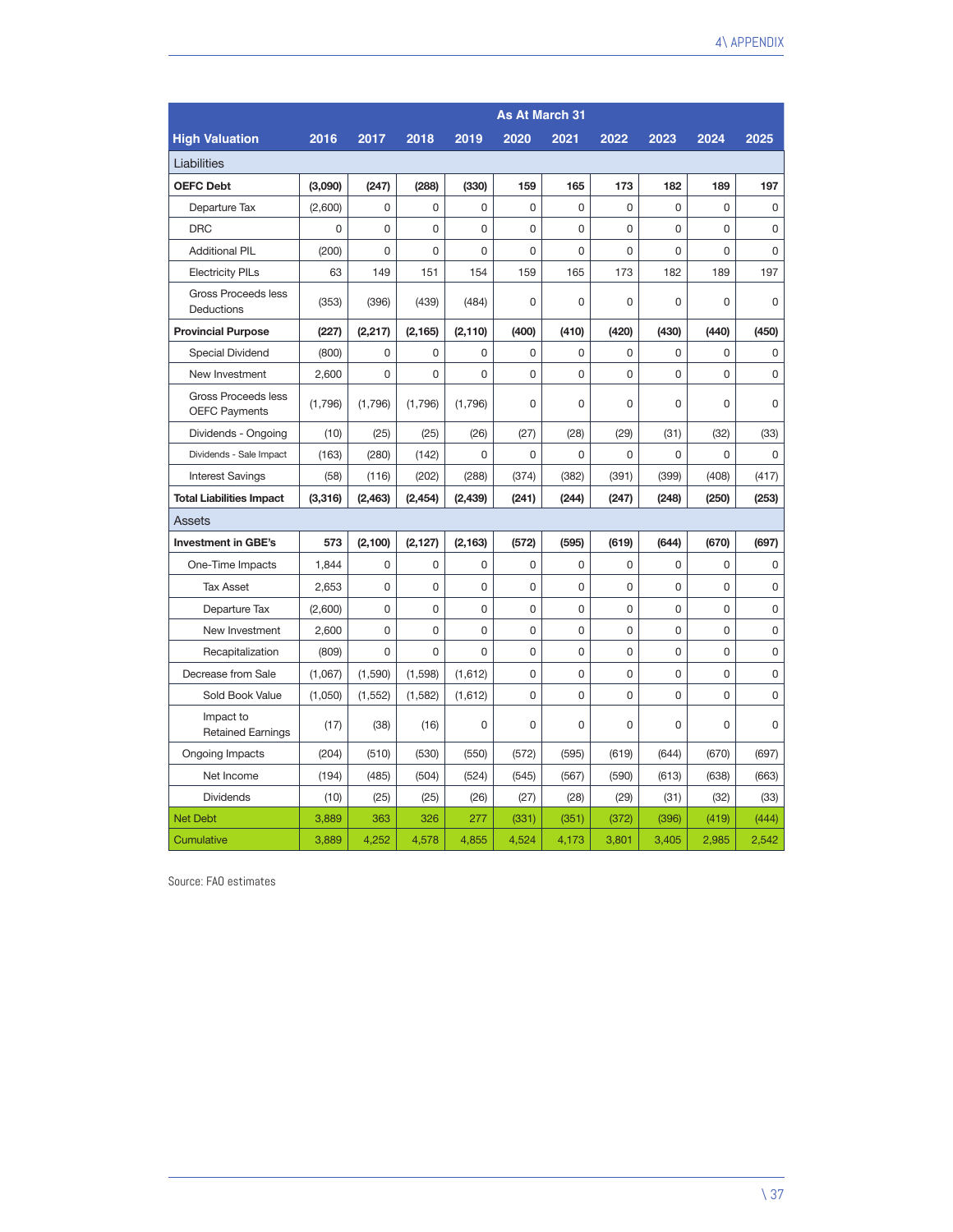### TABLE 4-12: Estimated Financial Impact to the Province's Net Debt, DRC Foregone, \$ Millions

|                                             |          |          |          |          | <b>As At March 31</b> |       |          |             |          |         |
|---------------------------------------------|----------|----------|----------|----------|-----------------------|-------|----------|-------------|----------|---------|
| <b>Low Valuation</b>                        | 2016     | 2017     | 2018     | 2019     | 2020                  | 2021  | 2022     | 2023        | 2024     | 2025    |
| Liabilities                                 |          |          |          |          |                       |       |          |             |          |         |
| <b>OEFC Debt</b>                            | (2, 487) | 749      | 751      | 604      | 159                   | 165   | 173      | 182         | 189      | 197     |
| Departure Tax                               | (2,600)  | 0        | 0        | 0        | 0                     | 0     | 0        | $\mathbf 0$ | 0        | 0       |
| <b>DRC</b>                                  | 250      | 600      | 600      | 450      | 0                     | 0     | 0        | $\mathbf 0$ | 0        | 0       |
| <b>Additional PIL</b>                       | (200)    | 0        | 0        | 0        | 0                     | 0     | 0        | $\Omega$    | $\Omega$ | 0       |
| <b>Electricity PILs</b>                     | 63       | 149      | 151      | 154      | 159                   | 165   | 173      | 182         | 189      | 197     |
| <b>Gross Proceeds less</b><br>Deductions    | 0        | 0        | 0        | 0        | 0                     | 0     | 0        | $\mathbf 0$ | 0        | 0       |
| <b>Provincial Purpose</b>                   | (86)     | (2,083)  | (2,025)  | (1,963)  | (256)                 | (260) | (282)    | (297)       | (309)    | (321)   |
| Special Dividend                            | (800)    | 0        | 0        | 0        | 0                     | 0     | 0        | 0           | 0        | 0       |
| New Investment                              | 2,600    | 0        | 0        | 0        | 0                     | 0     | 0        | $\mathbf 0$ | 0        | 0       |
| Gross Proceeds less<br><b>OEFC Payments</b> | (1,655)  | (1,688)  | (1,721)  | (1,756)  | 0                     | 0     | 0        | $\Omega$    | $\Omega$ | 0       |
| Dividends - Ongoing                         | (10)     | (25)     | (25)     | (26)     | (27)                  | (28)  | (28)     | (28)        | (29)     | (31)    |
| Dividends - Sale Impact                     | (163)    | (280)    | (142)    | 0        | 0                     | 0     | 0        | 0           | 0        | 0       |
| <b>Interest Savings</b>                     | (58)     | (90)     | (137)    | (181)    | (229)                 | (232) | (254)    | (269)       | (280)    | (290)   |
| <b>Total Liabilities Impact</b>             | (2,573)  | (1, 334) | (1, 275) | (1, 359) | (96)                  | (95)  | (109)    | (115)       | (120)    | (124)   |
| Assets                                      |          |          |          |          |                       |       |          |             |          |         |
| <b>Investment in GBE's</b>                  | (147)    | (1, 973) | (2,000)  | (2,036)  | (572)                 | (595) | (617)    | (642)       | (667)    | (694)   |
| One-Time Impacts                            | 1,124    | 0        | 0        | 0        | 0                     | 0     | 0        | $\mathbf 0$ | 0        | 0       |
| <b>Tax Asset</b>                            | 1,933    | 0        | 0        | 0        | 0                     | 0     | 0        | $\mathbf 0$ | 0        | 0       |
| Departure Tax                               | (2,600)  | 0        | 0        | 0        | 0                     | 0     | 0        | $\mathbf 0$ | 0        | 0       |
| New Investment                              | 2,600    | 0        | 0        | 0        | 0                     | 0     | 0        | $\mathbf 0$ | $\Omega$ | 0       |
| Recapitalization                            | (809)    | 0        | 0        | 0        | 0                     | 0     | 0        | $\mathbf 0$ | 0        | 0       |
| Decrease from Sale                          | (1,067)  | (1, 463) | (1, 471) | (1,485)  | 0                     | 0     | 0        | $\mathbf 0$ | 0        | 0       |
| Sold Book Value                             | (1,050)  | (1, 425) | (1, 455) | (1, 485) | 0                     | 0     | 0        | $\mathbf 0$ | 0        | 0       |
| Impact to<br><b>Retained Earnings</b>       | (17)     | (38)     | (16)     | 0        | 0                     | 0     | 0        | $\Omega$    | 0        | 0       |
| Ongoing Impacts                             | (204)    | (510)    | (530)    | (550)    | (572)                 | (595) | (617)    | (642)       | (667)    | (694)   |
| Net Income                                  | (194)    | (485)    | (504)    | (524)    | (545)                 | (567) | (590)    | (613)       | (638)    | (663)   |
| <b>Dividends</b>                            | (10)     | (25)     | (25)     | (26)     | (27)                  | (28)  | (28)     | (28)        | (29)     | (31)    |
| <b>Net Debt</b>                             | 2.425    | (639)    | (726)    | (677)    | (476)                 | (500) | (508)    | (526)       | (548)    | (570)   |
| Cumulative                                  | 2,425    | 1,786    | 1,060    | 383      | (92)                  | (592) | (1, 101) | (1,627)     | (2, 175) | (2,745) |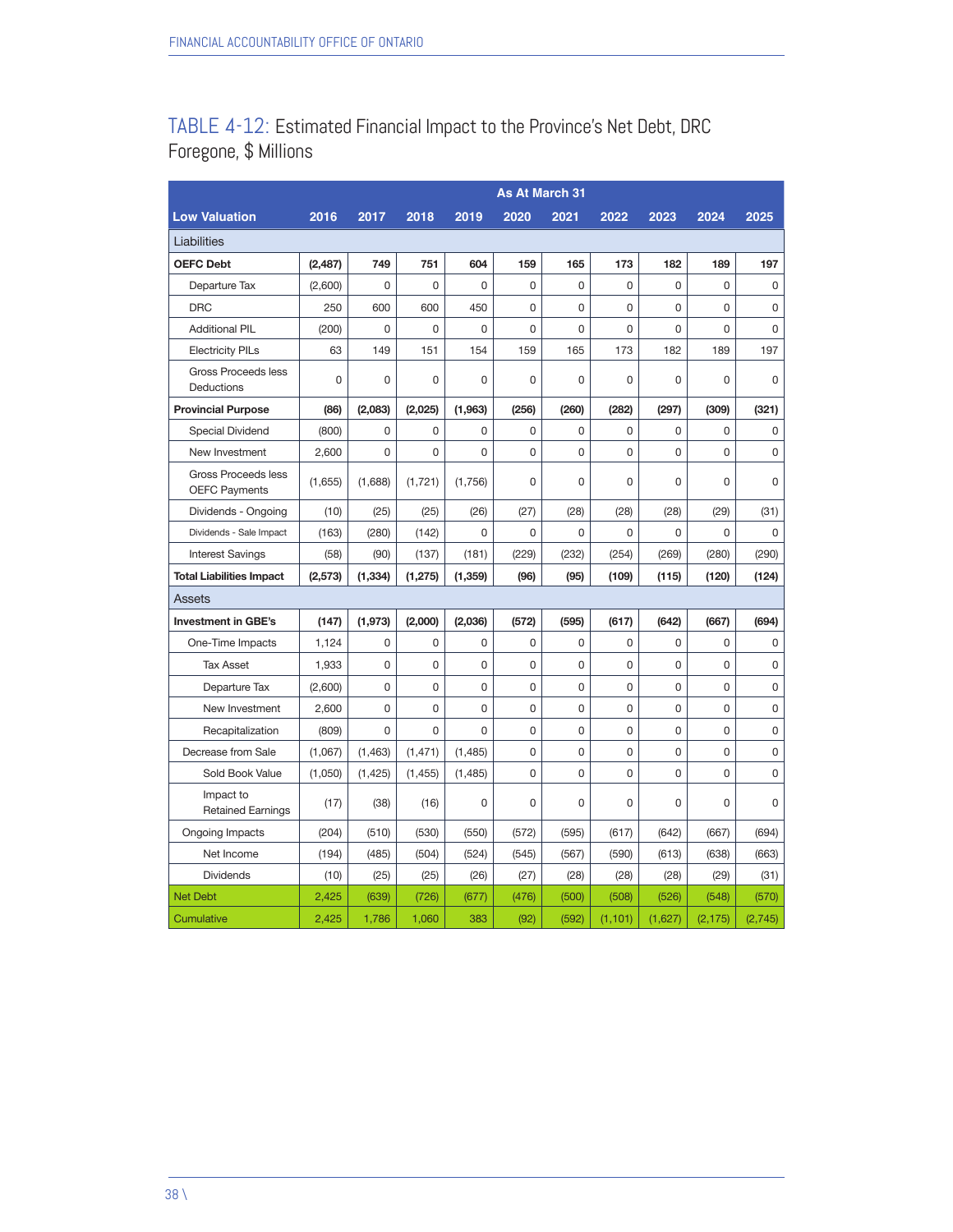|                                             | <b>As At March 31</b> |          |          |             |             |       |          |          |                |       |  |  |
|---------------------------------------------|-----------------------|----------|----------|-------------|-------------|-------|----------|----------|----------------|-------|--|--|
| <b>High Valuation</b>                       | 2016                  | 2017     | 2018     | 2019        | 2020        | 2021  | 2022     | 2023     | 2024           | 2025  |  |  |
| Liabilities                                 |                       |          |          |             |             |       |          |          |                |       |  |  |
| <b>OEFC Debt</b>                            | (2,840)               | 353      | 312      | 120         | 159         | 165   | 173      | 182      | 189            | 197   |  |  |
| Departure Tax                               | (2,600)               | 0        | 0        | 0           | 0           | 0     | 0        | 0        | 0              | 0     |  |  |
| <b>DRC</b>                                  | 250                   | 600      | 600      | 450         | 0           | 0     | 0        | 0        | 0              | 0     |  |  |
| <b>Additional PIL</b>                       | (200)                 | 0        | 0        | $\mathbf 0$ | 0           | 0     | 0        | 0        | $\overline{0}$ | 0     |  |  |
| <b>Electricity PILs</b>                     | 63                    | 149      | 151      | 154         | 159         | 165   | 173      | 182      | 189            | 197   |  |  |
| Gross Proceeds less<br>Deductions           | (353)                 | (396)    | (439)    | (484)       | $\mathbf 0$ | 0     | 0        | $\Omega$ | 0              | 0     |  |  |
| <b>Provincial Purpose</b>                   | (227)                 | (2, 208) | (2, 135) | (2,058)     | (331)       | (338) | (345)    | (353)    | (360)          | (367) |  |  |
| Special Dividend                            | (800)                 | 0        | 0        | 0           | 0           | 0     | 0        | 0        | 0              | 0     |  |  |
| New Investment                              | 2,600                 | 0        | 0        | 0           | 0           | 0     | 0        | 0        | 0              | 0     |  |  |
| Gross Proceeds less<br><b>OEFC Payments</b> | (1,796)               | (1,796)  | (1,796)  | (1,796)     | 0           | 0     | 0        | 0        | 0              | 0     |  |  |
| Dividends - Ongoing                         | (10)                  | (25)     | (25)     | (26)        | (27)        | (28)  | (29)     | (31)     | (32)           | (33)  |  |  |
| Dividends - Sale Impact                     | (163)                 | (280)    | (142)    | 0           | 0           | 0     | 0        | 0        | 0              | 0     |  |  |
| <b>Interest Savings</b>                     | (58)                  | (107)    | (172)    | (236)       | (304)       | (310) | (316)    | (322)    | (328)          | (334) |  |  |
| <b>Total Liabilities Impact</b>             | (3,066)               | (1, 855) | (1,824)  | (1,937)     | (171)       | (172) | (172)    | (171)    | (170)          | (170) |  |  |
| <b>Assets</b>                               |                       |          |          |             |             |       |          |          |                |       |  |  |
| <b>Investment in GBE's</b>                  | 573                   | (2, 100) | (2, 127) | (2, 163)    | (572)       | (595) | (619)    | (644)    | (670)          | (697) |  |  |
| One-Time Impacts                            | 1,844                 | 0        | 0        | $\mathbf 0$ | 0           | 0     | 0        | 0        | $\Omega$       | 0     |  |  |
| <b>Tax Asset</b>                            | 2,653                 | 0        | 0        | 0           | 0           | 0     | 0        | 0        | $\Omega$       | 0     |  |  |
| Departure Tax                               | (2,600)               | 0        | 0        | 0           | 0           | 0     | 0        | 0        | 0              | 0     |  |  |
| New Investment                              | 2,600                 | 0        | 0        | 0           | 0           | 0     | 0        | 0        | 0              | 0     |  |  |
| Recapitalization                            | (809)                 | 0        | 0        | 0           | 0           | 0     | 0        | 0        | 0              | 0     |  |  |
| Decrease from Sale                          | (1,067)               | (1,590)  | (1,598)  | (1,612)     | 0           | 0     | $\Omega$ | 0        | $\Omega$       | 0     |  |  |
| Sold Book Value                             | (1,050)               | (1, 552) | (1, 582) | (1,612)     | 0           | 0     | 0        | 0        | $\overline{0}$ | 0     |  |  |
| Impact to<br><b>Retained Earnings</b>       | (17)                  | (38)     | (16)     | 0           | 0           | 0     | 0        | 0        | 0              | 0     |  |  |
| Ongoing Impacts                             | (204)                 | (510)    | (530)    | (550)       | (572)       | (595) | (619)    | (644)    | (670)          | (697) |  |  |
| Net Income                                  | (194)                 | (485)    | (504)    | (524)       | (545)       | (567) | (590)    | (613)    | (638)          | (663) |  |  |
| <b>Dividends</b>                            | (10)                  | (25)     | (25)     | (26)        | (27)        | (28)  | (29)     | (31)     | (32)           | (33)  |  |  |
| <b>Net Debt</b>                             | 3,639                 | (245)    | (304)    | (225)       | (401)       | (423) | (447)    | (474)    | (499)          | (526) |  |  |
| Cumulative                                  | 3.639                 | 3.393    | 3,089    | 2.864       | 2.463       | 2.041 | 1,594    | 1,120    | 621            | 94    |  |  |

Source: FAO estimates